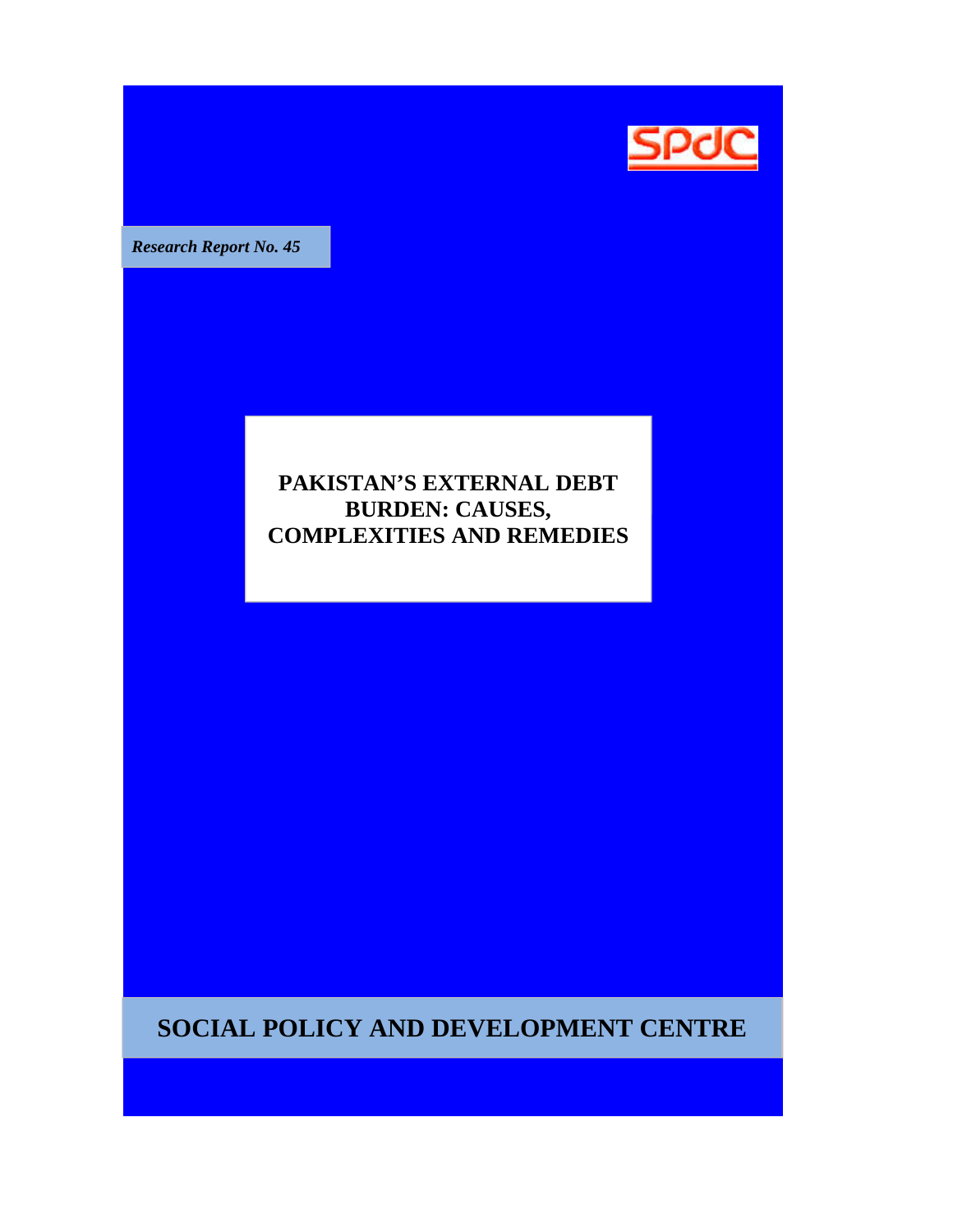# **PAKISTAN'S EXTERNAL DEBT BURDEN: CAUSES, COMPLEXITIES AND REMEDIES**

*By*

*Asad Sayeed and Ejaz Rashid*

*September, 2003*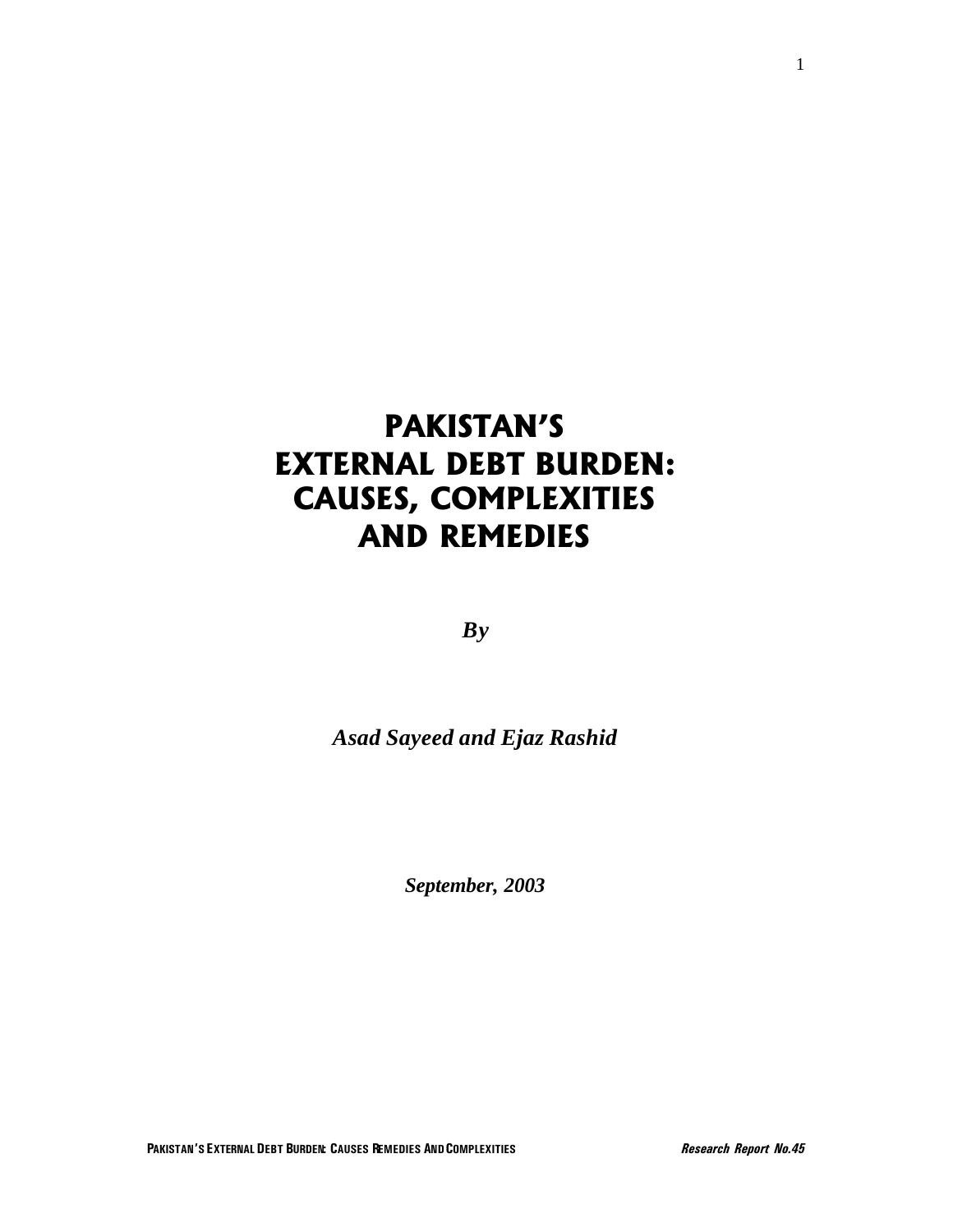# **TABLE OF CONTENTS**

| $\mathbf{I}$ . | I.1<br>I.2   |                                                                                                          |
|----------------|--------------|----------------------------------------------------------------------------------------------------------|
| $\Pi$ .        | II.1<br>II.2 | THE PROPOSED DEBT MANAGEMENT STRATEGY:<br>Debt Management Strategy and Macroeconomic Projections24       |
| III.           |              | CONCLUSIONS AND SUGGESTIONS: STRIKING A BALANCE BETWEEN<br>DEBT SUSTAINABILITY AND DEVELOPMENTAL GOALS31 |
|                |              | APPENDIX-A: BUDGET DEFICIT, EXTERNAL DEBT, AND                                                           |
|                |              |                                                                                                          |
|                |              |                                                                                                          |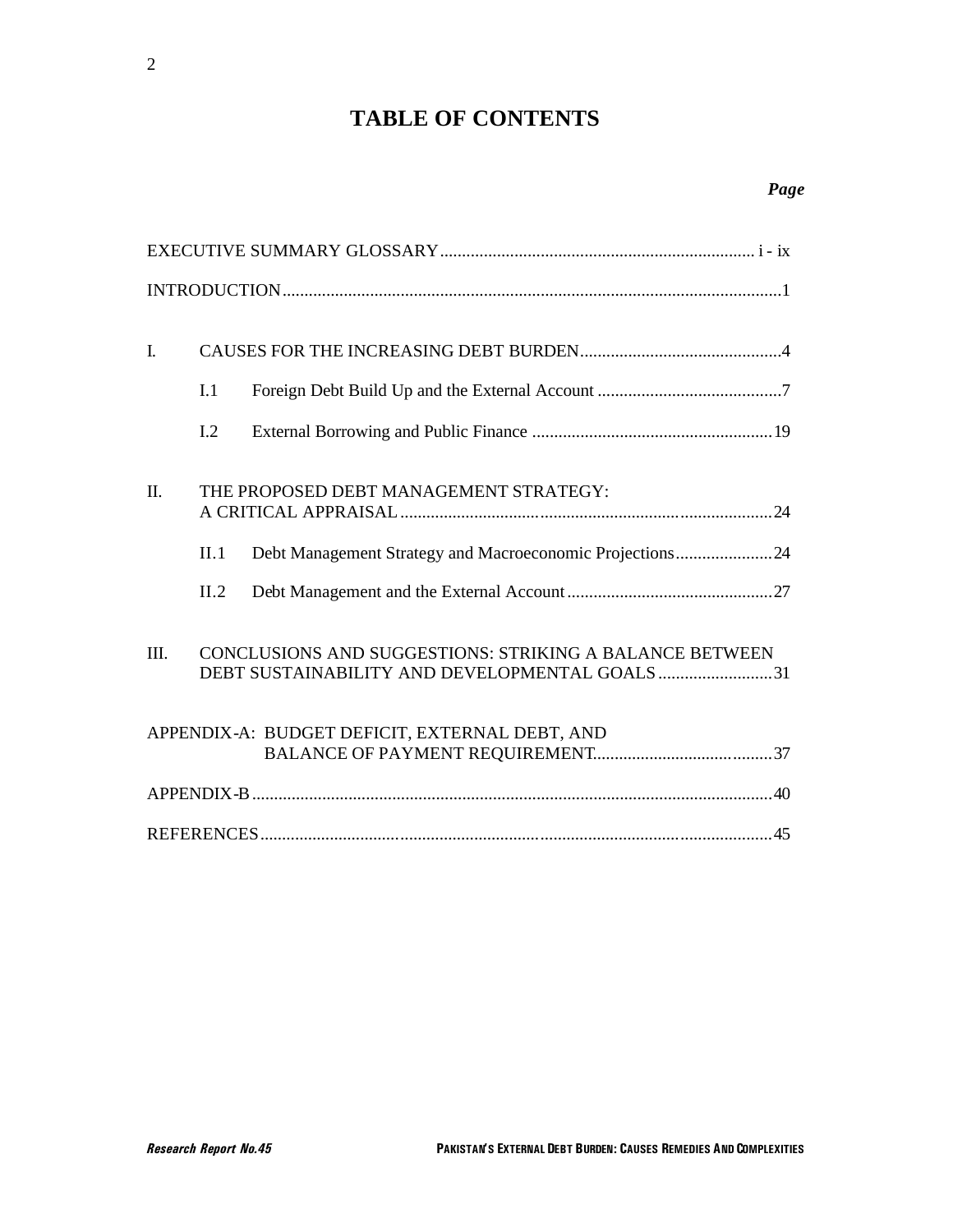### **PAKISTAN'S EXTERNAL DEBT BURDEN: CAUSES, REMEDIES AND COMPLEXITIES**

### *Asad Sayeed and Ejaz Rashid*

### *Executive Summary*

### **INTRODUCTION**

- $\mathscr{\mathscr{E}}$  The burden of unsustainable external debt severely compromises the economic prosperity and progress of any developing country. If foreign debt cannot be serviced through a country's foreign exchange reserves, then the country either defaults or borrows to repay the debt at onerous terms. The former severely jeopardizes growth prospects through a collapse in investment. On the other hand, if debt liabilities are postponed through fresh borrowings or rescheduling, then the costs include a severe compromise on a country's economic and thereby political sovereignty.
- $\approx$  Prior to the events of September 11, 2001, Pakistan's economy was caught in a vicious debt trap. The situation further worsened when sanctions were imposed by the G-8 countries on bilateral and multilateral lending as a consequence of Pakistan's nuclear tests in May 1998 and subsequently because of the military coup in October 1999. Pakistan was able to reschedule US \$ 3.96 billion of its bi-lateral liabilities through the Paris Club in 2000. The reschedule was, however, on short-term basis and dependent on the IMF agreement, which was being finalized at the time with all its stringent conditionalities.
- $\approx$  The post September 11, 2001, events once again brought Pakistan into the limelight of global geo-strategic interests. The most significant benefit which Pakistan attained vis-à-vis its external debt problem was the restructuring agreement with the Paris Club in December 2001. Under the agreement, the debt repayment period was extended to a span of 38 years with a grace period of 15 years. This means that Pakistan's debt servicing liabilities will decline by US \$ 2.7 billion between 2002 and 2004 and according to the State Bank, the net present value of external debt is expected to decline somewhere between 27 and 43 per cent between 2002 and 2017.
- $\approx$  In addition to restructuring of debt with the Paris Club, Pakistan has benefited from the various inflows over the last year. Remittances from overseas Pakistanis doubled, multilateral aid was resumed, and bi-lateral budgetary support from the United States and payments for logistical support for the war on terrorism in Afghanistan has helped Pakistan to post a current account surplus in the fiscal year 2001-02. The current account surplus has also lead to accumulation of foreign exchange reserves equivalent to finance more than ten months of imports.
- $\approx$  Although, Pakistan is no longer on the verge of an external debt crisis, a number of issues still need to be addressed. Sustainable debt servicing requires high and sustainable growth in GDP and foreign exchange earnings. The country is yet to achieve these goals.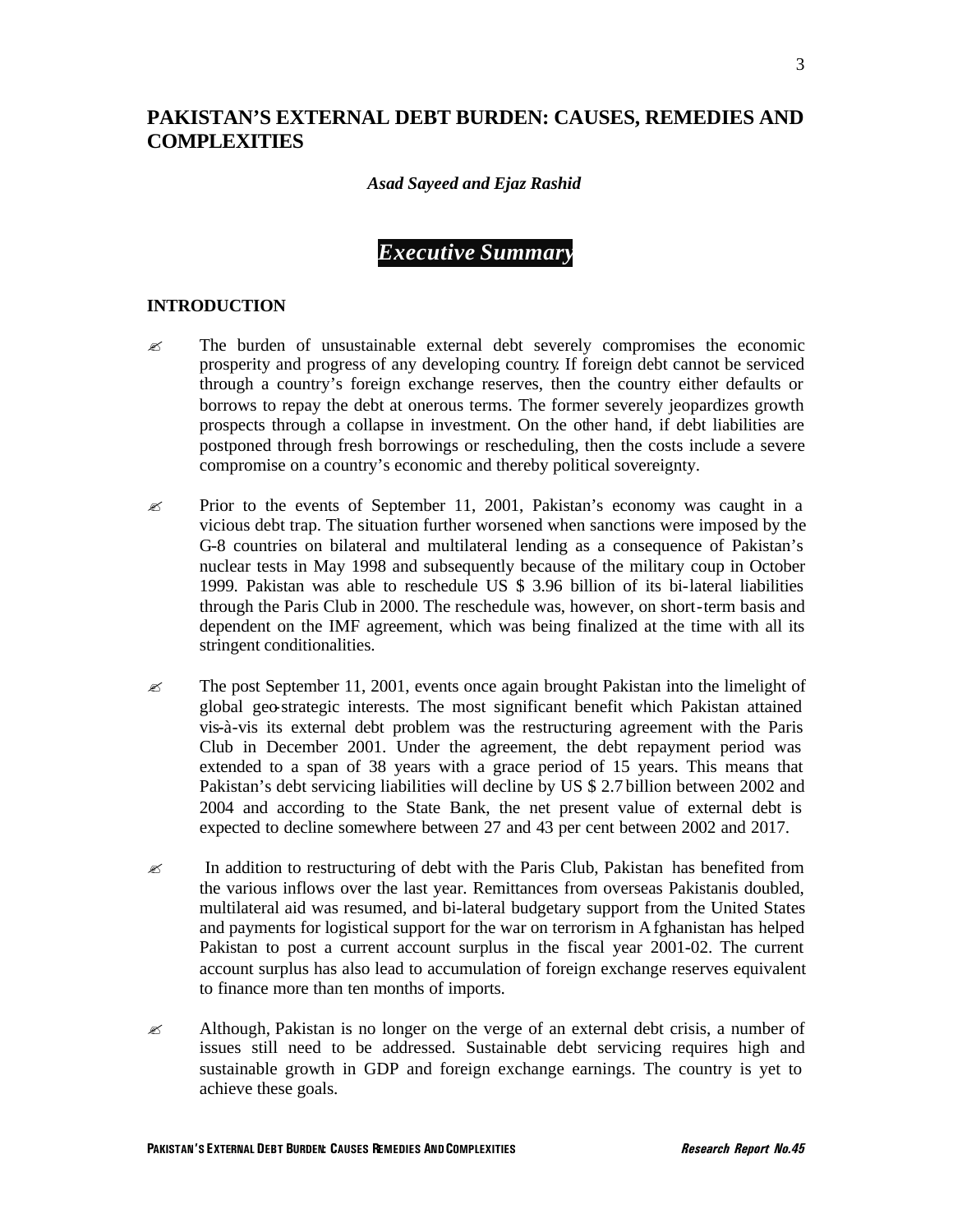- $\mathscr{\mathscr{E}}$  The previous military government of General Musharraf has outlined a debt management strategy on the recommendations provided by the Debt Management Committee (DMC). The Report of the committee entails a future debt management strategy, which has to be followed till 2010 with the objectives to reduce the overall public debt, including its external component. It also identifies the causes for debt accumulation and its unsustainability over the years. Whatever the shape of Pakistan's future political scenario, the report of the DMC will be a benchmark for any future debt management policy.
- $\approx$  This Report consists of three sections. Section I addresses the causes of external debt overhang in Pakistan during the 1990s. With a breakdown of different elements of the balance of payments, this section seeks to explore the reasons behind the increase in different components of the external account. Subsequently, the relationship between the fiscal deficit and external debt indicators has been analysed to determine the caus ality between internal deficits and external constraints. Section II presents a critical appraisal of the report prepared by the DMC. The last section concludes by recommending that a balance between debt sustainability and development objectives should be the policy goal.

### *I. CAUSES FOR THE INCREASING DEBT BURDEN*

- $\approx$  The total external debt stock, foreign debt-GDP ratio and the net present value are important indicators of a country's external debt burden. In the decade of the 1980s, Pakistan's debt stock more than doubled from US \$ 11.4 billion in 1980-1981 to US \$ 22.35 billion in 1989-1990. In terms of its share of GDP, the debt stock increased from around 40 per cent to 56 per cent of the GDP during the same time period. During the 1990s, the debt stock increased from US \$ 25 billion to US \$ 34 billion and the debt stock-GDP ratio increased to 61 per cent in 1998-99.
- $\approx$  In nominal terms, the rate of growth of debt stock was lower in the 1990s compared to the previous decade; however, in real terms, the rate of growth was higher in the 1990s. However if foreign exchange coming in through the FCAs is treated as public debt, then growth in public debt is much faster in the post 1991 period.
- $\mathscr{\mathscr{L}}$  In Pakistan, net foreign exchange earnings (non-debt creating) have always remained less than debt servicing requirements. Traditionally, debt servicing has always taken place by borrowing long-term and on concessionary rates. If long-term debt is treated as earned income, then the ratio of debt servicing to foreign exchange earnings becomes a meaningful measure and by this account the situation has worsened during the 1990s.
- $\approx$  Between 1985 and 1992, the ratio of debt servicing to foreign exchange earnings was in the range of 19 to 33 per cent. Thereafter, it increased continuously between 1993 and 1998-99. If net figures, excluding foreign currency accounts are considered, the debt crisis started in 1992 and peaked in 1999 when Pakistan received some respite from the Paris Club.
- $\approx$  Although the DMCR mentions large and persistent fiscal and current account deficits and imprudent use of borrowed funds, the report does not adequately acknowledge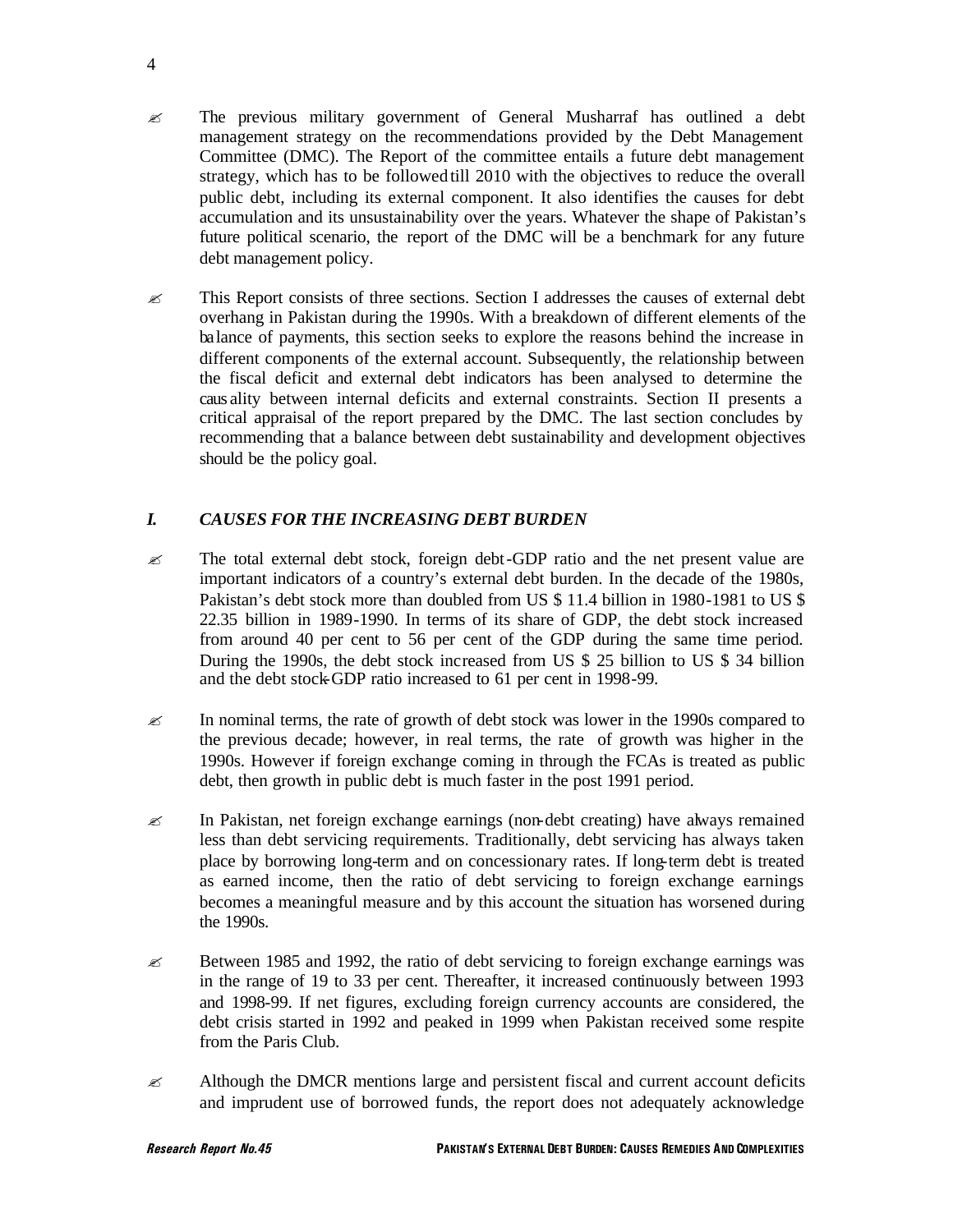exogenous factors which have resulted in Pakistan's external debt build up. These factors include deceleration in remittance incomes and increasing interest and amortization liabilities of debt incurred in the past.

### *I.1 Foreign Debt Build Up and the External Account*

#### I.1.1 Dissecting the Current Account

- $\mathscr{\mathscr{L}}$  The largest component of the current account is the trade balance. The trade deficit as a share of GDP reduced from an average of 7.7 per cent in 1985-90 to 4.7 per cent during 1991-98. Therefore, it can be argued that the trade deficit was not responsible for the burgeoning current account deficit in the 1990s. The *Services* component of the current account particularly interest payments, on average, increased by almost 40 per cent during the period. Moreover, interest payments on Foreign Currency Deposits (FCDs) as well as other forms of foreign exchange denominated bonds amounted to an additional drain of 0.7 per cent of the GDP on the current account during this period. The drain on the current account vis-à-vis FCDs can be termed as a policy induced failure, whereas that due to loans taken earlier is an inheritance from the past.
- $\approx$  The primary current account deficit during the period 1991-98 increased to 1.79 per cent of GDP from 0.8 per cent of GDP in 1985-90. Exogenous factors (such as longterm interest payments) and policy induced failures (introduction of FCDs) mainly contributed towards this increase.
- $\mathscr{\mathscr{L}}$  On the other hand, the inflow of foreign exchange also deteriorated significantly in the 1990s. Real inflows (net of Foreign Currency Accounts) declined by a massive 42.5 per cent in the 1991-98 period compared to the 1985-90 period. A precipitous decline in remittances underpinned the overall decline in net inflows in the country. In terms of share in GDP, remittances declined from 6.9 per cent of GDP to 2.8 per cent of GDP in the 1991-98 period. In the 1985-90 period, remittances accounted for roughly 89 per cent of the trade deficit whereas this share declined to a meagre 59.3 per cent of the trade deficit in the 1990s.
- $\approx$  Incremental increase in the current account deficit was partly exogenous and partly policy induced. Increase in interest payments on long-term debt amongst outflows and reduction in official transfers can be wholly ascribed to exogenous factors.
- $\approx$  Interest payments on FCAs and increase in outflows on account of profits and dividends was a direct result of current account liberalization. Decline in remittances, which was the larger contributor to the incremental increase in the current account deficit can only be consigned to both exogenous and policy induced failures.
- $\approx$  The trade account shows that growth in exports in the 1991-98 period plummeted to 2.7 per cent per annum compared to 10.2 per cent per annum in the 1985-90 period. Pakistan's exports did not face any significant deterioration in terms of trade. So far as nominal devaluations were meant to spur export growth, that did not happen because their was no real impact on the real exchange rate during the period (See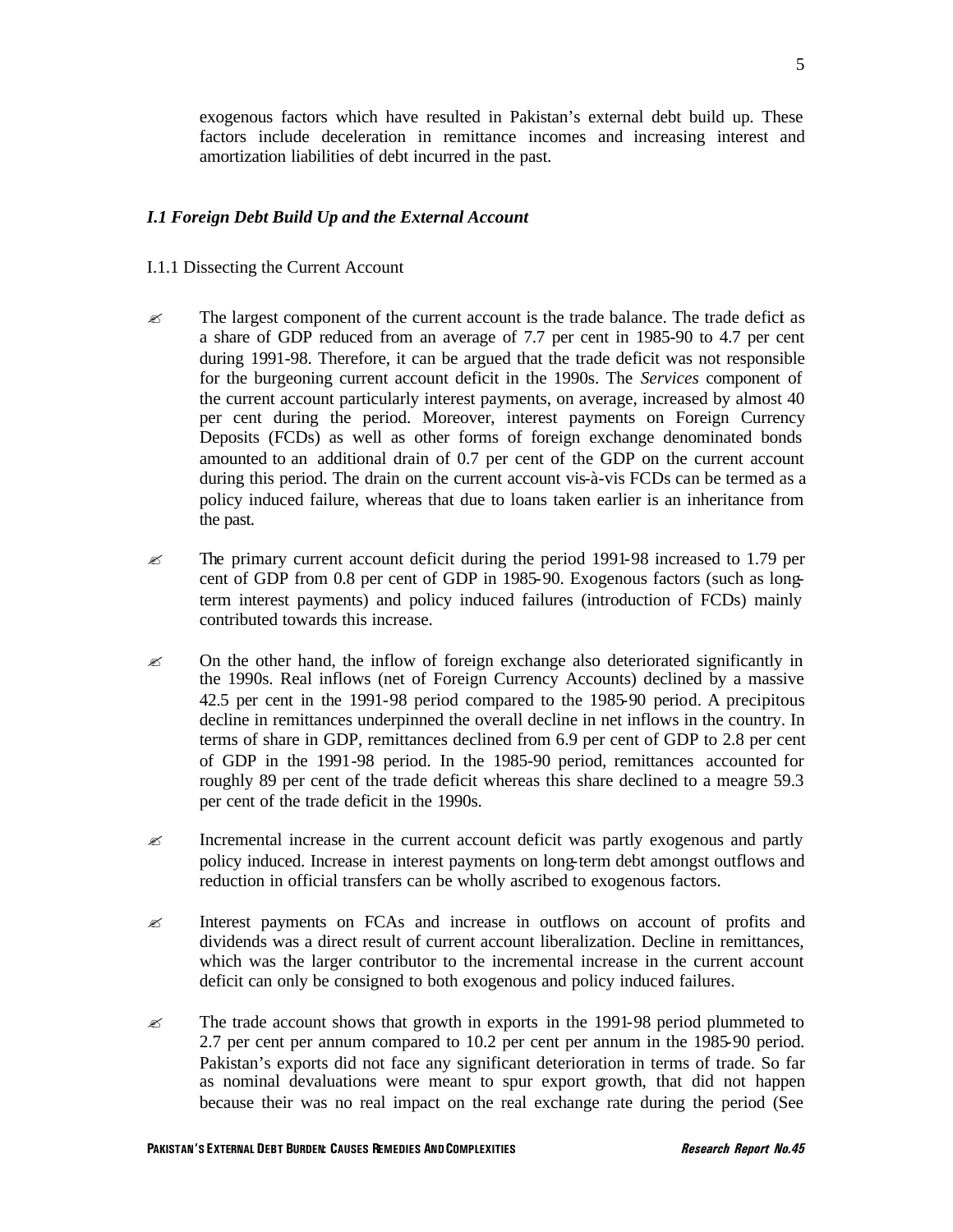figure 2). This is because nominal devaluations fed into high inflation almost instantaneously. Exporters were not protected from the corresponding increase in their cost of production because other elements of the overall liberalisation package were of a cost increasing nature. Reduction in export subsidies through enhancement in the rate of export refinance, the removal of the cotton subsidy, removal of utility subsidies and increasing transaction costs because of a move towards sales taxation all went to increasing their overall production cost.

 $\approx$  Lack of export growth in the 1990s is because of the absence of a pro-active policy on the part of the state to promote industry or exports. In a country which is not wellendowed with lucrative natural resources, export growth takes place in the larger context of growth and structural change within the manufacturing sector. The fact that wide-ranging trade liberalisation did not create the impulse for a shift in resource allocation from non-tradeables to tradeables called for creating special incentives to bring about such a transformation.

### **I.1.3 Bleeding of the Capital Account**

- $\approx$  Foreign Direct Investment in Pakistan has increased substantially in the 1991-98 period crossing the US \$ 1 billion mark during the year 1995-96. Economic liberalisation in general and the Independent Power Production (IPP) policy in particular has been responsible for this surge in FDI. Similarly, portfolio investments jumped from an average of US \$ 134 million per annum in the second half of the 1980s to US \$ 458 million in the 1991-98 period. Average inflows in both FDI and portfolio investment, in real terms, were a mere 0.8 per cent of the GDP. In fact, netting out FDI with the contingent liability of profit and dividend remittances the net inflow is a mere US \$ 143 million or 0.2 per cent of the GDP. Therefore, the policy of capital account liberalisation did not yield any significant returns. In fact, in the later years, the bleeding got even got more pronounced as outflows on the profit and dividend account in the current account was higher than the inflows.
- $\mathscr{L}$  The amortization of private sector debt, though less in magnitude, also increased precipitously during the period from an average of US \$ 132 million to US \$ 457 million in the two periods. Amortization of long-term public debt consumed 3 per cent of GDP on average during the 1991-98 period. In terms of amortization as a ratio of long- term inflows, roughly 60% of these inflows were going back to the donors in the form of amortization payments. The ability of the capital account to finance the current account deficit was thus constrained a great deal during this period.
- $\approx$  Categorizing the causes for balance of payment difficulties during the 1991-98 period are: Trade deficit falls in the realm of both policy and governance failures. Increase in interest payments in the current account, was partly exogenously determined and partly due to governance failures. The most important element of inflows in the current account are the remittances which have declined because of exogenous factors with some element of policy and governance failure also. Decline in official transfers during the 1991-98 period was again exogenous to both policy and governance criteria during the period.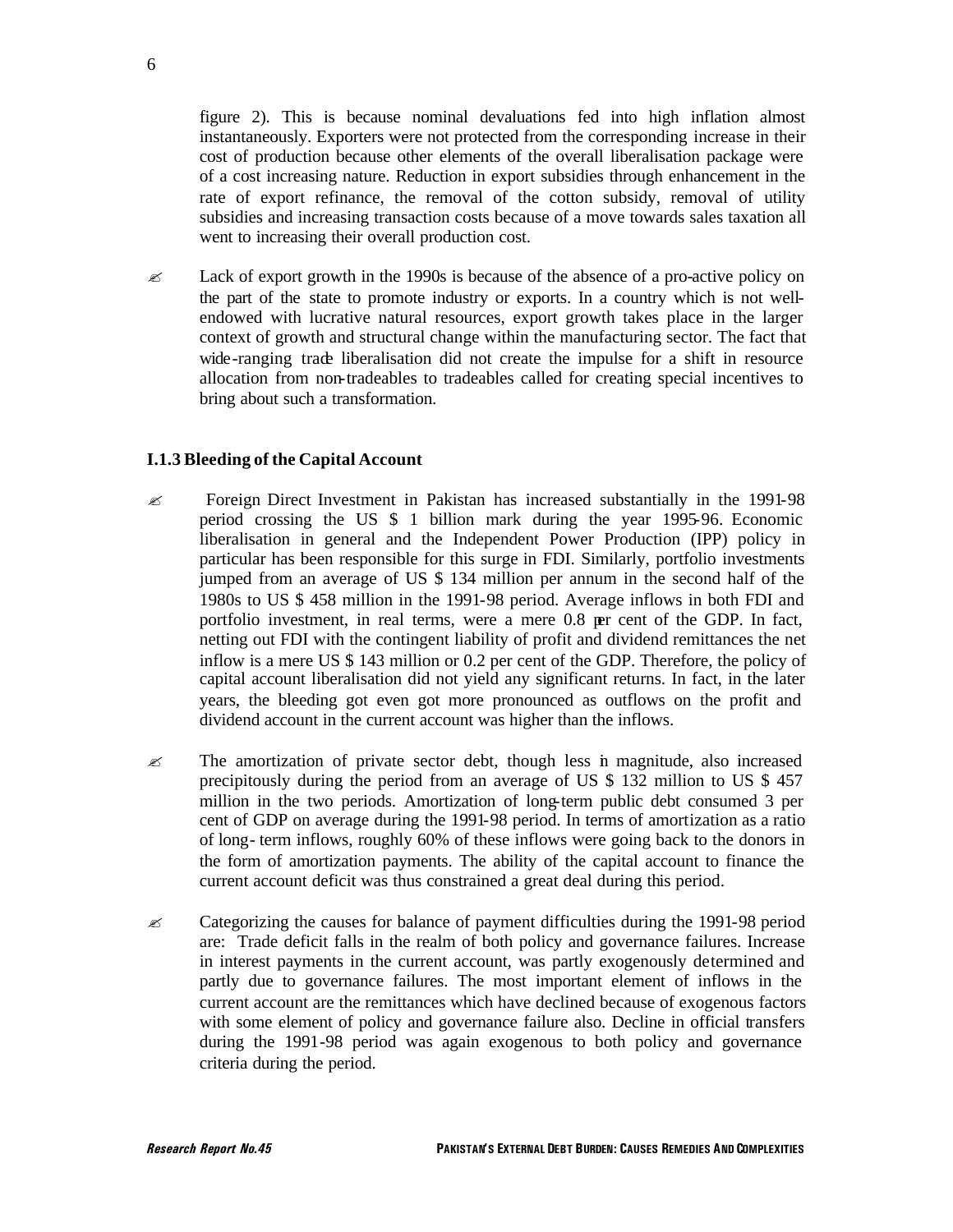$\approx$  The final analysis indicates that the most important factor in increasing BOP crisis and consequently the creation of a debt overhang were policy failures. Exogenous factors were a close second and governance failures were the last.

### **I.2 External Borrowing and Public Finance**

- $\approx$  Public finance considerations directly impinge on external debt in two ways. First, the external debt stock and increasing foreign exchange liabilities impinge on the fiscal deficit. Second, since project aid is an important element of public investment, it is argued that unproductive use of foreign borrowings leads to external debt unsustainability. It is important, therefore, to determine the causality between the fiscal deficit, balance of payments and external debt accumulation.
- I.2.1 Causality between the Budget Deficit, External Liabilities and the External Deficit
- ? **A simple method to track the causal relationship between the fiscal deficit and external debt is through the primary budget deficit. The primary budget deficit in the 1980s averaged 4.7 per cent of GDP. This was reduced to 2 per cent of GDP between 1990 and 1996 and then turned into a primary surplus. The ability of Pakistan's economic managers in the 1990s to first reduce the primary budget deficit and then to turn it into a surplus, is indicative of their commitment to fiscal discipline.**
- ? **This reduction in the primary deficit was, however, accomplished at the cost of reducing public investment and thereby compromising on GDP growth.**
- $\mathscr{\mathscr{E}}$  To test the causality between external debt, foreign exchange requirements and the budget deficit, a pair-wise Granger causality test for the three variables from 1973 to 2000 has been used. The three Granger hypotheses which were tested include (i) causality between the budget deficit and the foreign exchange constraint; (ii) causality between the budget deficit and the external debt stock; and (iii) causality between the external debt stock and foreign exchange requirements.
- $\approx$  The results indicate that unidirectional causality runs from the foreign exchange constraint to the budget deficit and then from the budget deficit to the external debt stock. Bi-directional causality was observed between foreign exchange requirements and the external debt stock.
- $\approx$  The most significant result is that an increase in foreign exchange liabilities increase the budget deficit and not vice versa as implied in the report of the DMC and is generally perceived.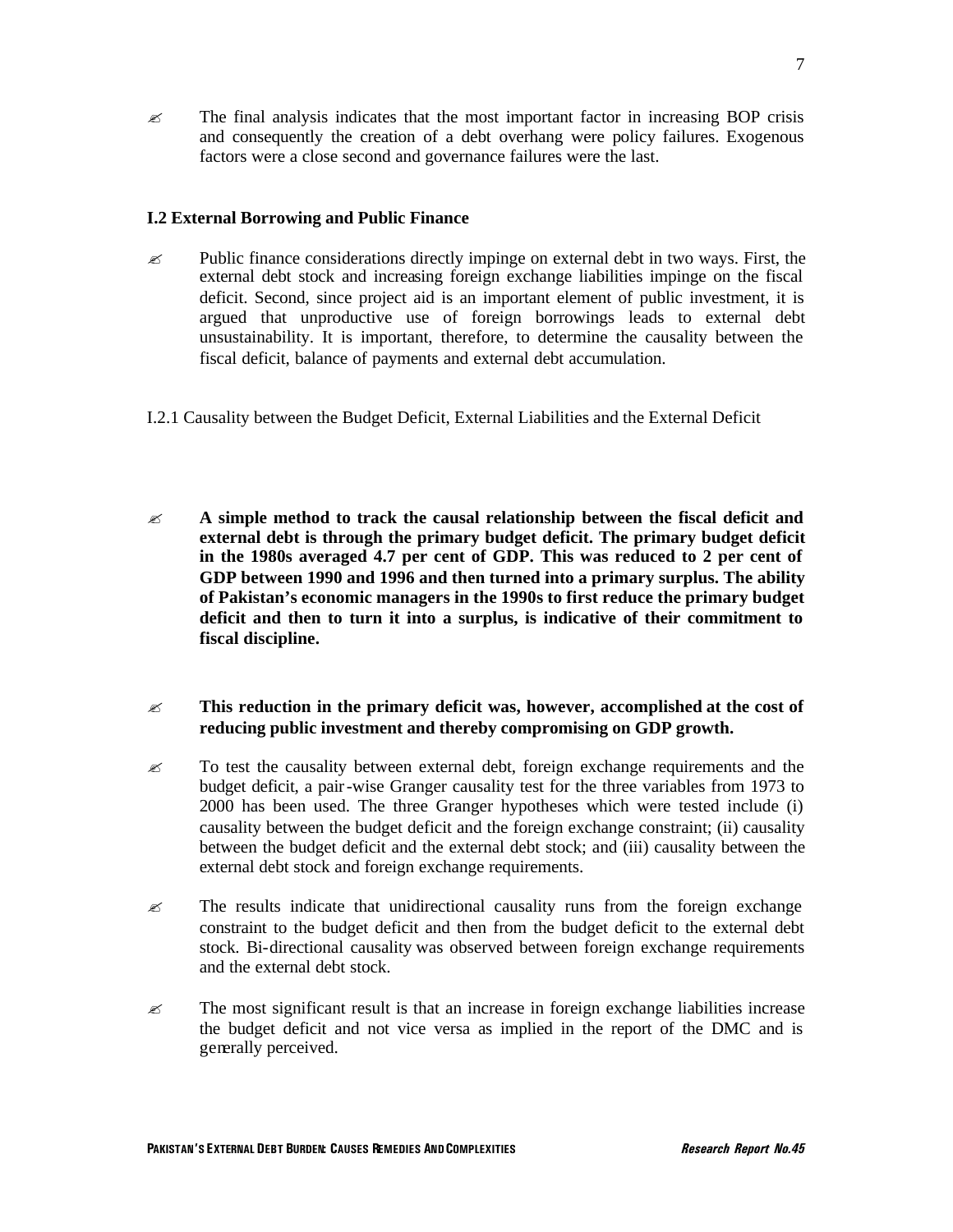### **I.2.2 Foreign Aid and Investment Efficiency**

- $\approx$  Another issue of public finances and external borrowing is the role of public investment. External borrowing has traditionally had a large share in public investment through the project aid component in the Annual Development Programmes of the federal and provincial governments.
- $\mathscr{\mathscr{E}}$  Incremental Capital Output Ratio (ICOR), which is a standard method for investigating investment efficiency, has shown marked deterioration in the 1990s. The aggregate ICOR in the 1980s was 2.97 per cent, which deteriorated to 4.12 per cent in the 1990s. Since it has been empirically demonstrated that public sector investment has a crowding-in impact on private investment through creating externalities eventually captured by the private sector, it suggests that a separate ICOR for public investment cannot be constructed. It is, therefore, not possible to ascribe blame of increasing inefficiencies on either public or private investment in isolation of the other.
- $\approx$  An important issue of investment efficiency is that whether investment carried out by borrowing resources in foreign exchange create commensurate returns in foreign exchange earnings. If this does not happen, then repayment of these loans create problems via the foreign exchange constraint.

### **II. THE PROPOSED MANAGEMENT STRATEGY: A CRITICAL APPRAISAL**

### *II.1: Debt Management Strategy and Macroeconomic Projections*

- $\approx$  The Debt Management Committee Report (DMCR) proposed certain macroeconomic projections in the medium and long run to reduce Pakistan's debt burden.
- $\approx$  The most striking feature of the medium term and to a certain extent the long-term macroeconomic strategy proposed is the policy of stabilisation rather than growth to achieve the objective of debt reduction. This has been based on two assumptions. First, stabilisation goals achieved in the medium run will automatically lead to revival of long-term economic growth. Second, growth in both medium and long runs is not based on a significant increase in the investment-GDP ratio but on improvements in capital efficiency, based on rapid decline in ICOR. Both these assumptions require careful scrutiny.
- $\approx$  Since 1997, Pakistan has been under a heavy dose of stabilisation and the results have been that investment has collapsed, the ICOR has further increased while growth has taken a nosedive. Consequently, poverty and unemployment have both increased at a much faster rate.
- $\approx$  Neither theory nor any empirical evidence suggests that stabilisation will necessarily lead to economic growth.
- $\approx$  On the other hand, reduction in ICOR or improvements in capital efficiency has been based on governance reforms, which is premised on the rule of law and state-level decision-making based on accountability, transparency and equity.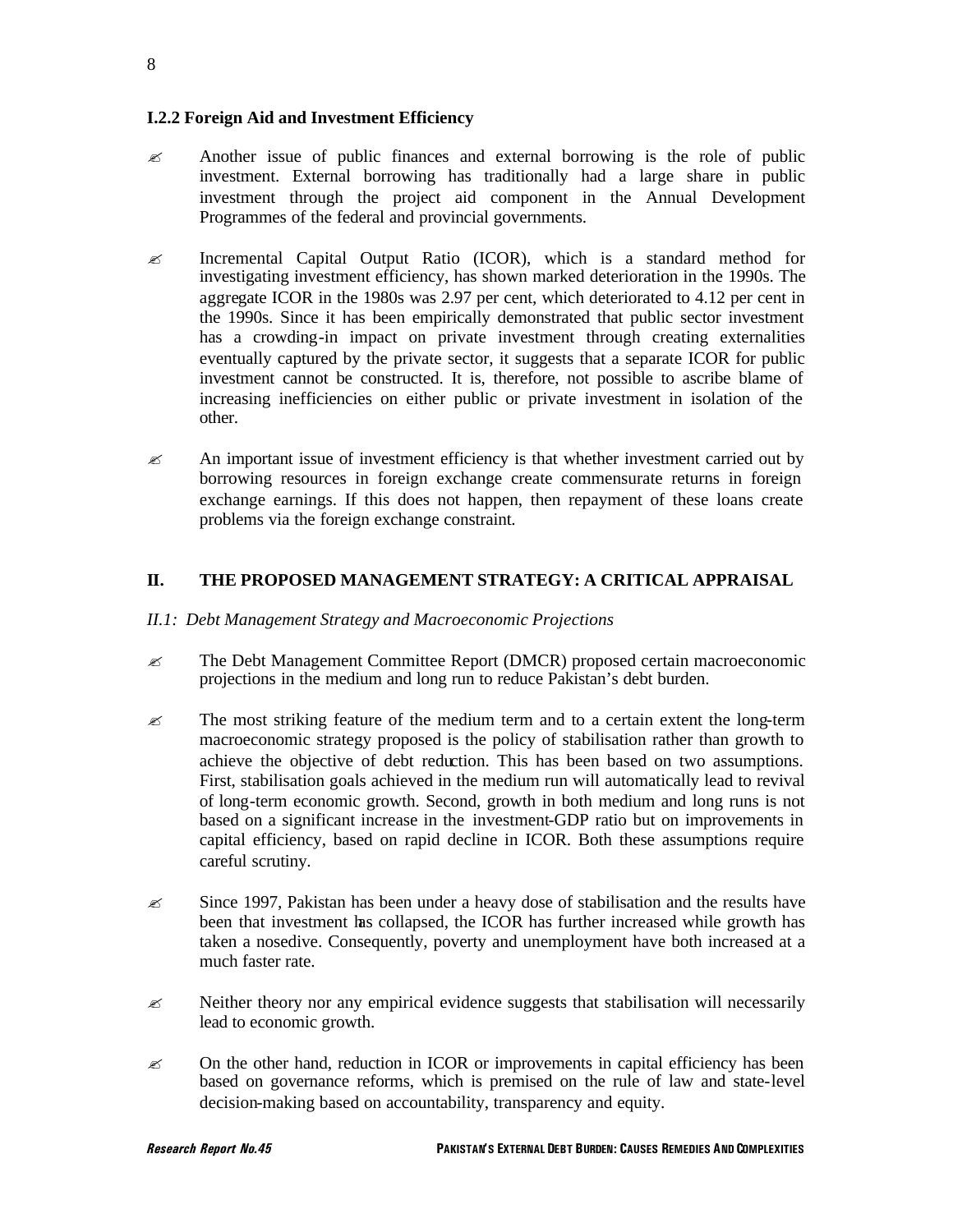- $\mathscr{\mathscr{E}}$  In Pakistan, many of the governance issues are a part of complex socio-economic and political economy issues that the country is afflicted with. To expect resolution of these complex issues for major productivity gains in the medium run entailing five to ten years is highly unrealistic.
- $\mathscr{\mathscr{E}}$  That improved governance requires the state to maintain its expenditure patterns or even increase them is not compatible with the proposal in the DMCR that the share of government expenditure in GDP should be reduced.
- $\approx$  A major dilemma is the reduction in debt and to achieve the broader objectives of development. Running high fiscal deficits that create debt liabilities should be avoided. If enhancement of public expenditures from its present low level is required, then the tax-GDP ratio has to be increased.
- $\approx$  The most flagrant case of lack of transparency is witnessed in the military budget. While rest of the public expenditures are available for public scrutiny through accounting procedures, the military budget is a one -line item in the *Demands for Grants* document. When there is an elected Parliament, this is one expenditure head, which is not debated and duly approved.
- $\mathcal{L}$  Importantly, while the DMCR does mention reducing the level of the defence budget from 4.7 per cent of GDP presently to 3.9 percent by 2004 and down to 3 percent by 2010, it does not include transparency in the defence budget as part of its various exhortations on good governance.

### **II.2: Debt Management and the External Account**

- $\mathscr{\mathscr{E}}$  The report of the DMCR has presented some salient targets to be achieved by mid 2004 as an exit strategy from the burden of external debt. These targets include (i) Achievement of a non-interest current account surplus of US \$ 3.8 billion by June 2004; (ii) Net Foreign Private Investment to US \$ 2.5 billion; (iii) Privatisation proceeds of US \$ 3 billion; (iv) Foreign exchange reserves of US \$ 3.8 billion; (v) No further IMF assistance beyond the current PRGF; (vi) Qualified assistance from the world Bank and the ADB; and (vii) Reduction in the external debt burden to the sustainable level of 200 per cent of foreign exchange earnings by mid-2005.
- $\approx$  A number of these targets have been achieved due to a change in the government's foreign policy after September 11, 2001. However, the target of net direct foreign investment at US \$ 3 billion appears difficult in view of the previous average of less than US \$ 500 million per annum. Moreover, privatisation to date has yielded much less than what was envisaged in the DMC's report.
- $\approx$  The issue of privatizing public utilities is complex. Since utilities distribute public goods, their public goods character i.e. provision of service to the entire population at affordable rates has to be maintained. Ownership does not matter as long as the state is able to regulate the public goods character of these entities.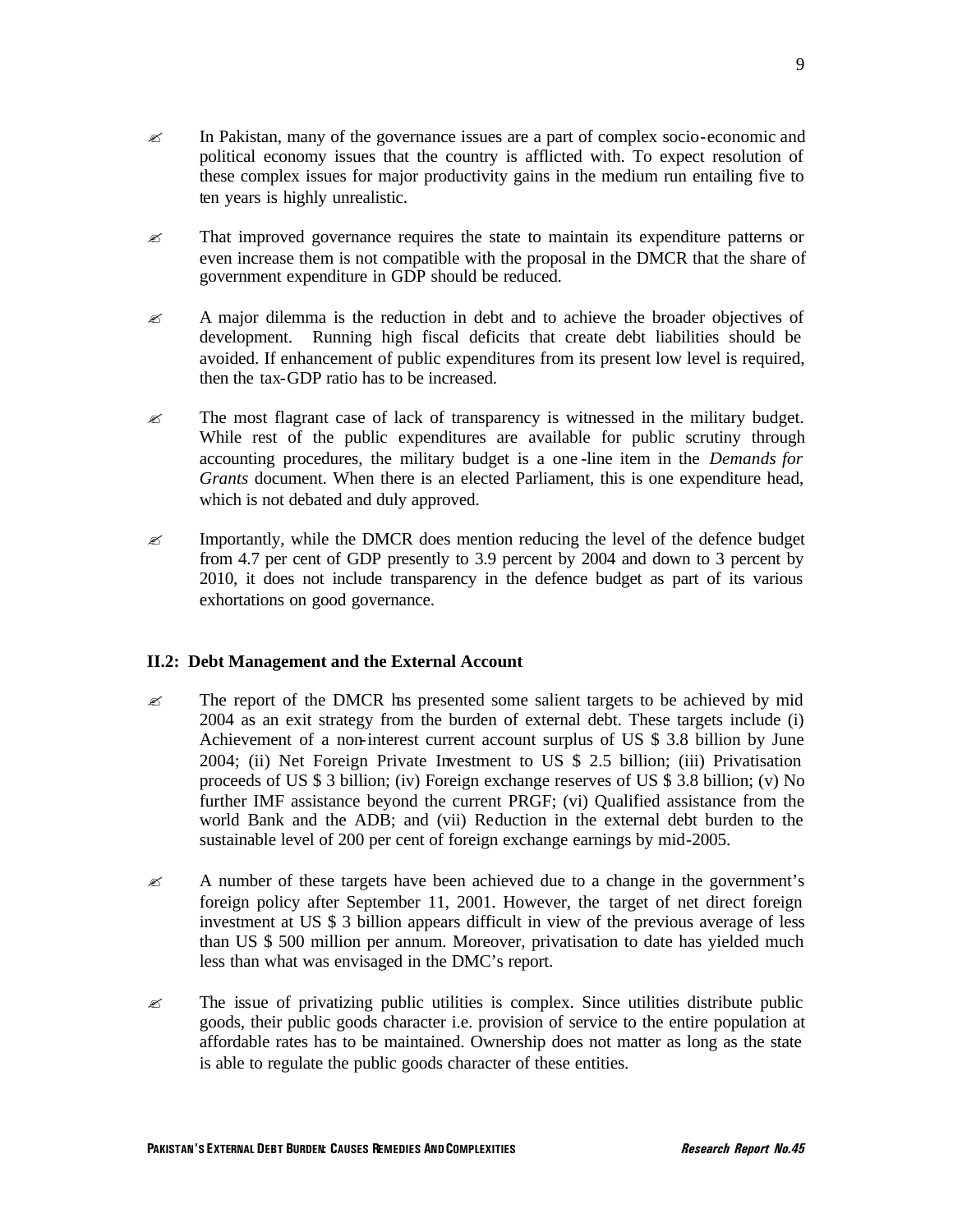$\approx$  Another important issue is the use of arbitrary thresholds for debt sustainability used in the DMCR. Reduction in the external debt burden to sustainable level of 200 per cent of foreign exchange as proposed by the DMC report has been borrowed from the indicators of debt sustainability employed by the World Bank in the case of Highly Indebted Poor Countries (HIPC) initiative. A number of empirical and analytical lacunae in the concept make such arbitrary ratios completely inappropriate to be utilized.

### **3. CONCLUSIONS AND SUGGESTIONS**

- $\approx$  The post September 11 scenario has helped Pakistan a great deal in reducing its chronic debt problem. This includes a significant reduction in the trade defic it, more than doubling of foreign remittances and most importantly the Paris Club debt restructuring.
- $\approx$  These are better times for Pakistan as far as the external account is concerned. In an era of financial and trade openness, there is no better insurance against unanticipated external shocks then to embark on a sustainable growth and developmental path. The report presents three future policy directions in this perspective.
- ? *First, the tendency to borrow externally to finance the budget deficit has increased since 1997-98 compared to 1980-97. The rationale for increasing reliance on external financing for budgetary purposes is perhaps that external borrowing is on concessional terms and therefore its interest payment obligations in the future will be lower compared to borrowing domestically. This is true presently as international interest rates are unusually low and in comparison domestic interest rates are unusually high. However, this large differential in domestic and international interest rates may not last long.*
- $\mathscr{L}$  **The fact that external debt has to be repaid in foreign exchange and is dependant** *on both exchange rate fluctuations and the country's ability to earn foreign exchange means that domestic balance is achieved at the cost of potential external imbalance in the future. By definition, developing countries have fewer degrees of freedom vis-à-vis foreign exchange liabilities. This is a risky policy option which can and should be avoided.*
- $\approx$  Second, the medium and long-term issue should be to revive growth and investment in the economy and to create a dynamic export base in the country so that the need for external debt is minimised.
- $\approx$  High debt servicing requirements have a tendency to crowd-out private investment. The historically low level of investment prevalent in the economy at present can be broken by a substantial increase in public investment, both physical and social.
- $\mathscr{\mathscr{E}}$  The thorny issue for policy makers has been about financing a major boost in public investment. The window of opportunity that has been created since the writing of the DMCR has been the unprecedented level of foreign exchange reserves accumulation by Pakistan. A part of these reserves – after having determined some rational level to be kept for contingencies – can be used for creating the fiscal space for higher levels of public investment. Retirement of external debt which further reduces debt servicing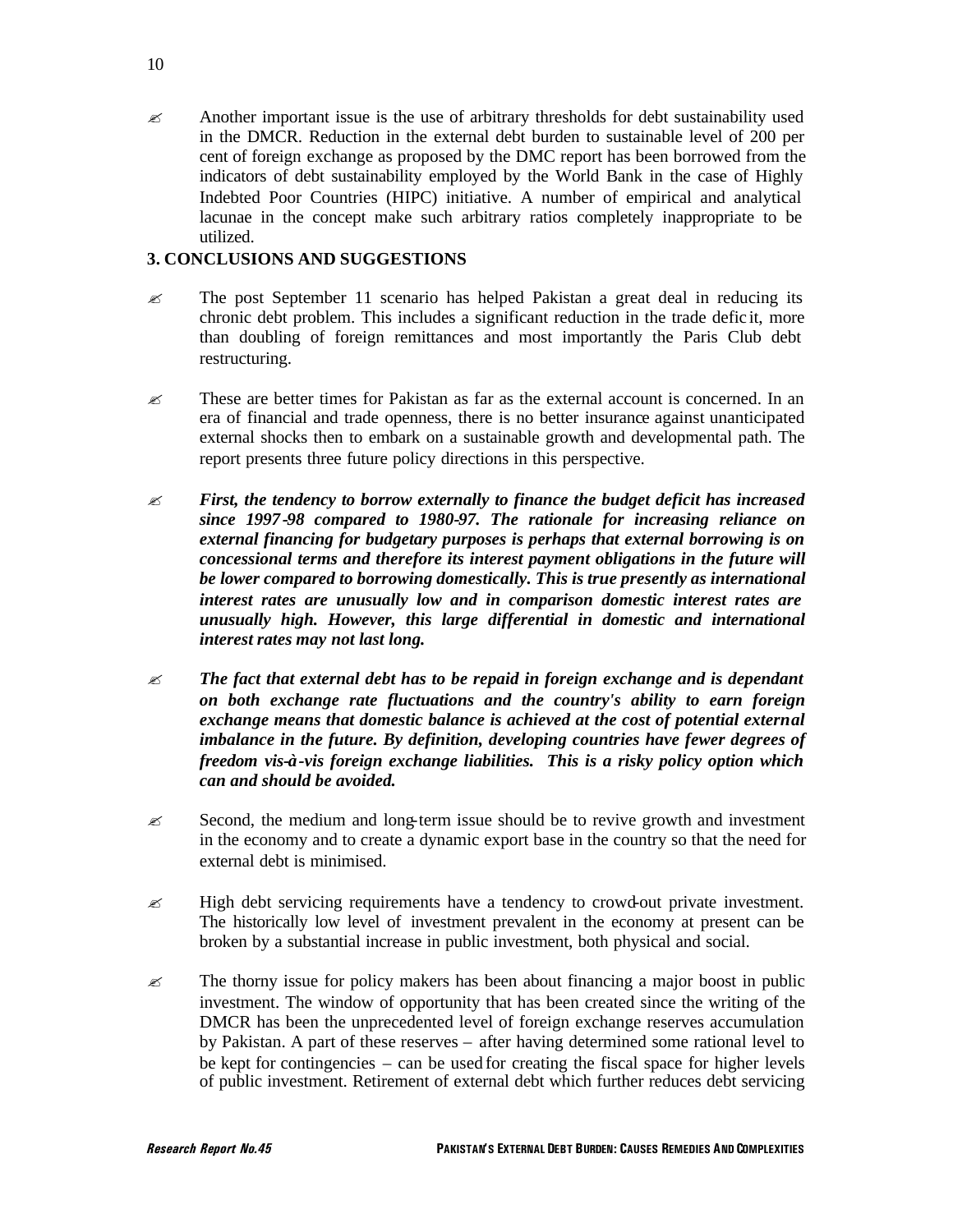liabilities beyond that already achieved through the Paris Club can be one way of creating this fiscal space.

- $\approx$  Part of the reserves can also be channeled to provide a boost for private investment through lowering interest rates. At present, real lending rates in Pakistan are much higher than the developing country average, notwithstanding significant reductions in the domestic discount and NSS rates in the recent past. In recessionary conditions, the argument for sustaining such high interest rates is that it provides a large spread for the banking sector which is necessary to clean the infected balance sheets of the Nationalised Commercial Banks (NCBs). If the reserves can be used to clean up these balance sheets in one go, then interest rates can be slashed by a larger magnitude instead of the small trickles in which it is being done presently.
- $\approx$  Foreign debt obligations can only be honoured sustainably through earning foreign exchange. Remittance incomes from abroad and enhancement of exports are the two instruments, which create non-liability foreign exchange earnings. Remittance income is a limited option because it depe nds on exogenous reasons rather than domestic policy instruments. Therefore exports of goods and services is the only instrument through which growth can be sustained over a long period.
- $\approx$  Adoption of a pro-active strategic industrial policy and the development of industrial clusters are two ways in which other countries have expanded their industrial and export base. Both are interventionist policy tools to which there is aversion amongst both government and its donors. These policy tools, however, have been central to successes achieved in growth and export promotion amongst late developers, particularly in East Asia.
- $\approx$  In conclusion, the problem of external debt and debt servicing is closely linked with the adoption of a developmental outlook on policy making. In an increasingly globalised world, a weak internal economy makes the country all the more vulnerable to external shocks. The most important manifestation of such shocks is an inordinate increase in the external debt stock and problems in serving the accumulated debt. The adoption of a developmental policy framework ultimately hinges on strategic statecraft by the bureaucracy, the military, the politicians and civil interest groups in society. These are however issues which require more focused analysis which is beyond the remit of this analysis.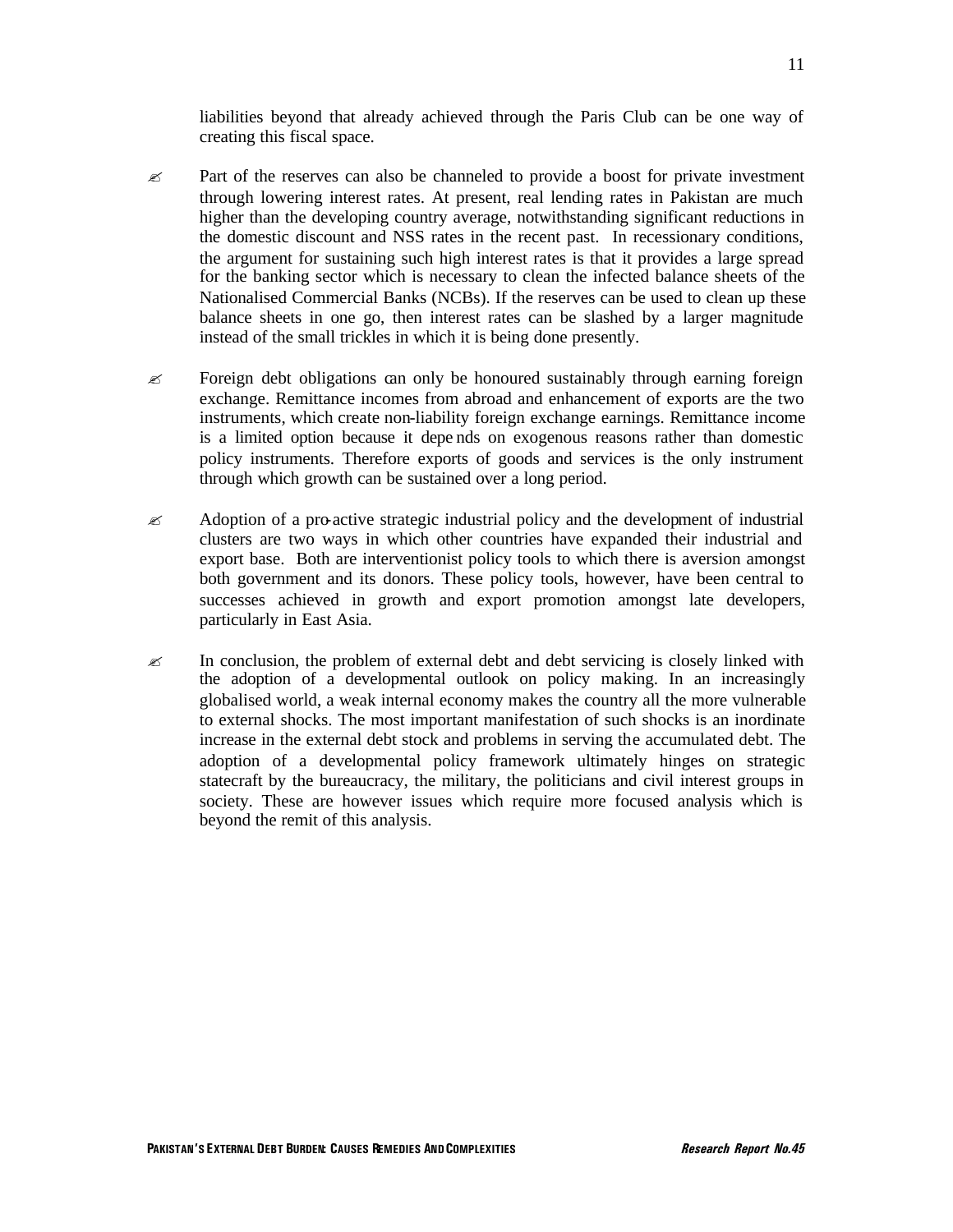#### **INTRODUCTION**

### *Pakistan faces grave debt problems that threaten the economic future of the country (Debt Management Committee Report, 2001)*

An unsustainable external debt burden, as the above quotation suggests, severely compromises economic prospects of a developing country. In the extreme scenario, if foreign exchange denominated debt cannot be serviced through a country's foreign exchange earnings then it either defaults or borrows to repay this debt at onerous terms. In the former case, there exists the possibility of economic ostracisation from the rest of the world, resulting in the country's inability to import necessities such as oil, food, machinery and equipment. The result is runaway inflation (or in extreme cases physical shortages of necessitie s), collapse of growth and investment, further accentuation of inequality and a quantum jump in the population below the poverty line. Even if the debt overhang is postponed through fresh borrowing or reschedules, it is at the cost of a severe compromise on a country's economic and consequently political sovereignty.

Before September11, 2001, Pakistan's economy was caught in the web of a vicious debt trap. Committed outflows of foreign exchange on 30 June, 2001 exceeded inflows by \$ 4.56 billion. Of this amount, Pakistan was able to obtain rescheduling through the Paris Club on \$ 3.96 billion. This reschedule was on a short-term basis and was contingent on an IMF agreement being finalised, with all its stringent conditionalities.

While the debt overhang had become serious over the years, sanctions imposed by the G-8 countries on bi-lateral and multi-lateral lending after the country's nuclear tests in 1998 and subsequently after the military coup in 1999 further compounded the already precarious external debt situation. Two short-term Paris club reschedules – one in January 1999 and the other in Sept 2001 – saved Pakistan from imminent default on its external liabilities. These were short–leash relief measures on only a part of bilateral external debt and had merely postponed the day of reckoning as all underlying indicators with respect to external liabilities remained dismal.

The cataclysmic events of September 11, 2001 have once again catapulted Pakistan into centre-stage of global geo-strategic interests. The most significant benefit vis-à-vis external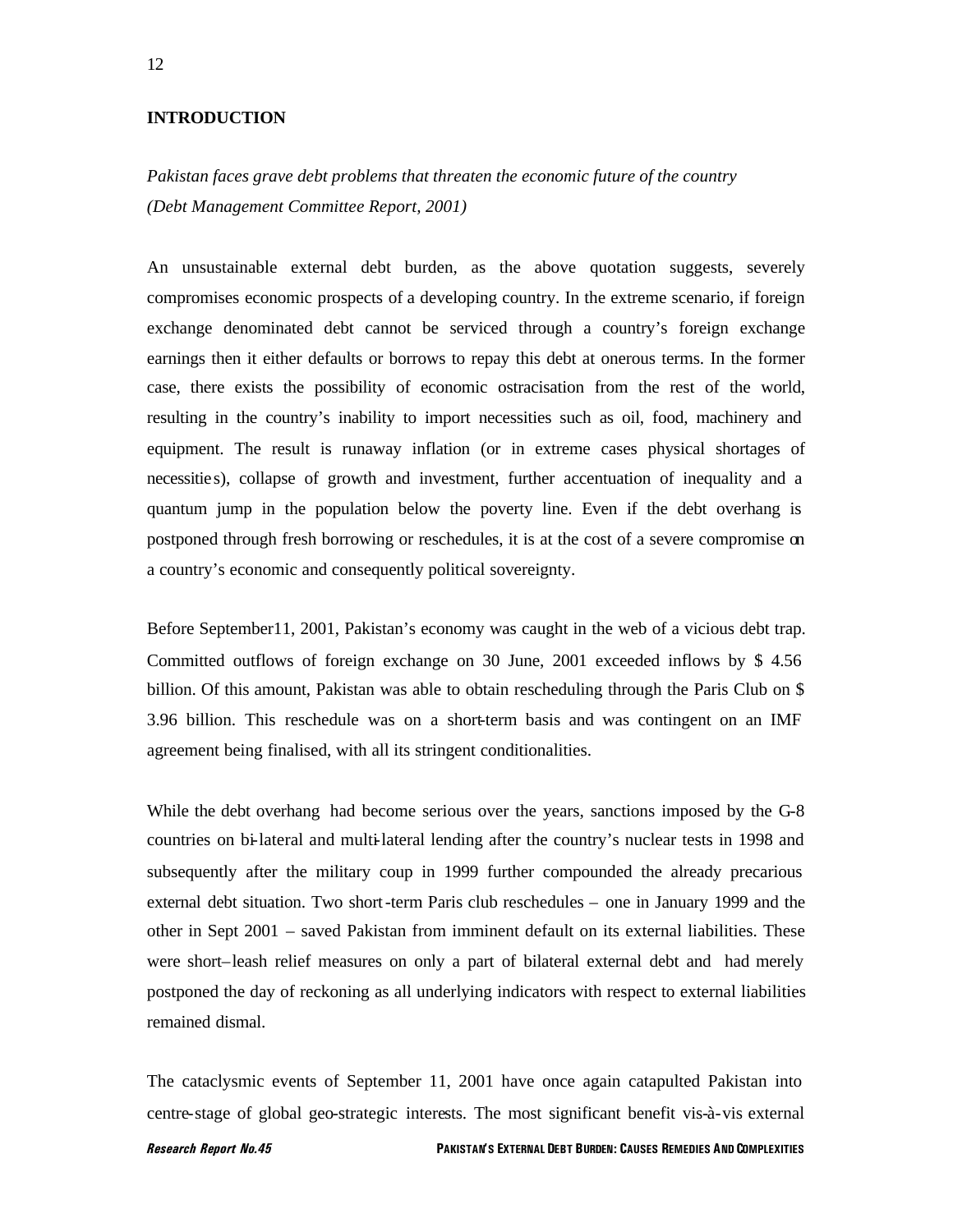debt was achieved through the debt restructuring agreement inked with the Paris Club in December of 2001. According to this agreement, Pakistan's entire bi-lateral debt of US \$ 12.5 billion has been substantially restructured. The Paris Club debt restructing has meant that the debt repayment period has been extended to 38 years with a grace period of 15 years.<sup>1</sup> This debt restructuring means that Pakistan's debt servicing liabilities will decline by roughly US \$ 2.7 billion between 2002 and 2004 and thereafter between US \$ 8.6 billion and 11 billion depending on the interest rates negotiated with individual countries (SBP, 2002, p 99). Similarly, the net present value of Pakistan's external debt is expected to decline by 27 per cent to 43 per cent between now and 2017 (ibid). Only three other countries – Poland, Egypt and Yugoslavia – have been given such generous debt relief by the Paris Club.

Apart from the Paris Club debt restructuring, Pakistan's bala nce of payments have benefited tremendously from various inflows over the last year. The doubling of remittances from overseas Pakistanis, resumption of multilateral aid and bi-lateral budgetary support from the United States, as well as payments for logistical support for the war on terrorism have enabled Pakistan to post a current account surplus in the year 2001-02. This has also resulted in the Pakistani currency having appreciated with respect to the US Dollar by more than 10 per cent over the year. This current account surplus has also resulted in the accumulation of reserves equivalent to more than eight months of imports at last count.

While Pakistan is no longer on the threshold of an external debt crisis for now, a number of issues pertaining to the country's external debt burden still need to be addressed. Sustainable debt servicing requires more than the reduction of the net present value of debt. It requires high and sustainable growth in GDP and in foreign exchange earnings. The country is yet to embark on a path to achieve these twin goals. It will also require that appropriate fiscal discipline is maintained so that new borrowing is not squandered in unproductive expenditures – including borrowing for current expenditure and defence.

The Musharraf government has outlined a debt management strategy based on the report of the Debt Management Committee which was headed by Dr. Parvez Hasan. The Debt Management Committee Report (henceforth DMCR) has outlined a future debt management

<sup>&</sup>lt;sup>1</sup>These are the terms for concessional bi-lateral debt, known as Official Development Assistance (ODA). ODA debt is 70 per cent of the total restructured debt stock. Thirty per cent of the remaining debt stock has been restructured for 23 years with a grace period of 5 years.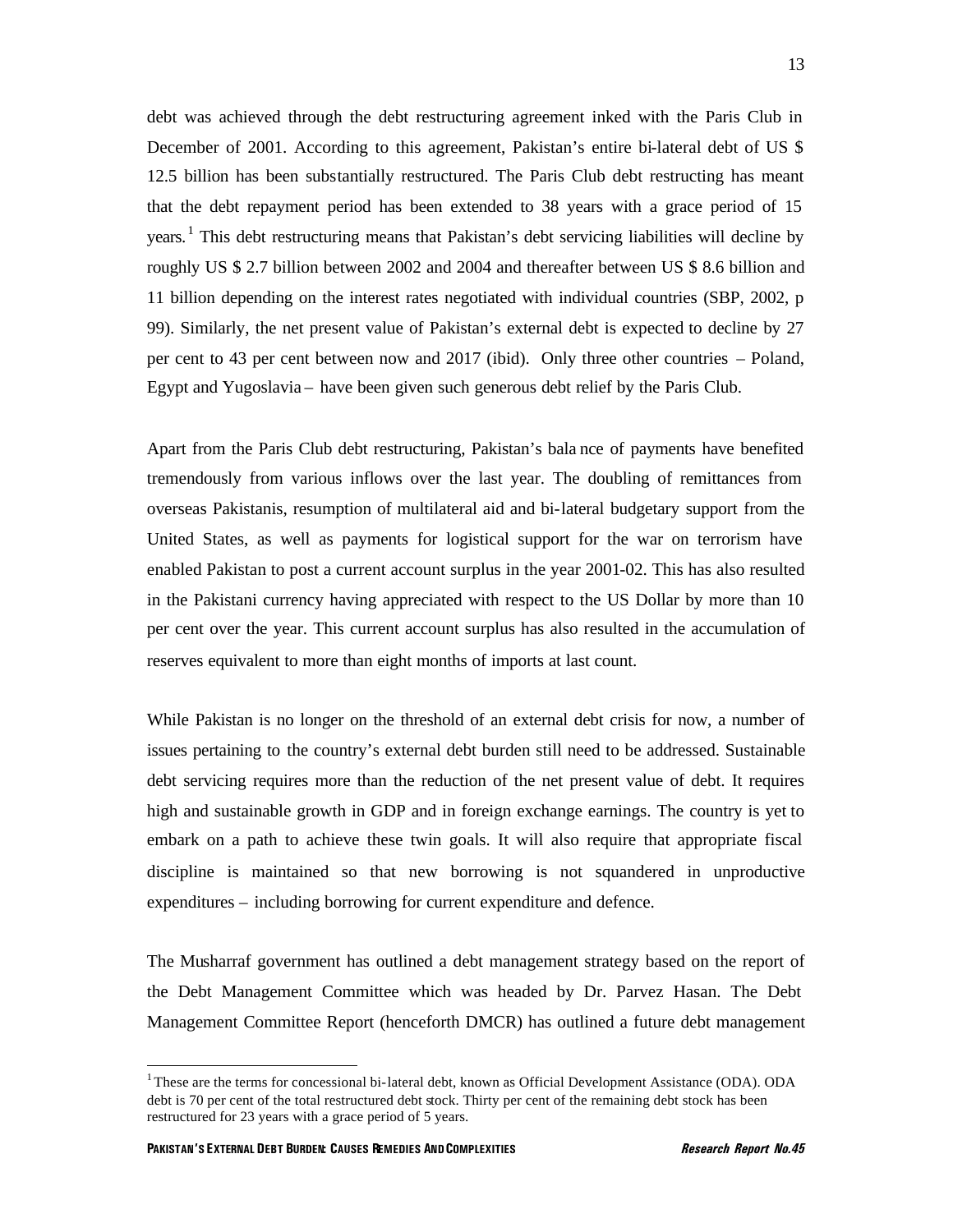strategy to be followed till 2010 to reduce public debt, including its external component. The DMCR has also identified the causes for debt accumulation and its unsustainability. This is appropriate as only if we learn from past mistakes, will we be able to avoid them in the future.

Whatever shape Pakistan's future political landscape takes, the DMCR will remain the benchmark for any future debt management policy simply because it is the only comprehensive exercise that the Government of Pakistan has undertaken on this critical issue. It is, therefore, important to critically appraise the approach adopted in this report. Needless to say if the government is to commit itself to a strategy of debt reduction it should be one which not only keeps external debt within sustainable limits but also does not compromise on other important goals of economic performance – growth, welfare and poverty reduction. Since there is a link between the assessment in the DMCR of the causes of debt unsustainability that took place in the 1990s and the strategy put forth, it is important to revisit the causes afresh.

This study thus seeks to address three issues. In section I, we address the causes of the debt overhang created in the mid 1990s. Through a detailed breakdown of different elements in the external account, we shall seek to explore the reasons behind the increase in different elements in the external account. Thereafter, we will also look at the relationship between the fiscal deficit and different external debt indicators in order to determine the causality between the internal deficits and external constraints.

Section II addresses the debt management strategy proposed in the DMCR. A number of targets proposed in the DMCR– such as accumulation of reserves, reduction in the net present value of debt, securing the Poverty Reduction Growth Facility (PRGF)- have already been achieved in the wake of favourable developments in the post-September 11 geo-political scenario. However, there is no room for complacency. Over the long term, the ability of the country to earn foreign exchange will have to be enhanced if we are to avoid slipping into another debt trap. Specifically, the debt management strategy has to be seen in the context of growth and investment revival and the trade -offs suggested in the DMCR require critical appraisal.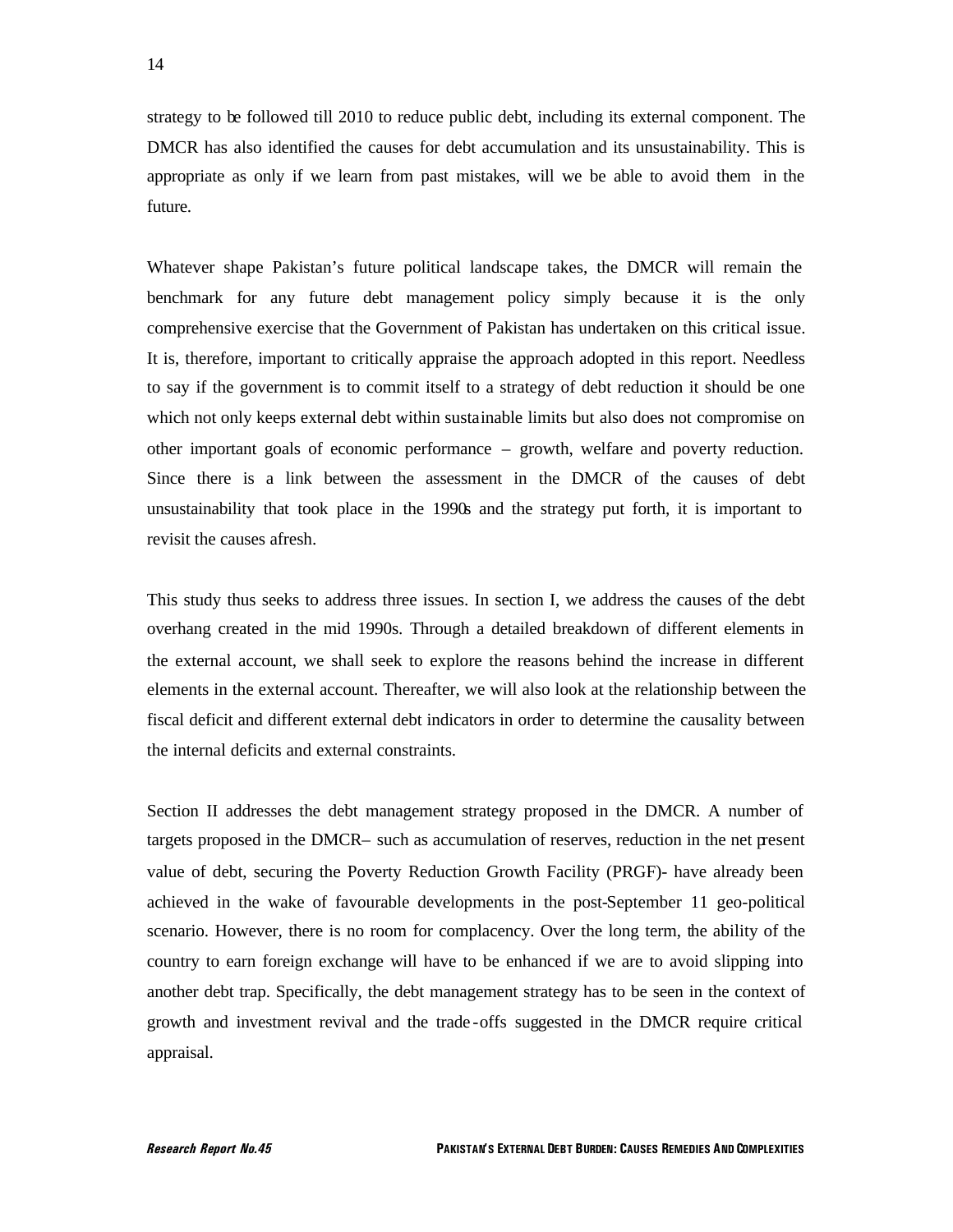Section III will then move from appraisal of the DMCR to policy alternatives regarding debt management which are commensurate with sustainable economic growth and investment in the country.

### **I. CAUSES FOR THE INCREASING DEBT BURDEN**

Debt indicators are usually presented in terms of stock and flow measures. Table 1 presents stock measures of total debt stock and its share in GDP in both nominal and real terms. The DMCR (pg 2) correctly states that debt figures should always be analysed in real terms

because "part of the debt is wiped out by inflation". Therefore it is appropriate to take inflation adjusted numbers as the benchmark. The total debt stock, its share of GDP and its Net present Value are important indicators of the debt burden.

In terms of some of these indicators we see in Table 1 that Pakistan's debt stock more than doubled from \$ 11.4 billion to \$22.35 billion in the decade of the 1980s. In terms of its share of GDP, the debt stock increased from roughly 40 per cent of GDP to 56 per cent of GDP. In the 1990s, the debt stock increased

|                                                                |                                   | <b>TABLE 1</b><br><b>DEBT STOCK AND SHARE OF GDP</b> |                                             |  |  |  |
|----------------------------------------------------------------|-----------------------------------|------------------------------------------------------|---------------------------------------------|--|--|--|
| Years                                                          | <b>External Debt</b><br>(Nominal) | <b>External Debt</b><br>(Real)                       | <b>External Debt to</b><br><b>GDP Ratio</b> |  |  |  |
| 1981                                                           | 11,414                            | 23,136                                               | 40.62%                                      |  |  |  |
| 1982                                                           | 12,294                            | 23,052                                               | 48.70%                                      |  |  |  |
| 1983                                                           | 13,251                            | 23,506                                               | 46.20%                                      |  |  |  |
| 1984                                                           | 14,165                            | 23,660                                               | 45.50%                                      |  |  |  |
| 1985                                                           | 15,074                            | 23,889                                               | 48.37%                                      |  |  |  |
| 1986                                                           | 16,155                            | 24,904                                               | 50.67%                                      |  |  |  |
| 1987                                                           | 17,017                            | 25,420                                               | 51.06%                                      |  |  |  |
| 1988                                                           | 18,434                            | 26,710                                               | 48.04%                                      |  |  |  |
| 1989                                                           | 20,350                            | 28,188                                               | 50.80%                                      |  |  |  |
| 1990                                                           | 22,354                            | 29,433                                               | 56.01%                                      |  |  |  |
| 1991                                                           | 24,191                            | 30,423                                               | 53.15%                                      |  |  |  |
| 1992                                                           | 25,259                            | 30,841                                               | 51.80%                                      |  |  |  |
| 1993                                                           | 27,541                            | 32,616                                               | 53.29%                                      |  |  |  |
| 1994                                                           | 29,418                            | 33,956                                               | 56.41%                                      |  |  |  |
| 1995                                                           | 30,847                            | 34,703                                               | 50.57%                                      |  |  |  |
| 1996                                                           | 32,723                            | 35,950                                               | 51.29%                                      |  |  |  |
| 1997                                                           | 33,864                            | 36,440                                               | 53.74%                                      |  |  |  |
| 1998                                                           | 35,715                            | 37,863                                               | 57.62%                                      |  |  |  |
| 1999                                                           | 36,089                            | 37,731                                               | 61.48%                                      |  |  |  |
| 2000                                                           | 34,069                            | 34,818                                               | 56.04%                                      |  |  |  |
| Source: State Bank of Pakistan, Annual Report, Various Issues. |                                   |                                                      |                                             |  |  |  |

from \$ 25 billion to \$34 billion and its share in GDP increased to 61 per cent. In nominal terms, therefore, the rate of growth of debt stock was lower in the 1990s compared to the previous decade (see Table 2). In real terms, however, the rate of growth in debt stock was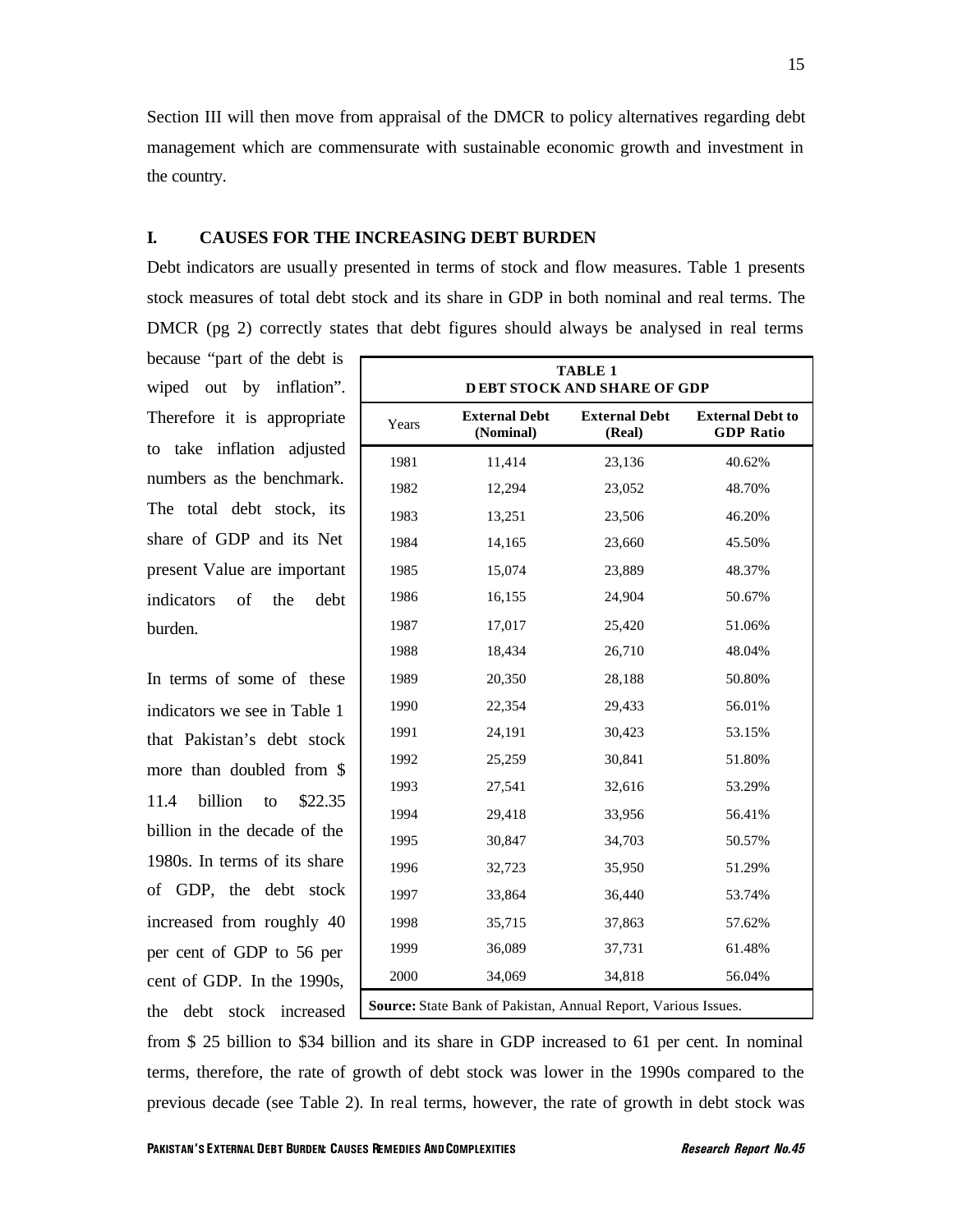slightly higher in the  $1990s<sup>2</sup>$ . In terms of stock indicators, therefore, we see that there is not much difference in debt accumulation between the two periods. There is, however, an

| TABLE 2<br><b>GROWTH IN EXTERNAL DEBT STOCK:</b><br>NOMINAL AND REAL |                                                                                                                           |       |  |  |  |  |
|----------------------------------------------------------------------|---------------------------------------------------------------------------------------------------------------------------|-------|--|--|--|--|
| <b>External Debt (Nominal)</b><br><b>External Debt (Real)</b>        |                                                                                                                           |       |  |  |  |  |
| 1981-90                                                              | 7.75%                                                                                                                     | 2.71% |  |  |  |  |
| 1991-98                                                              | 5.72%                                                                                                                     | 3.18% |  |  |  |  |
| 1999-2000                                                            | $-2.33\%$<br>$-4.11%$                                                                                                     |       |  |  |  |  |
|                                                                      | Source: State Bank of Pakistan, Annual Report, Various Issues<br>Asian Development Bank (Global Development Finance 2001) |       |  |  |  |  |

important caveat to official debt figures. FCAs (both resident and non-resident) were a direct liability of the State Bank and should thus be added to the official debt stock (for further information, see ADB 2002).<sup>3</sup> For the purpose of not diverting from official figures at this stage, we have presented only official debt stock figures.<sup>4</sup>

Stock indicators, however, are not useful if a debt crisis is to be discerned. The defining character of external debt is that it has to be repaid in foreign exchange.<sup>5</sup> Indicators of inflows and outflows of foreign exchange are, therefore, most critical in terms of tracking the onset and persistence of an external debt crisis. In the pure case, if net foreign exchange earnings (non-debt creating) are less than debt servicing requirements then debt servicing becomes unsustainable. In the case of Pakistan, net foreign exchange earnings have always been less than the debt servicing liabilities if both interest and amortization liabilities are taken into account. Traditionally debt servicing has taken place by borrowing long-term and on concessionary rates. If we treat long-term debt as earned income,<sup>6</sup> then the ratio of debt servicing to foreign exchange earnings becomes a more meaningful indicator of the ability to service debt. It is on this important indicator that we see the situation in the 1990s deteriorating.

Table 3 shows that between 1985 and 1992 the ratio of debt servicing to foreign exchange earnings hovered in the range of 19 to 33 per cent. Since 1993 it increased continuously till 1998-99. Thereafter it reduced mainly because of Paris Club rescheduling. The ratio in column 5 of Table 3, however, is inclusive of resident foreign currency accounts (FCAs)

 $6$  In the 1990s, even medium term borrowing was included in this definition.

 $2^2$  Lower inflation in developed countries during the 1990s caused this difference between growth rates in real and nominal terms.

<sup>&</sup>lt;sup>3</sup> Other relatively smaller elements, such as military debt and foreign exchange borrowings of semi-autonomous public sector corporations have also not been added in official public debt figures until very recently.

<sup>&</sup>lt;sup>4</sup>Our analysis on the debt crisis, however, has not been affected by official underreporting of the debt stock as FCAs are taken into account when looking at causes of BOP problems that emerged in the 1990s.

<sup>&</sup>lt;sup>5</sup> Resort to deficit financing through inflationary means and re-rolling of existing debt are options available for sovereign *domestic* debt but not for *externa*l debt, at least for developing countries.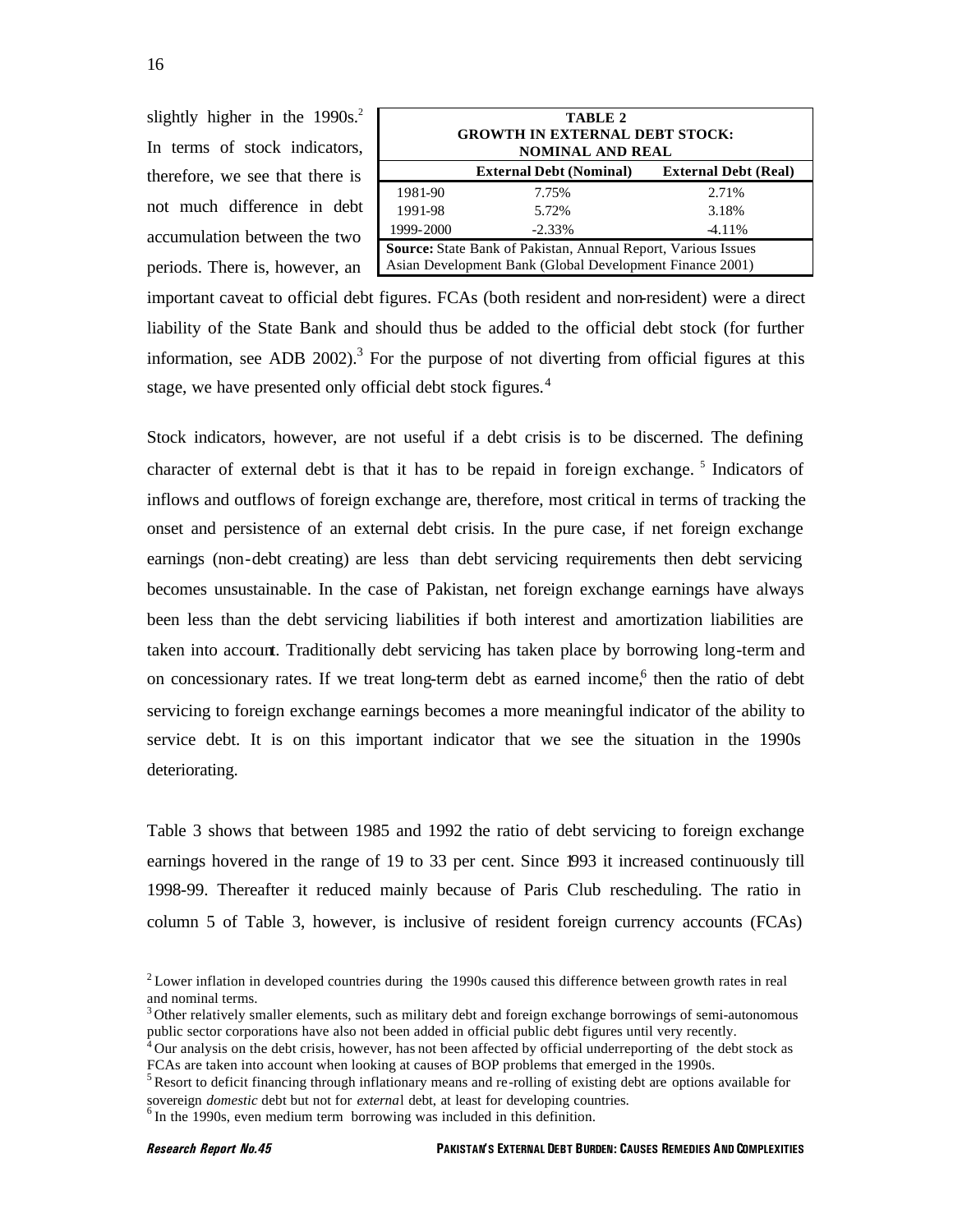shown as inflows. Resident FCAs, as we know now, were a volatile financial instrument which could be recalled at short notice. It should, therefore, be treated as a liability rather than earnings.<sup>7</sup> A more realistic picture emerges once we net out FCAs from foreign exchange earnings. This increases the ratio on average by 3 percentage points between 1992- 93 and 1998 (the year when resident FCAs were frozen.) The immediate debt crisis, therefore started brewing in 1993 and peaked in 1998-99 till Pakistan received a respite from the Paris Club and subsequently a restructuring on bilateral debt in 2001.

|        |                                       |                                               |                                                                                                              | <b>TABLE 3</b>                                               |                                                                             |  |  |  |  |  |
|--------|---------------------------------------|-----------------------------------------------|--------------------------------------------------------------------------------------------------------------|--------------------------------------------------------------|-----------------------------------------------------------------------------|--|--|--|--|--|
|        |                                       |                                               |                                                                                                              | <b>EXTERNAL DEBT SERVICING AND FOREIGN EXCHANGE EARNINGS</b> |                                                                             |  |  |  |  |  |
|        |                                       |                                               |                                                                                                              |                                                              | (US \$ Million)                                                             |  |  |  |  |  |
| Period | <b>Total Debt</b><br><b>Servicing</b> | Foreign<br><b>Exchange</b><br><b>Earnings</b> | Foreign<br>Debt Servicing /<br><b>Exchange</b><br><b>Foreign Exchange</b><br><b>Earnings</b><br>(net of FCA) |                                                              | Debt Servicing /<br><b>Foreign Exchange</b><br><b>Earnings</b><br>(Net FCA) |  |  |  |  |  |
|        | (A)                                   | <b>(B)</b>                                    | (C)                                                                                                          | (B/A)                                                        | (C/A)                                                                       |  |  |  |  |  |
| 1985   | 1,070                                 | 5,555                                         | 5,555                                                                                                        | 19.26%                                                       | 19.26%                                                                      |  |  |  |  |  |
| 1986   | 1,339                                 | 6,246                                         | 6,246                                                                                                        | 21.44%                                                       | 21.44%                                                                      |  |  |  |  |  |
| 1987   | 1,465                                 | 6,443                                         | 6,443                                                                                                        | 22.74%                                                       | 22.74%                                                                      |  |  |  |  |  |
| 1988   | 1,595                                 | 7,139                                         | 7,139                                                                                                        | 22.34%                                                       | 22.34%                                                                      |  |  |  |  |  |
| 1989   | 1.657                                 | 7,343                                         | 7,343                                                                                                        | 22.56%                                                       | 22.56%                                                                      |  |  |  |  |  |
| 1990   | 1,803                                 | 7,681                                         | 7,681                                                                                                        | 23.47%                                                       | 23.47%                                                                      |  |  |  |  |  |
| 1991   | 1,754                                 | 8,807                                         | 8,617                                                                                                        | 19.92%                                                       | 20.36%                                                                      |  |  |  |  |  |
| 1992   | 2,011                                 | 10.326                                        | 9,008                                                                                                        | 19.48%                                                       | 22.32%                                                                      |  |  |  |  |  |
| 1993   | 2,599                                 | 9,470                                         | 8,927                                                                                                        | 27.44%                                                       | 29.11%                                                                      |  |  |  |  |  |
| 1994   | 2,996                                 | 9,389                                         | 8,637                                                                                                        | 31.91%                                                       | 34.69%                                                                      |  |  |  |  |  |
| 1995   | 3,447                                 | 10.517                                        | 10,136                                                                                                       | 32.78%                                                       | 34.01%                                                                      |  |  |  |  |  |
| 1996   | 3,597                                 | 10,916                                        | 10,153                                                                                                       | 32.95%                                                       | 35.43%                                                                      |  |  |  |  |  |
| 1997   | 3,859                                 | 11,343                                        | 9.996                                                                                                        | 34.02%                                                       | 38.61%                                                                      |  |  |  |  |  |
| 1998   | 4,017                                 | 11,864                                        | 10,388                                                                                                       | 33.86%                                                       | 38.67%                                                                      |  |  |  |  |  |
| 1999   | 3,873                                 | 9,996                                         | 9,457                                                                                                        | 38.75%                                                       | 40.95%                                                                      |  |  |  |  |  |
| 2000   | 4,154                                 | 11,360                                        | 11,038                                                                                                       | 36.57%                                                       | 37.63%                                                                      |  |  |  |  |  |
| 2001   | 3,838                                 | 13,670                                        | 13,136                                                                                                       | 28.08%                                                       | 29.22%                                                                      |  |  |  |  |  |
| 2002   | 3.507                                 | 14.857                                        | 14572                                                                                                        | 23.61%                                                       | 24.07%                                                                      |  |  |  |  |  |
|        |                                       |                                               | Source: State Bank of Pakistan, Annual Report, Various Issues                                                |                                                              |                                                                             |  |  |  |  |  |

The 1991 to 1998 period thus merits special scrutiny. The DMCR mentions a number of factors for the build-up of the debt problem. The central problems according to the DMCR are large and persistent fiscal and current account deficits as well as imprudent use of borrowed funds. The latter includes "wasteful government spending, resort to borrowing for non-development expenditures and poor implementation of foreign aided projects."(pg 1). It also mentions weakening debt carrying capacity – in terms of "stagnation and or decline in government revenues and exports – and rising real cost of government borrowing."(ibid)

 $7$ This view is corroborated by the DMCR which suggests the resident FCAs "should be treated as borrowings rather than earnings." (page 21)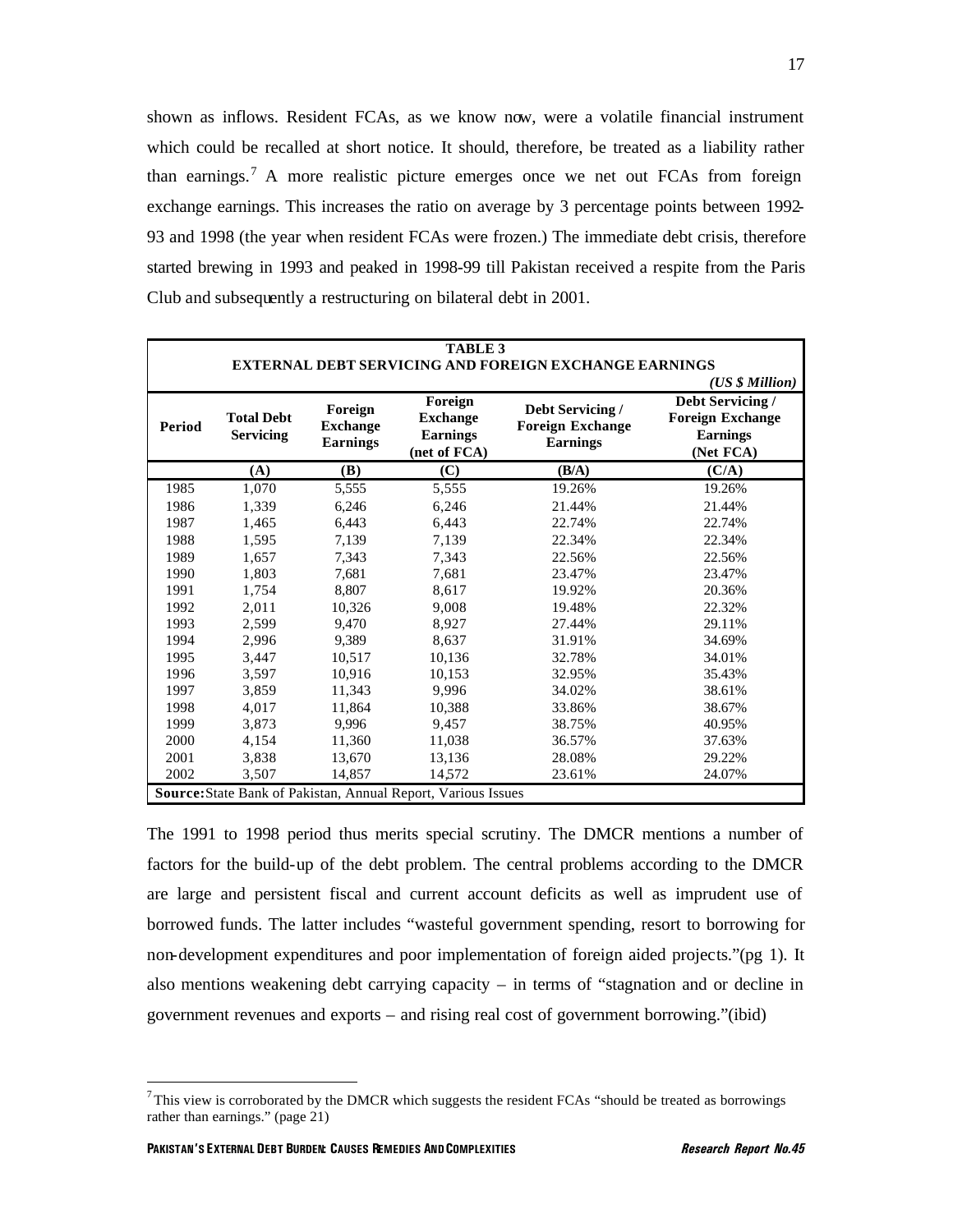While some of these factors are specific to the domestic debt build-up, which is outside the remit of our analysis, reasons stated in the DMCR fall broadly in the realm of policy and governance failures. There is no quibble with this analysis. However, the DMCR does not adequately acknowledge exogenous factors that played their part in the country's external debt build-up. A sharp deceleration in remittance incomes and increasing interest and amortization liabilities of debt incurred twenty to thirty years ago are exogenous to both policy making and governance at the time.

To investigate the build-up of the external debt overhang, both the external account and the fiscal deficit need to be investigated in detail.

#### *1.1. Foreign Debt Build Up and the External Account*

According to the DMCR, the principal reason for the creation of the external debt overhang in the 1990s was the high current account deficit that the country was running during the period. The conceptual point of departure that the DMRC (page 2) uses for this purpose is stated as:

If there is a primary current account balance, the ratio of external debt to foreign exchange earnings will not increase as long as the real interest rate on debt does not exceed the real rate of growth of foreign exchange earnings

This textbook conceptualisation we believe does not apply to developing countries like Pakistan. In economies where there is a large sovereign debt portfolio, interest payments on sovereign debt are a large part of foreign exchange outflows. Similarly, non-trade related inflows, such as remittance income or open market purchases, are an important part of the total foriegn exchange inflows. Foreign Direct Investment (FDI), which is part of the capital account, creates an immediate and at times an important liability in the current account in the form of profits and dividends. This is especially true in the case of Pakistan where FDI investment has been geared almost exclusively to the domestic market. As such, its contribution to exports is minimal. Moreover, large outflows from the capital account in the form of amortization payments on debt prompt the state to borrow short-term (apart from drawing down its reserves), which in turn has an almost immediate feedback on the current account in the form of rising interest payments.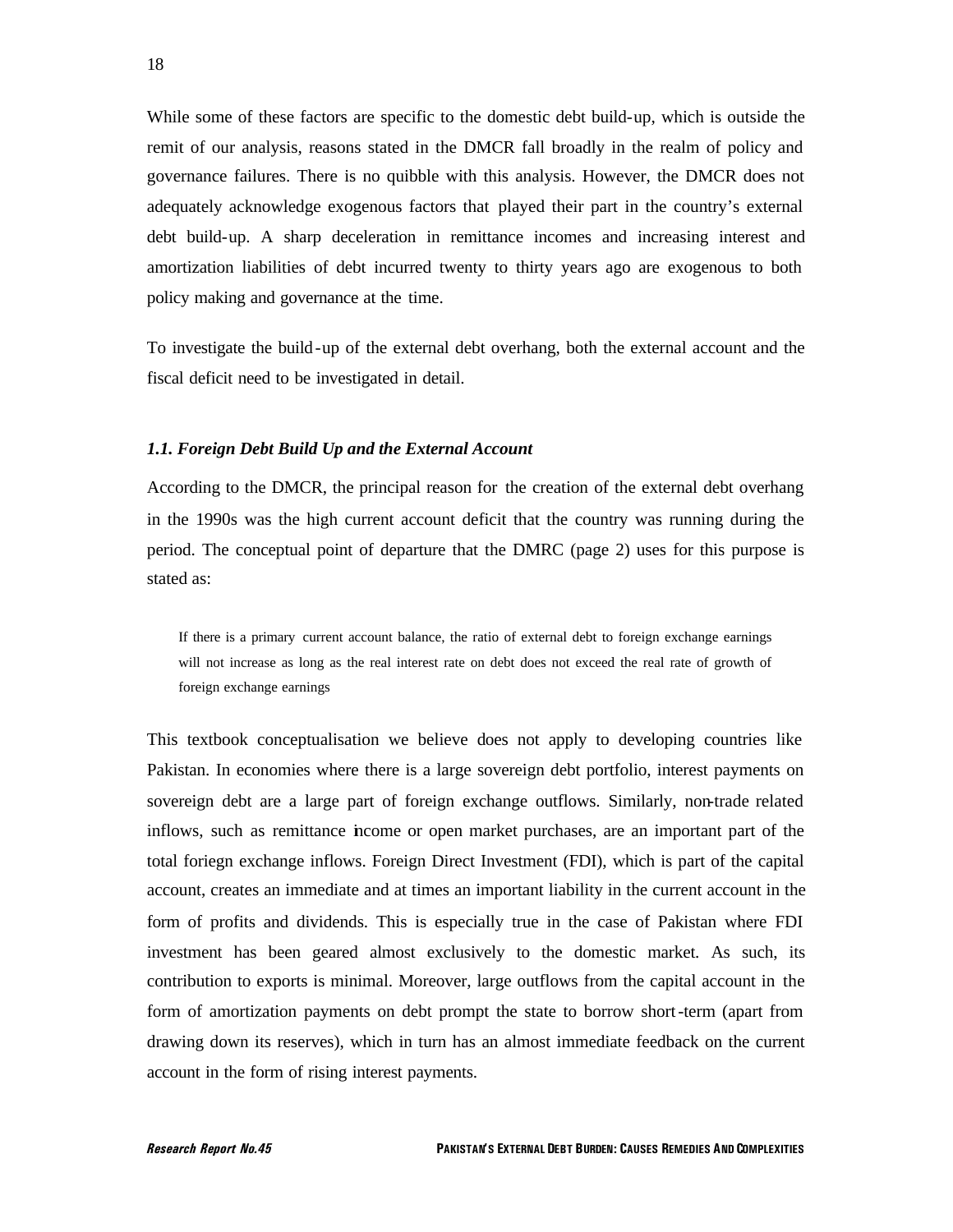Balance of payments, therefore, have to be seen in their entirety rather than focussing only on the current account. In any case, since Pakistan has rarely run a primary balance on the current account, the conceptualisation used in the DMCR is not relevant.

In order to analyse the external account for the purpose at hand, we have divided the Balance of Payments (BOP) series into three distinct time periods; 1985 to 1990 $\delta$ , 1991 to 1998 and then from 1999 to 2001. The purpose is to compare the 1991-98 period – when the debt build up started moving towards unsustainable levels - with the immediate past and the postrescheduling period. This detailed data is presented in Table 4.

|              |                  | <b>BALANCE OF PAYMENT TABLE (CONSTANT PRICES 2000-01)</b> |                  |                |                |                      |          | (US \$ Million) |
|--------------|------------------|-----------------------------------------------------------|------------------|----------------|----------------|----------------------|----------|-----------------|
| <b>Items</b> |                  |                                                           | Average          |                |                | As Percentage of GDP |          |                 |
|              |                  |                                                           | 1985-90          | 1991-98        | 1999-2001      | 1985-90              | 1991-98  | 1999-2001       |
| 1.           |                  | <b>Trade Balance</b>                                      | $-4,047$         | $-3,040$       | $-1,638$       | $-7.85%$             | $-4.77%$ | $-2.69%$        |
|              |                  | Exports(fob)                                              | 5,489            | 8,367          | 8,382          | 10.50%               | 13.12%   | 13.84%          |
|              |                  | Imports (fob)                                             | 9,535            | 11,407         | 10.021         | 18.35%               | 17.89%   | 16.54%          |
| 2.           |                  | Services (Net)                                            | $-1,748$         | $-3.074$       | $-2.902$       | $-3.34%$             | $-4.80%$ | 4.79%           |
|              |                  | Shipment                                                  | $-771$           | $-931$         | $-809$         | $-1.48%$             | $-1.46%$ | $-1.33%$        |
|              |                  | Other transportation                                      | 201              | 101            | 91             | 0.39%                | 0.16%    | 0.15%           |
|              |                  | Travel                                                    | $-161$           | $-485$         | $-151$         | $-0.30%$             | $-0.77%$ | $-0.25%$        |
|              |                  | <b>Investment</b> Income                                  | $-1.087$         | $-1.945$       | $-2.037$       | $-2.08%$             | $-3.03%$ | $-3.36%$        |
|              |                  | interest payments                                         | $-1,087$         | $-1,517$       | $-1,547$       | $-2.08%$             | $-2.36%$ | $-2.55%$        |
|              |                  | Profit and Dividend                                       | $\theta$         | $-428$         | $-490$         |                      | $-0.67%$ | $-0.81%$        |
|              |                  | Other goods, services, & Income                           | 71               | 187            | $\overline{4}$ | 0.13%                | 0.29%    | 0.01%           |
| 3.           |                  | <b>Current Transfers (Net)</b>                            | 4,292            | 3,426          | 3,528          | 8.32%                | 5.42%    | 5.86%           |
| 3.a          |                  | <b>Current Transfers NET FCA</b>                          | 4.292            | 2.470          | 3.053          | 8.32%                | 3.93%    | 5.07%           |
|              |                  | a) Private Transfers - net                                | 3,586            | 3,017          | 3,135          | 6.97%                | 4.76%    | 5.19%           |
|              |                  | i) Workers' Remittances                                   | 3,600            | 1,804          | 1,067          | 6.99%                | 2.86%    | 1.76%           |
|              |                  | ii) FCA (Residents)                                       | $\Omega$         | 955            | 476            |                      | 1.49%    | 0.79%           |
|              |                  | iii) Outright Purchases                                   | $\Omega$         | $\Omega$       | 1.461          |                      |          | 2.43%           |
|              |                  | b) Official Transfers                                     | 706              | 408            | 799            | 1.36%                | 0.66%    | 1.32%           |
| 4.           |                  | <b>Current Account NET FCA</b>                            | $-1.502$         | $-3.643$       | $-1,488$       | $-2.87%$             | $-5.64%$ | $-2.42%$        |
| 4.a          |                  | <b>Primary Current Account Balance</b>                    | $-415$           | $-1,170$       | 535            | $-0.79%$             | $-1.79%$ | 0.92%           |
| 4.b          |                  | Current Account Balance (1+2+3)                           | $-1.502$         | $-2,688$       | $-1.012$       | $-2.87%$             | $-4.15%$ | $-1.63%$        |
| 5.           | <b>Financing</b> |                                                           | 1.502            | 2.688          | 1.012          | 2.87%                | 4.15%    | 1.63%           |
|              | I                | Capital Account(net)                                      | 1.503            | 2.608          | $-2.431$       | 2.87%                | 4.06%    | $-3.95%$        |
|              |                  | a) Foreign Investment                                     | 330              | 1,030          | 221            | 0.63%                | 1.58%    | 0.36%           |
|              |                  | i) Direct investment in Abroad (Net)                      | $-13$            | $\overline{0}$ | $-27$          | $-0.02%$             | 0.00%    | $-0.05%$        |
|              |                  | ii) Direct investment in Pakistan(Net)                    | 218              | 571            | 433            | 0.42%                | 0.88%    | 0.71%           |
|              |                  | iii) Portfolio investment in Pakistan(Net)                | 124              | 458            | $-185$         | 0.24%                | 0.70%    | $-0.30%$        |
|              |                  |                                                           | $\Omega$         | 341            | $-12$          |                      | 0.52%    | $-0.02%$        |
|              |                  | b) Foreign long-term loans/credit (Net)                   | 899              | 1.259          | $-582$         | 1.70%                | 2.01%    | $-0.96%$        |
|              |                  | i) Disbursements                                          | 1,966            | 3,171          | 1,915          | 3.76%                | 4.97%    | 3.15%           |
|              |                  | Project Aid                                               | 1,695            | 1.798          | 1,121          | 3.22%                | 2.82%    | 1.84%           |
|              |                  | Food Aid                                                  | $\overline{0}$   | 373            | 145            |                      | 0.58%    | 0.24%           |
|              |                  | Non Food                                                  | $\boldsymbol{0}$ | 284            | 460            |                      | 0.46%    | 0.77%           |
|              |                  | Others (private loans/credits)                            | 271              | 717            | 189            | 0.53%                | 1.12%    | 0.31%           |
|              |                  | ii) Amortization                                          | 1.068            | 1.912          | 2.497          | 2.06%                | 2.97%    | 4.11%           |
|              |                  | Official                                                  | 936              | 1,456          | 1,979          | 1.80%                | 2.26%    | 3.26%           |
|              |                  | Others (private loans/credits)                            | 132              | 457            | 518            | 0.26%                | 0.70%    | 0.85%           |
|              |                  | c) Official Assistance (Commercial and IDB)               | 90               | 207            | $-356$         | 0.17%                | 0.33%    | $-0.58%$        |
|              |                  | d) FCA (Non-residents)                                    | 269              | 196            | $-1,474$       | 0.54%                | 0.29%    | $-2.39%$        |
|              |                  | e) Others (mainly outstanding exports bills etc)          | $-84$            | $-84$          | $-240$         | $-0.17%$             | $-0.14%$ | $-0.39%$        |
|              | II.              | <b>Changes in Reserves (-Inc/+Dec)</b>                    | 22               | 43             | $-645$         | 0.05%                | 0.03%    | $-1.08%$        |
|              |                  | Assets                                                    | 294              | $-43$          | $-727$         | 0.58%                | $-0.11%$ | $-1.22%$        |
|              |                  | <b>SDRs</b>                                               | $\overline{0}$   | $\mathbf{0}$   | 1              | 0.00%                | 0.00%    | 0.00%           |
|              |                  | Forex (State Bank of Pakistan)                            | 288              | $-41$          | $-395$         | 0.56%                | $-0.11%$ | $-0.67%$        |
|              |                  | Forex (Commercial Banks)                                  | 6                | $-2$           | $-334$         | 0.01%                | 0.00%    | $-0.55%$        |
|              |                  | Liabilities                                               | $-273$           | 86             | 83             | $-0.53%$             | 0.14%    | 0.14%           |
|              |                  | Use of Fund Credit                                        | $-273$           | 86             | 83             | $-0.53%$             | 0.14%    | 0.14%           |
|              |                  | Purchases/drawings                                        | 180              | 283            | 326            | 0.36%                | 0.44%    | 0.54%           |
|              |                  | Repurchases                                               | 453              | 197            | 243            | 0.89%                | 0.30%    | 0.40%           |
|              | Ш.               | Errors & Omissions                                        | $-45$            | 37             | 725            | $-0.09%$             | 0.06%    | 1.19%           |
|              | IV.              | <b>Exceptional financing</b>                              | $\mathbf{0}$     | $\mathbf{0}$   | 2,964          |                      |          | 4.82%           |
|              |                  |                                                           |                  |                |                |                      |          |                 |

 $8$ We would have preferred to have gone back to 1980, but detailed data on various sub-heads of the BOP was not available going so far back.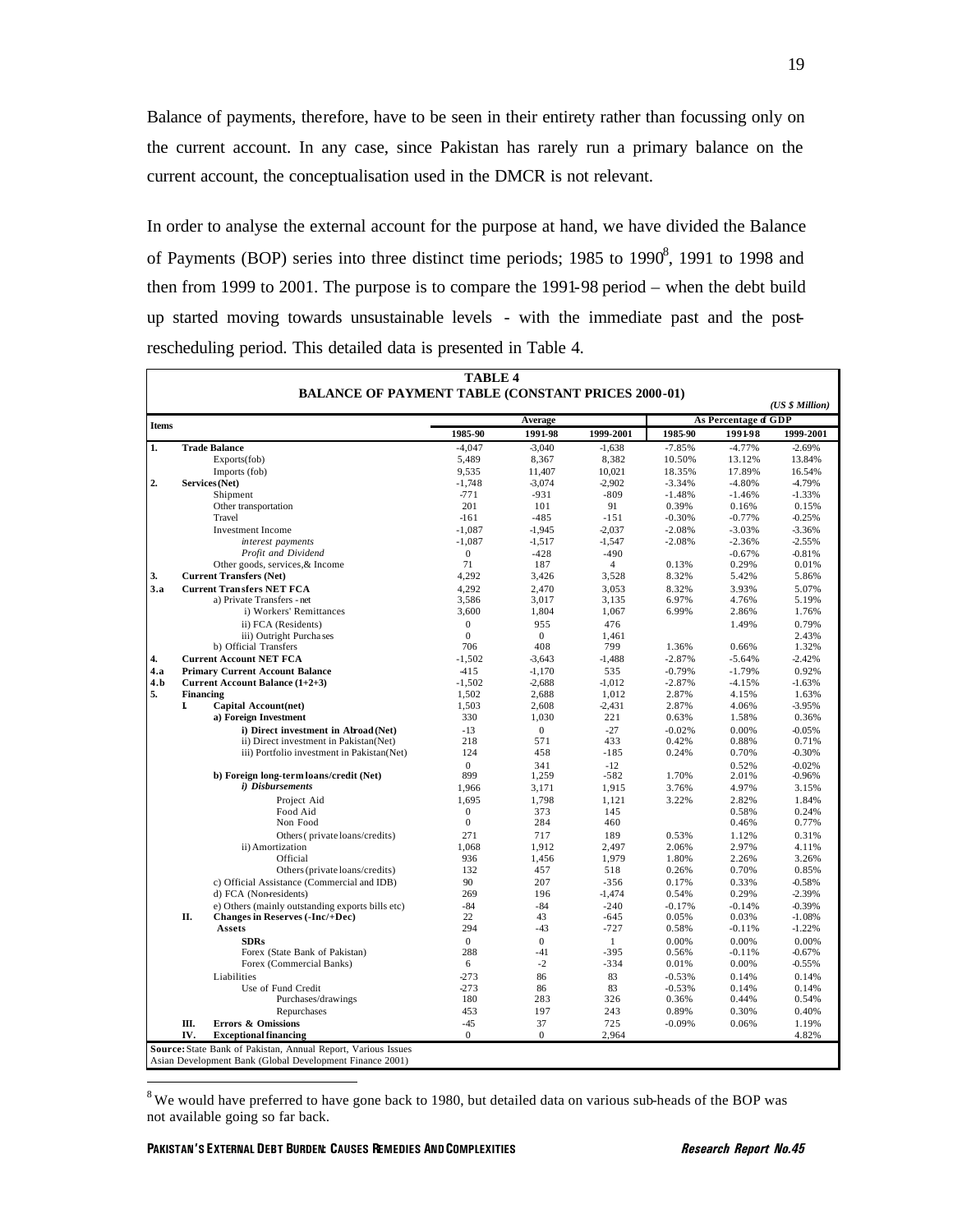#### *I.1.1. Dissecting the Current Account*

The current account deficit in the 1980s averaged 2.87 per cent in real terms whereas in the 1991-98 period, this increased to 4.2 per cent of GDP. Excluding the treatment of FCAs as inflows for reasons given above, the current account deficit in the 1991-98 period increased to 5.6 per cent of GDP in real terms. It is not surprising that with such a high current account deficit, the BOP went out of sync and the threat of imminent default on external liabilities loomed large.

The largest component of the current account is the trade balance. We see that on average the trade deficit in the 1985-90 period was \$ 4047 million and reduced fairly substantially to \$3040 million in the 1991-98 period. As a share of GDP, therefore, the share of the trade deficit actually reduced from 7.7 per cent of GDP to 4.7 per cent of GDP. It is important to note, therefore that the trade deficit was not responsible for the burgeoning current account deficit in the 1990s. Rather, by reducing its share in real GDP, the trade deficit on its own contributed towards reducing the current account deficit.

It is in the Services section of the current account that we see the real haemorrhage taking place. The interest payments component increased on average by almost 40 per cent during the period. Interest payments on their own increased outflows by almost one percentage point of GDP.

What caused interest payments to increase so rapidly in the 1990s? This can be answered by further disaggregating the interest payments component in the current account. This disaggregation is given in

| TABLE 5<br><b>DETAILS OF INTEREST PAYMENTS IN THE CURRENT</b><br><b>ACCOUNT – CONSTANT PRICES 2001</b>                             |     |     |     |  |  |  |
|------------------------------------------------------------------------------------------------------------------------------------|-----|-----|-----|--|--|--|
| (US \$ Million)                                                                                                                    |     |     |     |  |  |  |
| <b>AVERAGE</b>                                                                                                                     |     |     |     |  |  |  |
| 1999-2002<br>1985-90<br>1991-98                                                                                                    |     |     |     |  |  |  |
| Public Long-Term                                                                                                                   | 550 | 852 | 874 |  |  |  |
| Public Medium-and Short-Term                                                                                                       |     | 88  | 101 |  |  |  |
| Interest on FCDs                                                                                                                   |     | 431 | 368 |  |  |  |
| Interest on Private Sector Debt<br>130<br>224                                                                                      |     |     |     |  |  |  |
| <b>Source:</b> State Bank of Pakistan, Annual Report, Various issues<br>Asian Development Bank, Global Development Finance, (2001) |     |     |     |  |  |  |

Table 5. We see that long term debt incurred by the country – mostly from multilateral and bilateral sources - increased by 35 per cent in real terms. The maturity profile of these loans is on average 20-30 years. Since this is interest on long term debt, contracted in the past, it is completely exogenous to the policy framework of the time.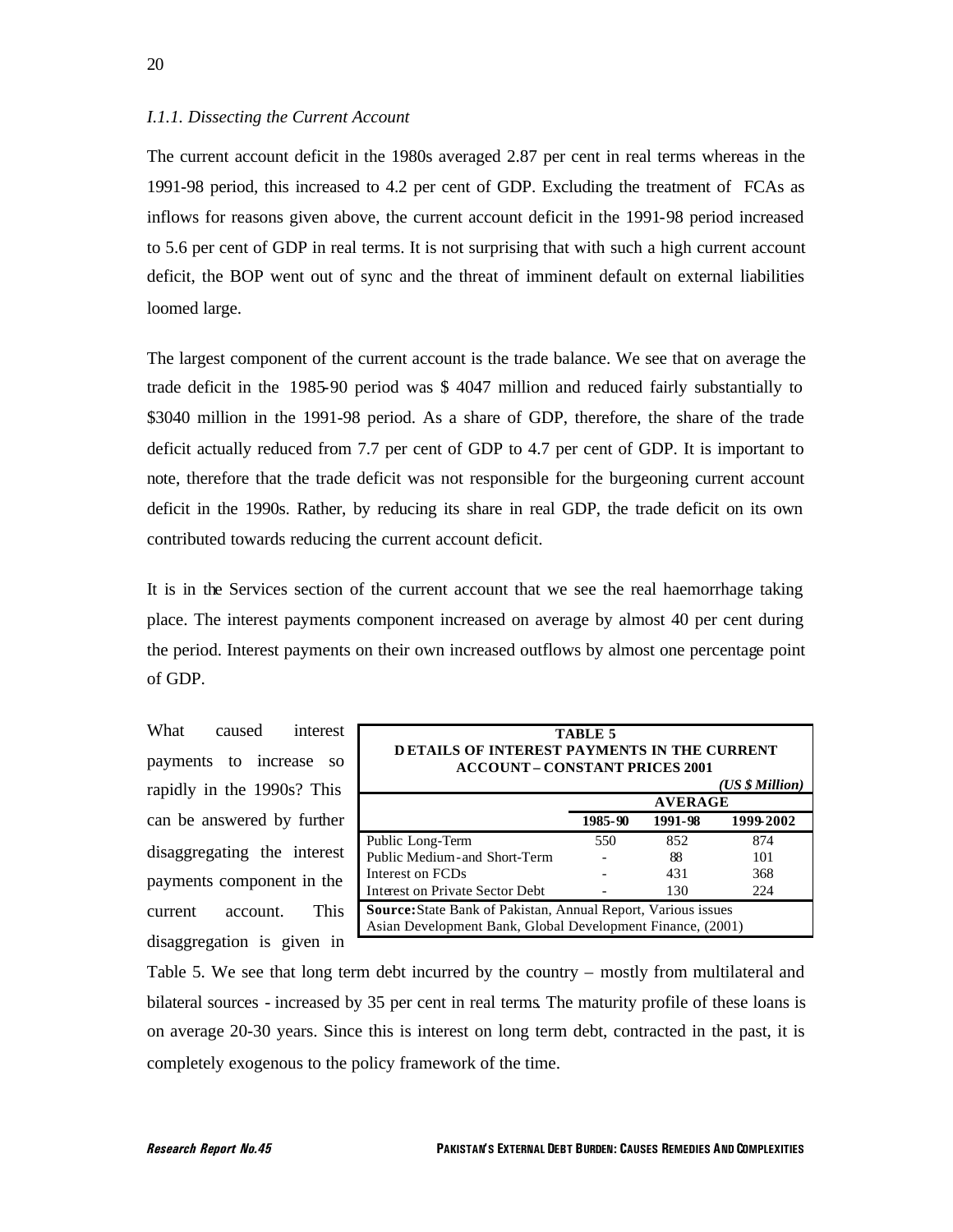The second category under the head of interest payments is interest on various forms of foreign currency deposits (FCDs) in Pakistan. The first FCD instrument was issued in 1985 in the form of the Foreign Exchange Bearer Certificates (FEBCs). Thereafter in 1991 the now (in)famous Foreign Currency Accounts (FCAs) were introduced by the Nawaz Sharif government on exceptionally liberal terms. $\degree$  From a negligible amount before 1991, $\degree$  interest on FCDs peaked at \$ 516 million in 1996-97 alone. The average outflow of foreign exchange between 1991 and 1998 accounting for FCDs as well as other forms of foreign exchange denominated bonds was \$469.3 million per annum. This amounted to an additional drain of 0.7 per cent of GDP on the current account during this period.

The drain on the current account due to the FCDs can be categorised as a policy-induced failure. The counter argument can be that since there were significant inflows coming in through the FCDs, they were plugging other foreign exchange gaps. Average net inflows during the period were \$ 1151 million but outflows through interest payments on this account averaged \$469.3 million per annum. Thus, 40 per cent of the net inflows were going into interest payments only on FCDs. By any account this is a high-cost debt creating option. Not only did it divert remittanc es which were a non-liability inflow into a liability inflow, but also because of the incentive for dollarisation it created, their net economic cost appears to outweigh the marginal benefits that they created in easing the pressure on the country's balance of payments.

Outflows on account of profits and dividends (given in Table 4) and interest payments on private debt (given in Table 5) combined resulted in average real outflows of US \$ 543 million per annum during the 1991-98 period. While comparative figures for both these heads are not available for the 1985-90 period, they are expected to have increased substantially in the 1990s. A liberalised financial and trading environment as well as an increase in FDI activity<sup>11</sup> suggest that this was an additional burden on the current account. Under both these heads we see an increasing trend in the 1999-2001 period also. The impact on outflows on both these counts can thus be reasonably categorised as policy induced.

<sup>&</sup>lt;sup>9</sup>The interest rate offered was 1 per cent plus LIBOR and borrowing in Rupee terms against these deposits was allowed. Their could not have been a more conducive incentive structure for dollarisation of the economy. Moreover, the State Bank provided foreign exchange risk cover on these deposits, which created a large implicit

subsidy.  $10$  Data on interest payments on FEBCs and DBCs is not available. It can still be inferred that interest payments under this head was a relatively small amount.

 $11$  Details on FDI are given in Table 4 and also in Appendix Table B-1 and B-2.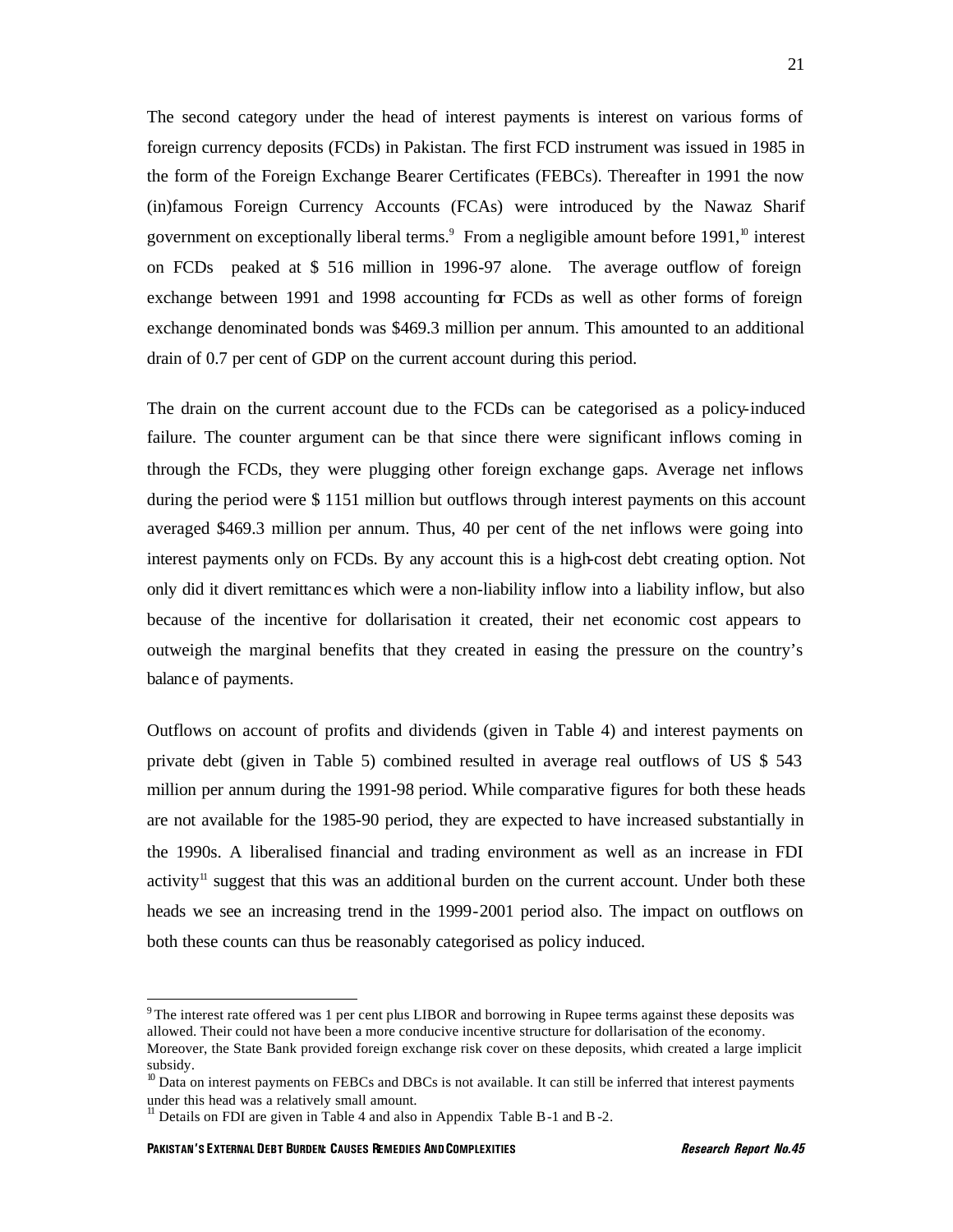The extent to which debt servicing contributed to the current account balance can be gauged by netting interest payments from the overall current account deficit, i.e. through estimation of the primary current account deficit. We see that the primary current account deficit during the period 1991-98 increased to 1.79 per cent of GDP compared to 0.8 per cent of GDP in the 1985-90 period. Exogenous factors (long-term interest payments) and policy induced failures (introduction of FCDs) mainly contributed towards this increase.

On the other side of the ledger, non-trade inflows of foreign exchange also deteriorated significantly in the 1990s. On average, real inflows- net of FCAs - declined by a massive 42.5 per cent in the 1991-98 period compared to the 1985-90 period. Even if the FCAs are accounted for as inflows, decline in average net inflows between the two periods was to the tune of 20.2 per cent. Seen as a share of GDP, the average net inflows declined from 8.3 per cent of GDP to 5.4 per cent of GDP in the 1990s. More significantly if we net out the FCAs, the share of net inflows further declines to 3.9 per cent of GDP. This decline in net inflows, more pronounced than the increase in interest payments, was a critical factor in the burgeoning current account deficits experienced in the 1991-98 period.

In the case of Pakistan, two principal components of inflows are remittances sent by overseas Pakistanis and official inflows for BOP support, mainly coming through the International Financial Institutions (IFIs). In 1991, resident FCAs were added to the inflow account and later in 1999 outright purchase of foreign exchange by the State Bank from both the kerb and inter-bank markets created new avenues of foreign exchange inflows.

A precipitous decline in remittances underpinned the overall decline in net inflows in the country. Foreign remittances had peaked in the early 1980s and had started declining in the latter half of the 1980s. In real terms, average remittances exactly halved between 1985-90 and 1991-98 (see Table 4). In terms of their share in GDP also, remittances declined from 6.9 per cent of GDP to 2.8 per cent of GDP in the 1991-98 period. Another way in which the importance of remittances can be gauged is by looking at the share of the trade deficit that they financed. In the 1985-90 period, remittances financed roughly 89 per cent of the trade deficit, while this share declined to a meagre 59.3 per cent of the trade deficit in the 1990s.

Is the decline in remittance income exogenous to the policy framework? Reduction in the absolute number of Pakistanis working in the oil rich Middle East after the Gulf War in 1991 was an immediate cause for the decline in remittances. Also the composition of the workforce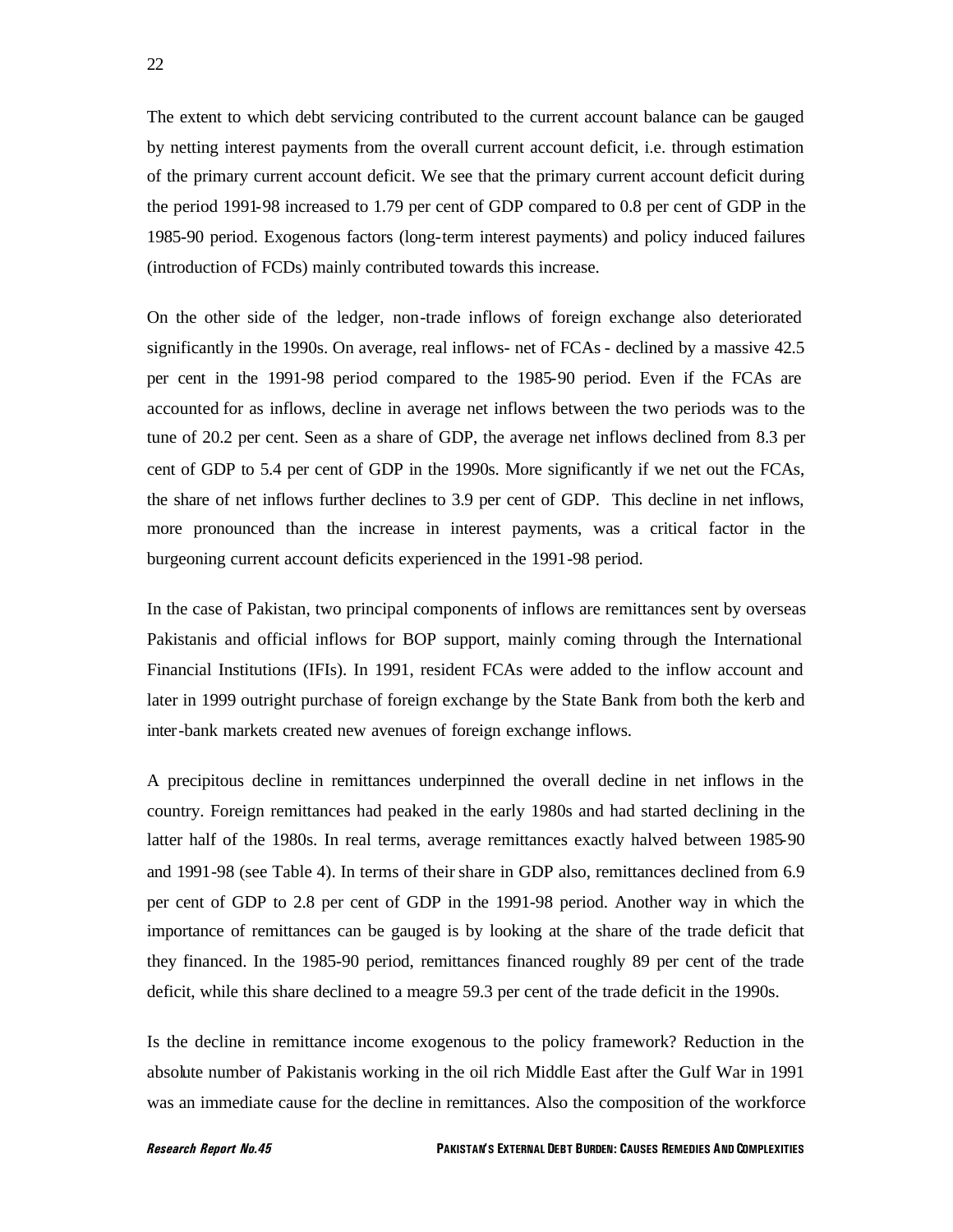changed in the sense that manual and unskilled labour declined (Addleton, 1992). This meant that the propensity to remit income also reduced as more skilled and affluent workers tend to take their families with them. On the other hand, inefficiency of Pakistani banks to remit incomes expeditiously, the introduction of a legal kerb market, the introduction of FCAs for both resident and non-resident Pakistanis and increasing volatility in the Rupee also meant that the incentive to remit money through legal channels reduced. The latter set of issues can be categorised as policy or governance failures.

This debate could be resolved empirically if the exact number of Pakistanis residing abroad – particularly in the Middle East – and their average propensity to remit is accounted.<sup>12</sup> In the absence of such information, more qualitative factors will have to be assessed. There is no evidence to suggest that inefficiency of the nationalized commercial banks increased in the 1990s compared to the 1980s. Also, non-resident FCAs were a small amount (as we see in the capital account) and did not wholly substitute for the large decline in remittances that occurred. Although the legal kerb market did expedite the flow of remittances through nonbank channels, such channels, i.e. the *hundi* market was operative before the inception of the legal kerb market. The quantum of remittances through non-banking channels, however, might have increased in the mid 1990s when the difference in the official and kerb markets was high.<sup>13</sup> It will only be safe to suggest that equal weight should be given to exogenous and policy induced failures for the sharp decline in remittances.

Another element of current transfers is official inflows. These refer to official inflows for BOP support in the form of grants from other bi-lateral and multi-lateral sources. Official transfers reduced on average by 42 per cent in the 1990s compared to the 1985-90 period and their contribution to GDP also halved in the 1990s. A reduction in the quantum of overseas assistance can perhaps be ascribed as wholly exogenous – at least to economic policy. The end of the Afghan war and the end of the cold war are important explanatory phenomena in this regard. On the one hand, these events reduced Pakistan's geo-strategic importance and on the other hand, both multilateral and bi-lateral donors had to spread their aid portfolio much thinner to incorporate the post-socialist economies of Eastern Europe and Central Asia.

 $12$  Such empirical research has not been carried out in our knowledge.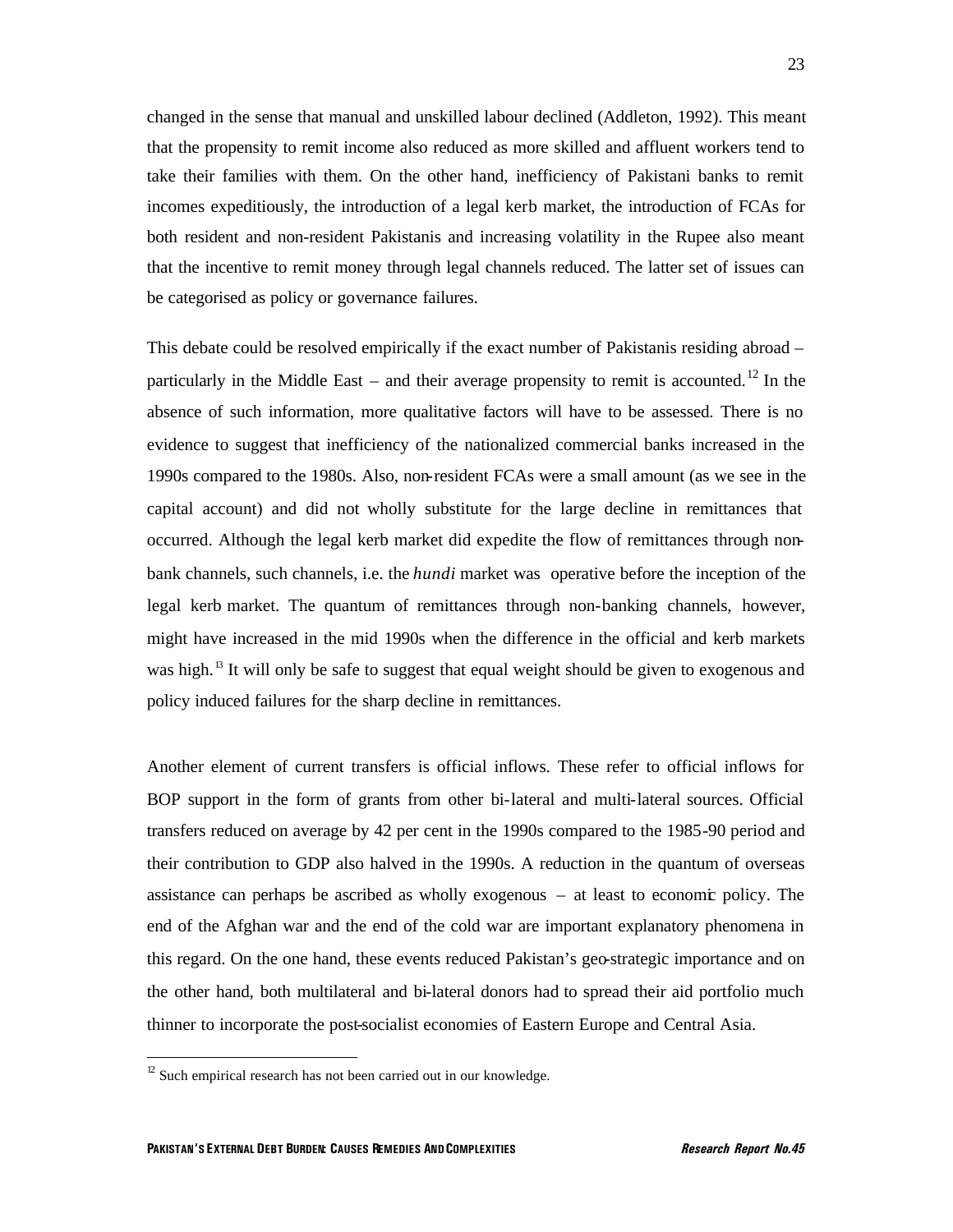### *I.1.2. The Current Account Deficit: Further Discussion*

The upshot of the discussion on the burgeoning current account deficit so far is that the incremental increase in the current account deficit was partly exogenous and partly policy induced. Increase in interest payments on long term debt amongst outflows and reduction in official transfers can be wholly ascribed to exogenous factors. On the other hand, interest payments on FCAs and increase in outflows on account of profits and dividends was a direct result of current account liberalization. Decline in remittances, which perhaps was the larger contributor to the incremental increase in the current account deficit can only be consigned to both exogenous and policy induced failures.

We also saw earlier that that the trade deficit did not contribute incrementally to the current account deficit. However, the point has to be also made that the trade deficit remained the largest component of the current account deficit and thus any improvement in the current account balance was circumvented by a persistent and high trade deficit. The underlying reason for a high trade deficit in the 1990s was a virtual collapse in export growth. In the 1991-98 growth in exports plummeted to 2.7 per cent per annum compared to 10.2 per cent per annum in the 1985-90 period.

Factors behind a significant slowdown in exports thus need to be ascertained. There are usually two factors which lead to such deterioration in developing countries. First, export growth in value terms can decline if there is a significant deterioration in the country's terms of trade. This was the principal cause for debt accumulation in Sub-Saharan Africa (Nissanke and Ferrarini, 2001 and UNDP 1999). Second, theory suggests that an incentive structure which creates a bias against exports in relation to production for the domestic market. Pakistan has been in the process of liberalizing its trade and foreign exchange regimes throughout the 1990s.<sup>14</sup> Why did this significant effort at liberalization not yield results visa- vis a shift in resource allocation from non-tradeables to tradeables?

Figure 1 clearly demonstrates that Pakistan's exports did not face any significant deterioration in terms of trade. So far as nominal devaluations were meant to spur export

<sup>&</sup>lt;sup>13</sup> This takes us to the issue regarding factors for swift nominal devaluations in the 1990s. Reasons for this are varied but arguably a large current account and trade deficit was fuelling devaluation rather than the other way round.

<sup>&</sup>lt;sup>14</sup> Trade liberalization occurred through reduction in maximum tariff rates, reduction in tariff slabs, removal of export duties and through frequent devaluations of the Rupee.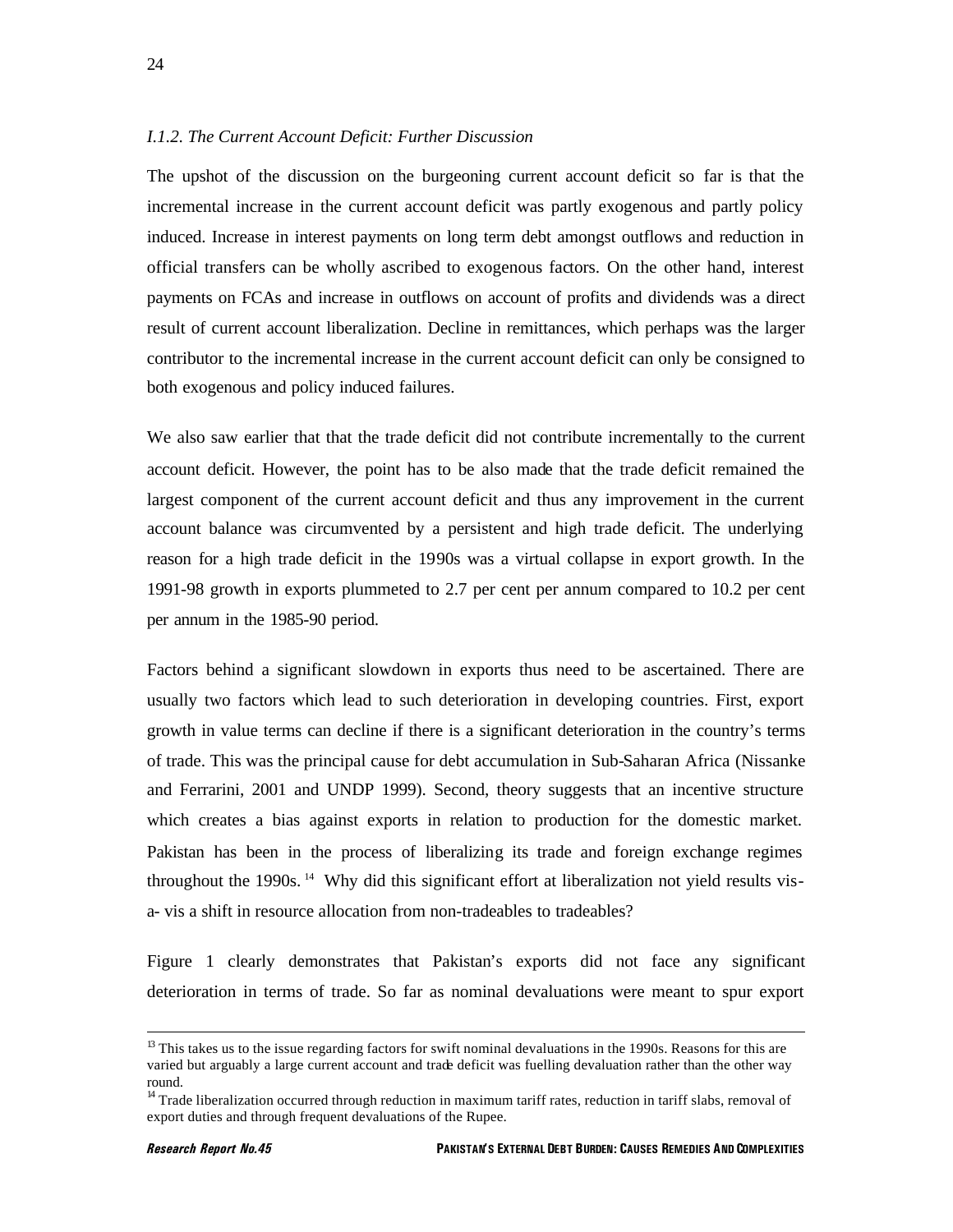

growth, that did not happen because their was no real impact on the real exchange rate during the period (See figure 2). This is because nominal devaluations fed into high inflation almost instantaneously. Exporters were not protected from corresponding increase in their cost of production because other elements of the overall liberalisation package were of a cost increasing nature. Reduction in export subsidies through enhancement in the rate of export refinance, the removal of the cotton subsidy, removal of utility subsidies and increasing transaction costs because of a move towards sales taxation all went to increasing their overall production cost.

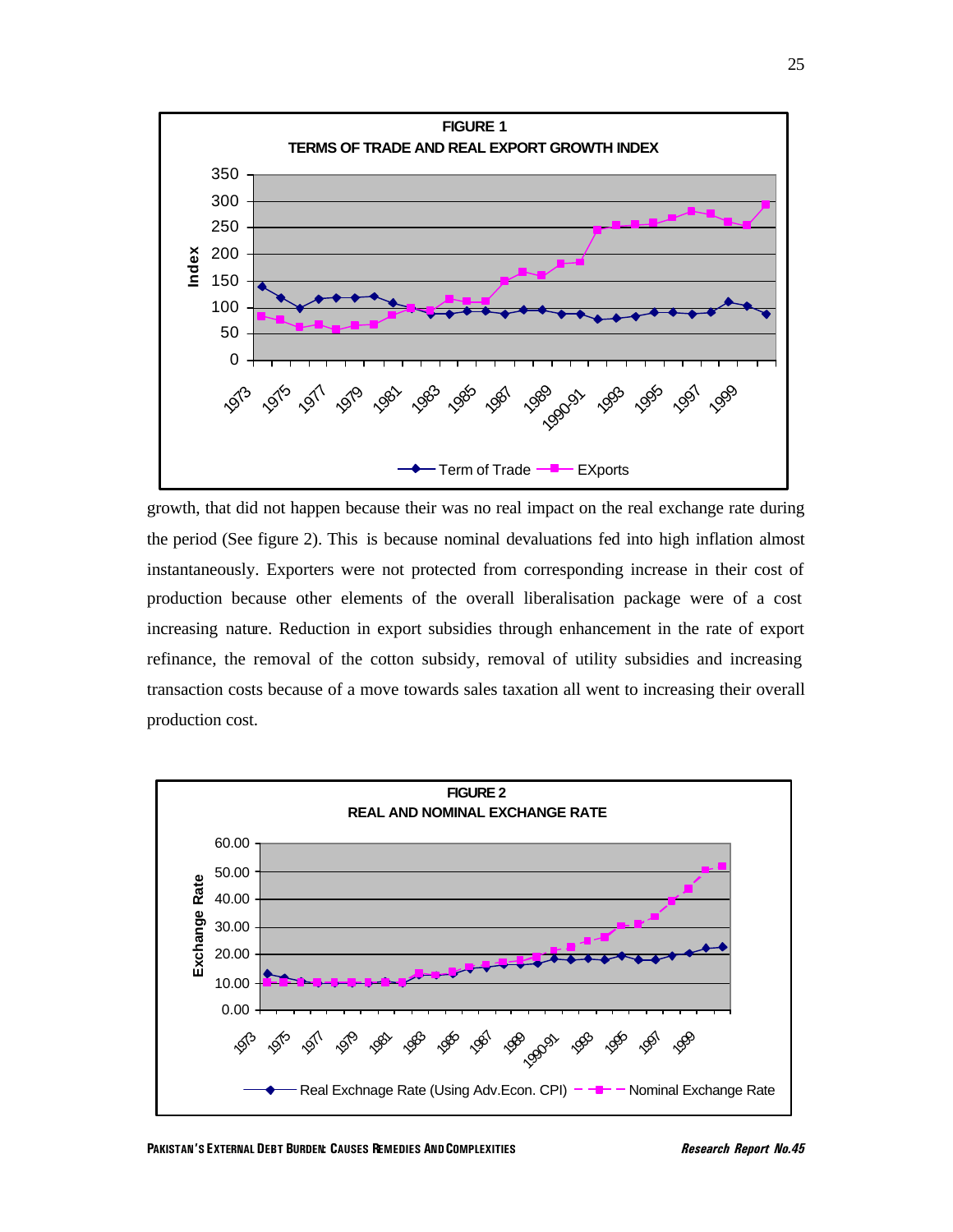Another reason that explains the lack of export growth in the 1990s has been the absence of a pro-active policy on the part of the state to promote industry or exports. In a country which is not well-endowed with lucrative natural resources, export growth takes place in the larger context of growth and structural change within the manufacturing sector. The fact that wideranging trade liberalisation did not create the impulse for a shift in resource allocation from non-tradeables to tradeables demonstrates – at least in the case of Pakistan – that market based allocative incentives are not sufficient for export growth. We shall revisit possible alternatives of pro-active policies in section III.

#### *I.1.3. Bleeding of the Capital Account*

Pressure on the current account is typically met through inflows in the capital account or through drawing down reserves. The ideal situation would be that current account deficits are financed by non-debt creating inflows. These essentially come in the form of foreign investment, both direct and portfolio.<sup>15</sup> If capital inflows are debt creating instruments, then it leads to a further increase in the debt stock and depending on the net present value of the incremental debt stock, creates inter-temporal problems for the current account deficit as interest payments in the future increase. The worst case scenario is that the capital account itself starts to bleed if net inflows are too low to cover for the current account deficit. In that case reserves will be run down, short-term borrowing will be resorted to and along with the current account, the capital account itself will sooner or later go in the red. Pakistan's capital account in the 1990s oscillated along the latter two scenarios.

In Table 4 we see that foreign direct investment (FDI) in Pakistan increased substantially in the 1991-98 period, having crossed the \$ 1 billion mark in the year 1995-96. Economic liberalisation in general and the Independent Power Production (IPP) policy in particular has been responsible for this surge in foreign direct investment during this period. In terms of average real inflows there was a 3-fold increase in the 1991-98 period compared to the 1985- 90 period. Similarly portfolio investment jumped from an average of \$ 124 million per annum in the second half of the 1980s to \$458 million in the 1991-98 period. Average inflows in both FDI and portfolio investment category in real terms were, however, a mere 0.8 per cent of GDP. In fact if we net out FDI with their contingent liability of profit and

<sup>&</sup>lt;sup>15</sup> As ment ioned earlier, these inflows do create foreign exchange liabilities in the form of profits and dividends and disinvestments.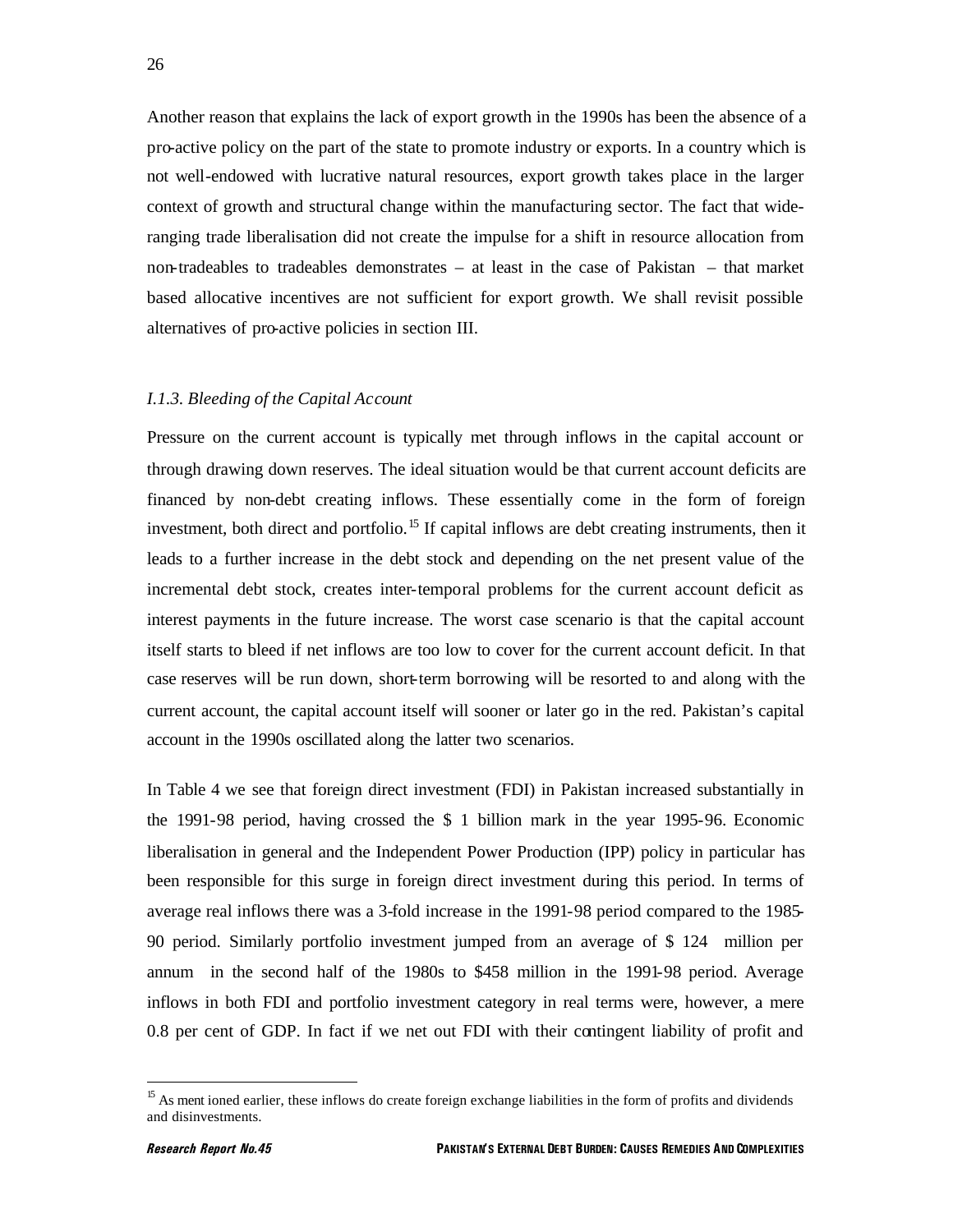dividend remittances then the net inflow is, on average, a mere \$143 million or 0.2 per cent of GDP. We thus see that the policy of capital account liberalisation did not yield any significant dividends. In fact in later years, the bleeding got even more pronounced as outflows on the profit and dividend account in the current account was higher than the inflows.

The DMCR (p23) itself acknowledges this failure on the policy and governance front. It states:

The consequences of …foreign investments in the energy sector, with guaranteed off-take and guaranteed price for electricity, on the long run Balance of Payments situation were apparently not carefully considered, either by the government or the World Bank and the IMF.

Since much of the FDI during the period was in the energy sector, it is important to concentrate on this sector. Whether or not Pakistan needed to attract FDI in thermal power generation is a debatable issue, but the terms and conditions on which MOUs and agreements with IPPs were signed were clearly going to create a drain on the BOP. Not only should the government of the time be faulted for agreeing to these terms and conditions, but as the DMCR suggests, also the World Bank and other bi-lateral and multilateral sources that endorsed and underwrote these agreements. We shall, therefore, categorise the failures of omission and commission as both policy and governance failures.<sup>16</sup> Governance failure also occurred in not attracting more foreign investment (and at better terms). Political instability, the law and order situation and the row with IPPs over sovereign guarantees can be consigned as important governance failures during the time.

Long-term borrowing in the form of project aid – mainly from the World Bank and ADB – and food and non-food aid, mainly from bi-lateral sources has been an important element of inflows in the capital account. This is mostly long-term concessional borrowing and although it is a debt creating instrument, its net present value is relatively low. In the 1991-98 period, inflows on this account averaged \$ 3171 million per annum. This comes to roughly 5 per cent of GDP. Because data for the 1985-90 period in this head is not complete, it will not be appropriate to compare the two time periods.

<sup>&</sup>lt;sup>16</sup> This is not to say that the policy was wholly flawed. In a situation where there is a complete political deadlock on hydel power generation and a huge gap existed between demand and supply of electric power, there were perhaps few other options. But the terms on which it was drawn were problematic.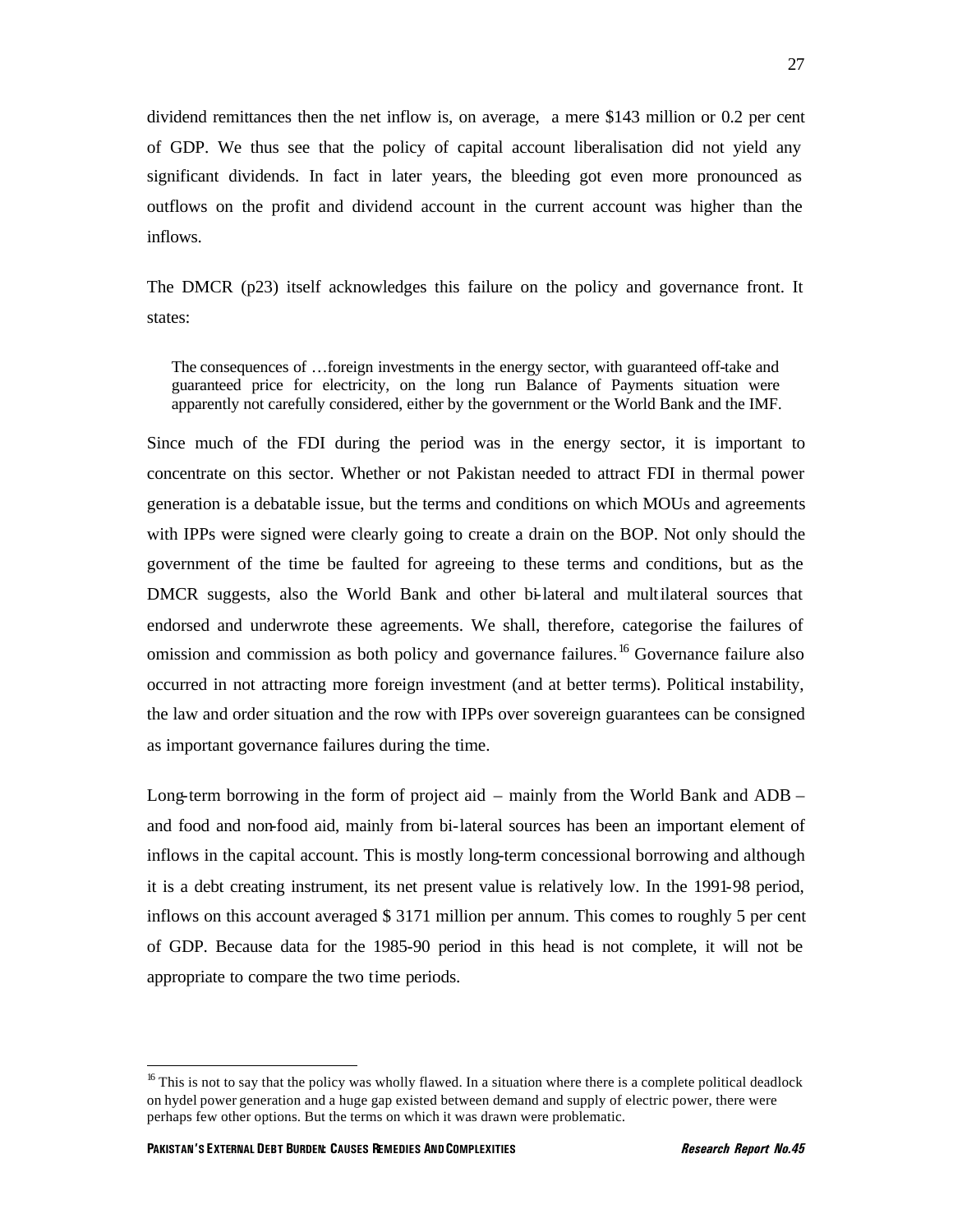Thus far the capital account is seen as having had a nominally positive impact on the balance of payments position. However, once we look at amortization of previously acquired debt, the picture changes quite dramatically. We see that amortization payments in the early 1990s more than doubled compared to the late 1980s. Within this head the largest increase was is in debt servicing for long-term loans, which increased from an average of \$1068 million to \$1912 million.

Similarly, amortization of private sector debt, though less in magnitude, also increased precipitously during the period from an average of US \$ 132 million to US \$ 457 million in the two periods.  $17$  In terms of is share of GDP, amortization of long-term debt consumed 3 per cent of GDP on average in the 1991-98 period. If we conceptualize amortization as a ratio of long- term inflows, we see that roughly 60 per cent of these inflows were going back to the donors in the form of amortization payments. The ability of the capital account to finance the current account deficit was thus constrained a great deal during this period. Amortization of long-term loans usually acquires a steep curve at the end of the maturity period. Although precise details are not available, it is conjectured that most of these loan were acquired more than a decade ago. In that sense, the spike in amortization payments in the 1990s is exogenous to policy and governance structures of the time.

The other category of inflows from the capital account was through non-resident FCAs and short-term official borrowing, mainly to tide over BOP constraints. In certain years, net shortterm borrowing jumped up significantly, as in the fiscal years of 1992-93, 1995-96 and 1997- 98 (see Table B-2 in the Annexure). The reason for this short-term borrowing was clearly to tide over BOP constraints, created because of failures occurring in different elements of the capital and current accounts. It cannot, therefore, be counted amongst our given criteria. Rather it is distress borrowing to cover for failures occurring elsewhere.

#### *Reasons for Unsustainable Debt Servicing Accumulation: A Summarization*

Having gone through the different elements of the Balance of Payments, we are in a position to club together the reasons for debt accumulation identified earlier. Unfortunately it is not possible to quantify the results or give them appropriate weights because of the very nature of the exercise. As given in Table 6, we have categorised the trade deficit to fall in the realm of

 $17$  Although this debt is accrued by the private sector, because the foreign exchange is surrendered to the State Bank, repayments are a responsibility of the State Bank. In that sense, private sector debt servicing becomes a state liability also.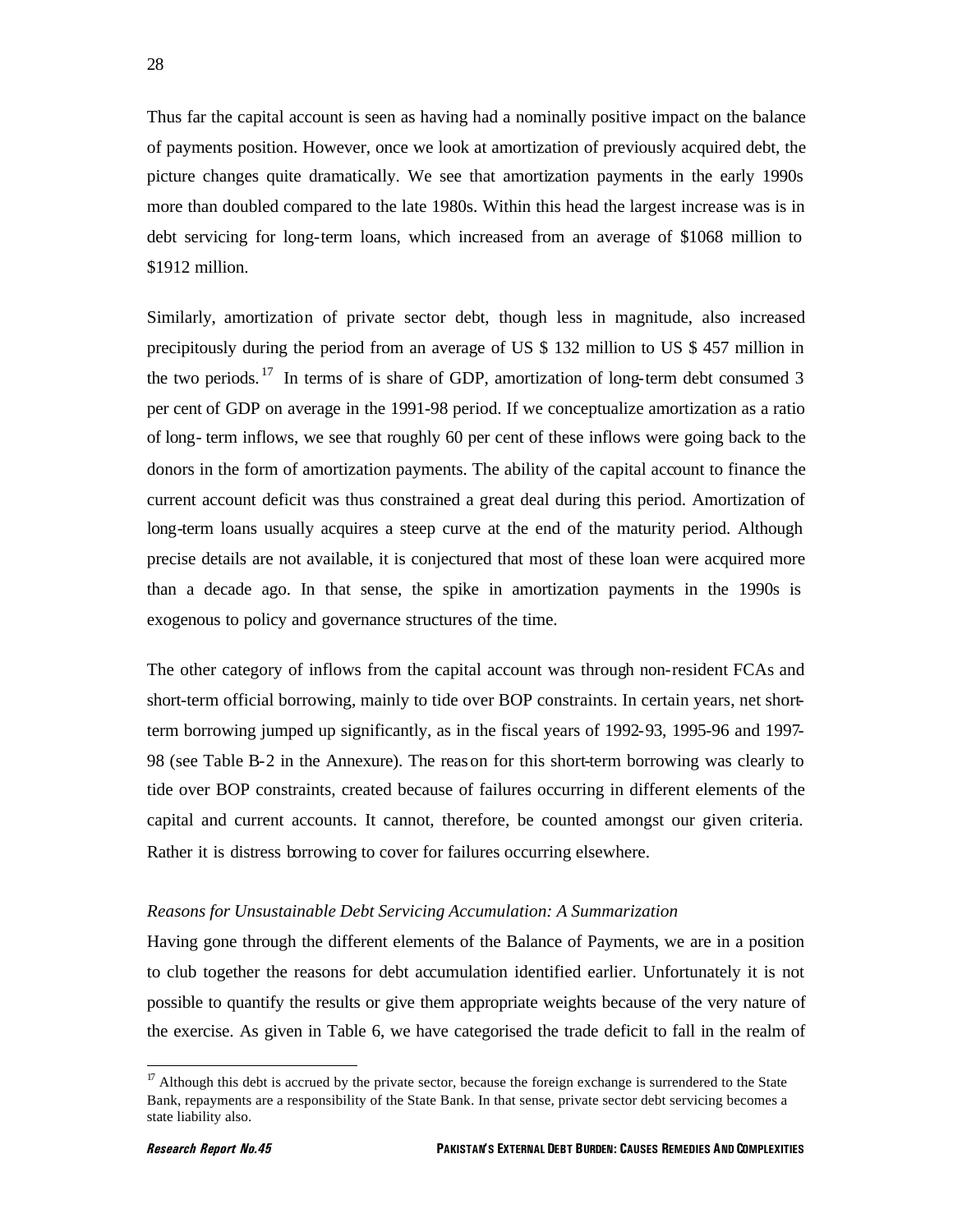| <b>TABLE 6</b><br><b>CAUSES FOR BALANCE OF PAYMETN DIFFICULTIES: 1991-98</b> |                                                                              |     |     |  |  |  |  |  |
|------------------------------------------------------------------------------|------------------------------------------------------------------------------|-----|-----|--|--|--|--|--|
|                                                                              | <b>Governance Failure</b><br><b>Exogenous Shock</b><br><b>Policy Failure</b> |     |     |  |  |  |  |  |
| Current A/C:                                                                 |                                                                              |     |     |  |  |  |  |  |
| <b>Trade Deficit</b>                                                         |                                                                              |     | 7   |  |  |  |  |  |
| <b>Interest Payments</b>                                                     |                                                                              |     |     |  |  |  |  |  |
| <b>Workers Remittances</b>                                                   |                                                                              | 7   | 7   |  |  |  |  |  |
| <b>Official Transfers</b>                                                    |                                                                              |     |     |  |  |  |  |  |
| FCA's                                                                        |                                                                              | ?   |     |  |  |  |  |  |
| Capital Account:                                                             |                                                                              |     |     |  |  |  |  |  |
| Foreign Investment                                                           |                                                                              | 7   | 7   |  |  |  |  |  |
| Long-Term Borrowing                                                          | n.a                                                                          | n.a | n.a |  |  |  |  |  |
| Amortization                                                                 | ?                                                                            |     |     |  |  |  |  |  |
| Short-term borrowing                                                         | n.a                                                                          | n.a | n.a |  |  |  |  |  |

both policy and governance failures. Policy failure was both in the form of omissions and commissions. Financial liberalization and taxation policy are in the realm of commissions and the lack of an industrial policy and an exit policy for failing enterprises is in the realm of omissions. Exchange rate management and increasing transaction costs on tax and refinance rebates as well as textile quota management can be construed as governance failures. Increase in interest payments in the current account, as mentioned above, was partly exogenously determined – as in the case of interest obligations of long-term debt – and partly due to policy failures, as that of FCDs.

On inflows in the current account, the most important is worker's remittances. As argued above, this is by and large an exogenous factor with some element of policy and governance failures also. Decline in official transfers during the 1991-98 period was again exogenous to both policy and governance criteria during the period. The role of FCAs, on the other hand, in accentuating the current account deficit – essentially through creating high contingent liabilities – was a policy failure.

On the capital account, inflows through foreign investment did not play the role envisaged in textbooks in a liberalized policy environment. The fact that FDI has created large contingent liabilities can be consigned as both policy and governance failures. Failure to attract more foreign investment and at better terms was due to political instability as well as a precarious law and order situation in the country can also be categorised as governance failures. The surge in amortization payments, which was a major reason for the BOP crisis in the 1990s, was wholly exogenous to the policy and governance frameworks of the time.

In the final analysis, we see that the most important factor in the increasing BOP crisis and consequently the creation of a debt overhang were policy failures. Exogenous factors were a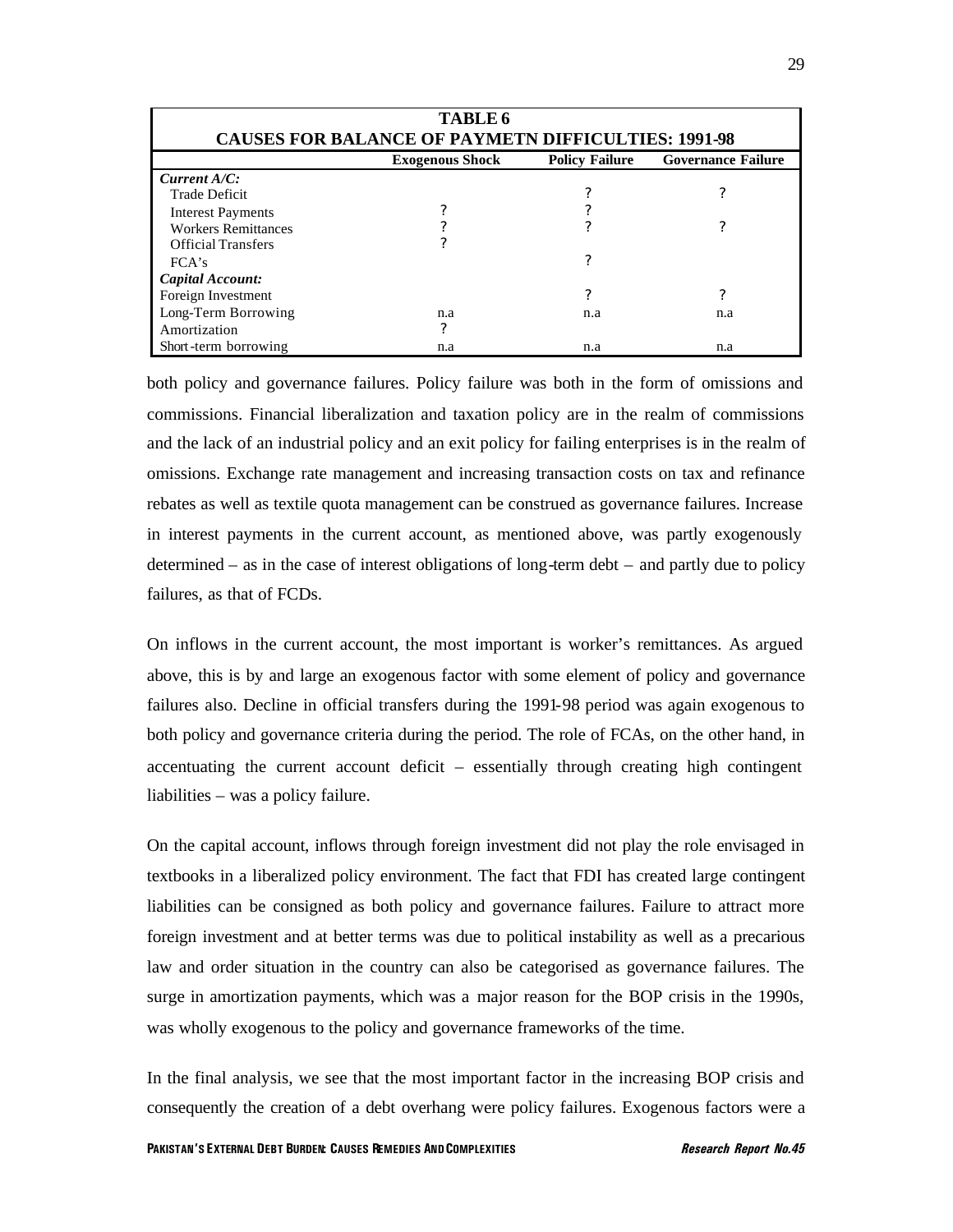close second with governance factors being the last. In spite of the fact that this categorisation is wholly qualitative, some important implications can be discerned from it.

That policy related failures are the most important variable in the increasing BOP constraint is an important indictment of the macroeconomic framework adopted with domestic consensus in 1991. It is important to also note that the policy framework was fully endorsed by the World Bank, the Asian Development Bank and the International Monetary Fund. In the context of the BOP situation, important policy shifts initiated under the broad umbrella of structural adjustment and liberalization policies were liberalisation of the current account, the introduction of FCAs and a flawed energy policy (which was the main source of FDI) during the period.

It is suggested in the press and by government functionaries that the debt build-up is due to governance failures. From our analysis above, governance failures scored last in the list. Governance is difficult to define, let alone measure. Moreover flawed governance is perhaps also endogenous to the radical shift in that policy framework that took place in the 1990s. A liberalized economy *ipso facto* requires a higher level of monitoring, regulation and management. The swift policy change adopted in the early 1990s caught the economic managers unaware, so to speak, without the capacity to monitor or effectively regulate a liberalized financial structure and current account.

Inheritance from the past also weighed heavily on the increasing instability in the country's balance of payments and in the build-up of external debt. Increasing interest payments on long-term debt, a swift increase in amortization payments and a corresponding decline in remittances were all exogenous factors.

### *I.2. External Borrowing and Public Finance*

Along with the external sector, it is also important to track the role of public finances in the mounting difficulties of high external debt stock and its servicing. There are two ways in which public finance considerations directly impinge on external debt. First, the external debt stock and increasing foreign exchange liabilities impinge on the fiscal deficit. It will thus be important to determine the causality between these three variables. In other words, does an increase in the fiscal deficit lead to a balance of payments crisis and thereby on the external debt stock, or is it the other way round? Second, since project aid is an important component

30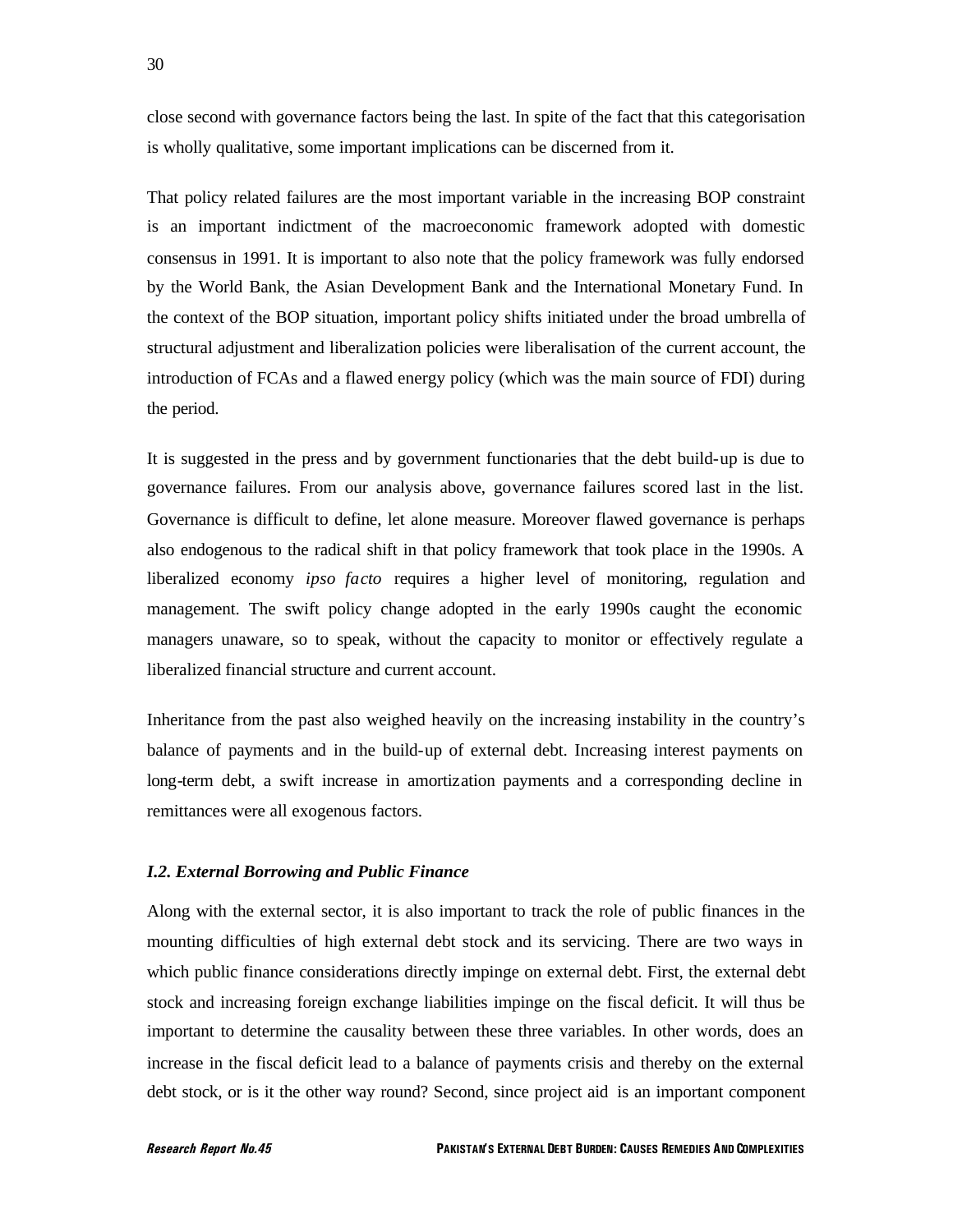of public investment, it is argued that unproductive use of foreign borrowing leads to external debt unsustainability. Productivity of public investment as well as some conceptual issues pertaining to this proposition are then examined.

### *I.2.1 Causality Between the Budget Deficit, External Liabilities and the External Deficit*

To understand the causal relationship between the budget deficit, debt servicing on the external account and debt accumulation, it is important to first track the primary budget deficit.<sup>18</sup> If the primary budget deficit is declining or has been converted into a surplus, then the budget is essentially carrying the burden of the past rather than profligate spending in the present. The DMCR (p.17) shows that the primary budget deficit in the 1980s averaged 4.7 per cent of GDP and between 1990-96 this was reduced to 2 per cent of GDP. In 1996, Pakistan attained a primary budget surplus, which continues till today. This clearly demonstrates that the Pakistani economy in the last decade has been paying the price of profligate spending in the 1980s and earlier, rather than indulging in high budgetary expenditure itself. In fact, the ability of economic managers in the 1990s to first reduce the primary budget deficit and then to turn it into a surplus, is indicative of their commitment to fiscal discipline.

The pursuit of reducing the primary budget deficit was, however, accomplished at the cost of reducing public investment and thereby compromising on GDP growth. Public investment solely bore the brunt of reduction in the budget deficit during the period. The DMCR (page 19) states: "Almost all of the increase in the share of interest payments has come at the cost of development. While defence spending in constant prices more than doubled between 1980- 81 and 1999-00, real development expenditure actually declined over that period." Deceleration of GDP growth in the 1990s in turn perpetuated a vicious cycle of creating other internal and external imbalances.<sup>19</sup>

To furthe r test for causality between external debt, foreign exchange requirements<sup>20</sup> and the budget deficit, we used the pair-wise Granger causality test for the three variables from 1973 to 1999-200 (see Appendix 1). Three Granger hypotheses were thus tested. i) causality

<sup>&</sup>lt;sup>18</sup> The primary budget deficit is defined as the budget deficit net of interest payments on dom estic and external debt.

<sup>&</sup>lt;sup>19</sup> On the external front, the lack of public investment indirectly impacted on export growth and internally, slow GDP growth meant that the commensurate increase in revenues was either not forthcoming or when it did, it was at the cost of crowding out private investment and consumption.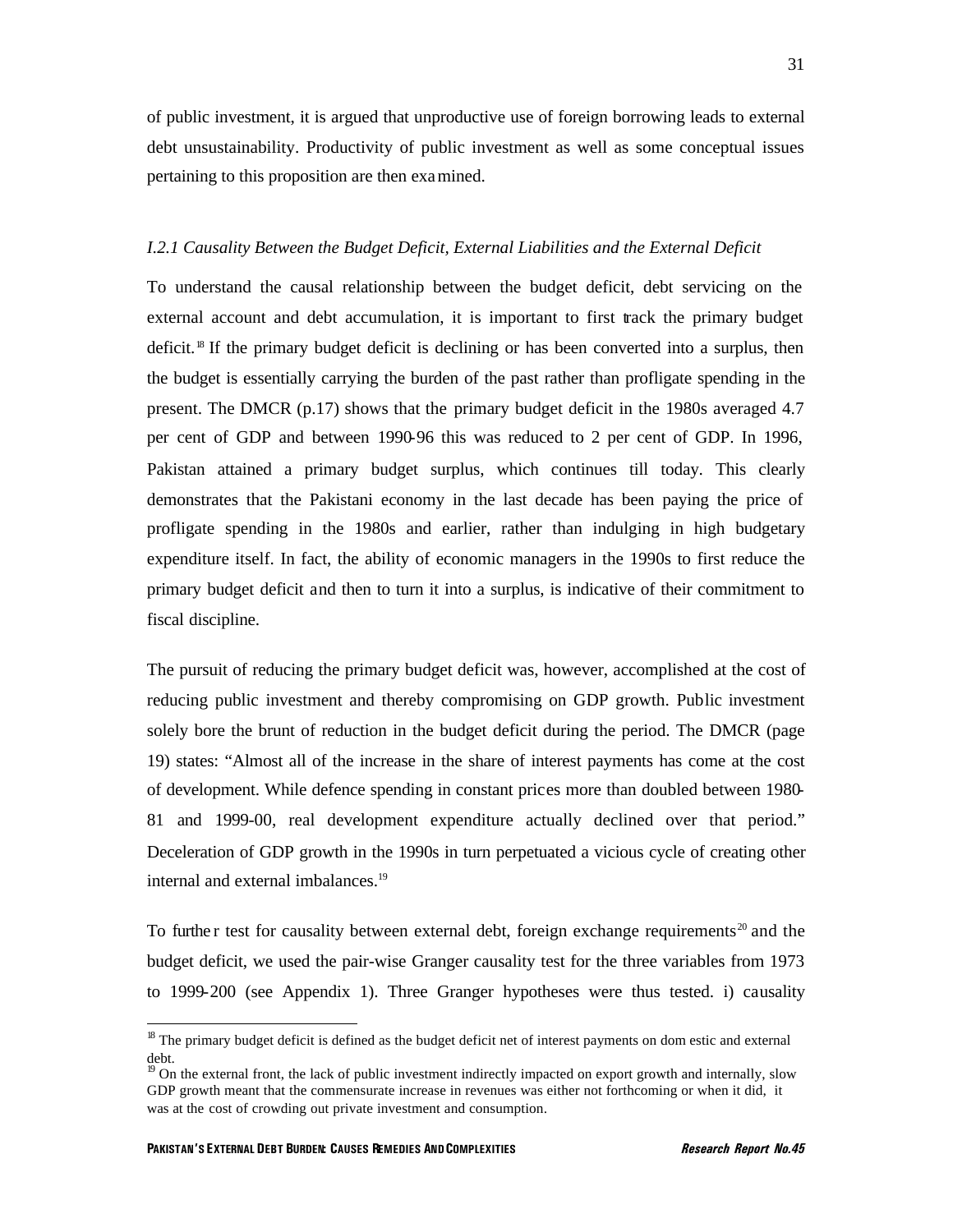32

between the budget deficit and the foreign exchange constraint; ii) between the budget deficit and the external debt stock; and iii) between the external debt stock and foreign exchange requirements.

Results presented in Table 7 show that unidirectional causality runs from the foreign exchange constraint to the budget deficit and then from the budget deficit to the external debt stock. Bi-directional causality was observed between foreign exchange requirements and

| TABLE 7<br><b>GRANGER CAUSALITY TESTS FOR BUDGET DEFICIT,</b><br><b>EXTERNAL DEBT, AND BALANCE OF PAYMENT</b><br><b>REQUIREMENT</b> |     |                    |                    |  |  |  |
|-------------------------------------------------------------------------------------------------------------------------------------|-----|--------------------|--------------------|--|--|--|
| <b>Null Hypothesis</b>                                                                                                              | Obs | <b>F-Statistic</b> | <b>Probability</b> |  |  |  |
| <b>BDEF</b> does not Granger Cause EDEBT                                                                                            | 26  | 21.2514            | 9.0                |  |  |  |
| <b>EDBET</b> does not Granger Cause BDEF                                                                                            |     | 2.47000            | 0.108              |  |  |  |
| FEO does not Granger Cause EDEBT                                                                                                    | 24  | 12.6418            | 0.000              |  |  |  |
| <b>EDEBT</b> does not Granger Cause FEO                                                                                             |     | 7.99300            | 0.00303            |  |  |  |
| FEQ does not Granger Cause BDEF                                                                                                     | 24  | 4.84372            | 0.01966            |  |  |  |
| 0.17086<br>1.94192<br>BDEF does not Granger Cause FEO                                                                               |     |                    |                    |  |  |  |
| <b>Note:</b> See Appendix A for details                                                                                             |     |                    |                    |  |  |  |

the external debt stock. This relationship can visually be seen in Figure 3.



Econometric results further testify the conclusion reached by simply looking at the movement of the primary budget deficit. The most important result is that an increase in foreign exchange liabilities increase the budget deficit and not vice versa as implied in the DMCR (p 1) and is commonly perceived. An increase in the budget deficit then impacts on the external debt stock via its impact on foreign exchange liabilities.

 $20$  Foreign exchange requirements here are defined as the current account deficit plus amortization of debt.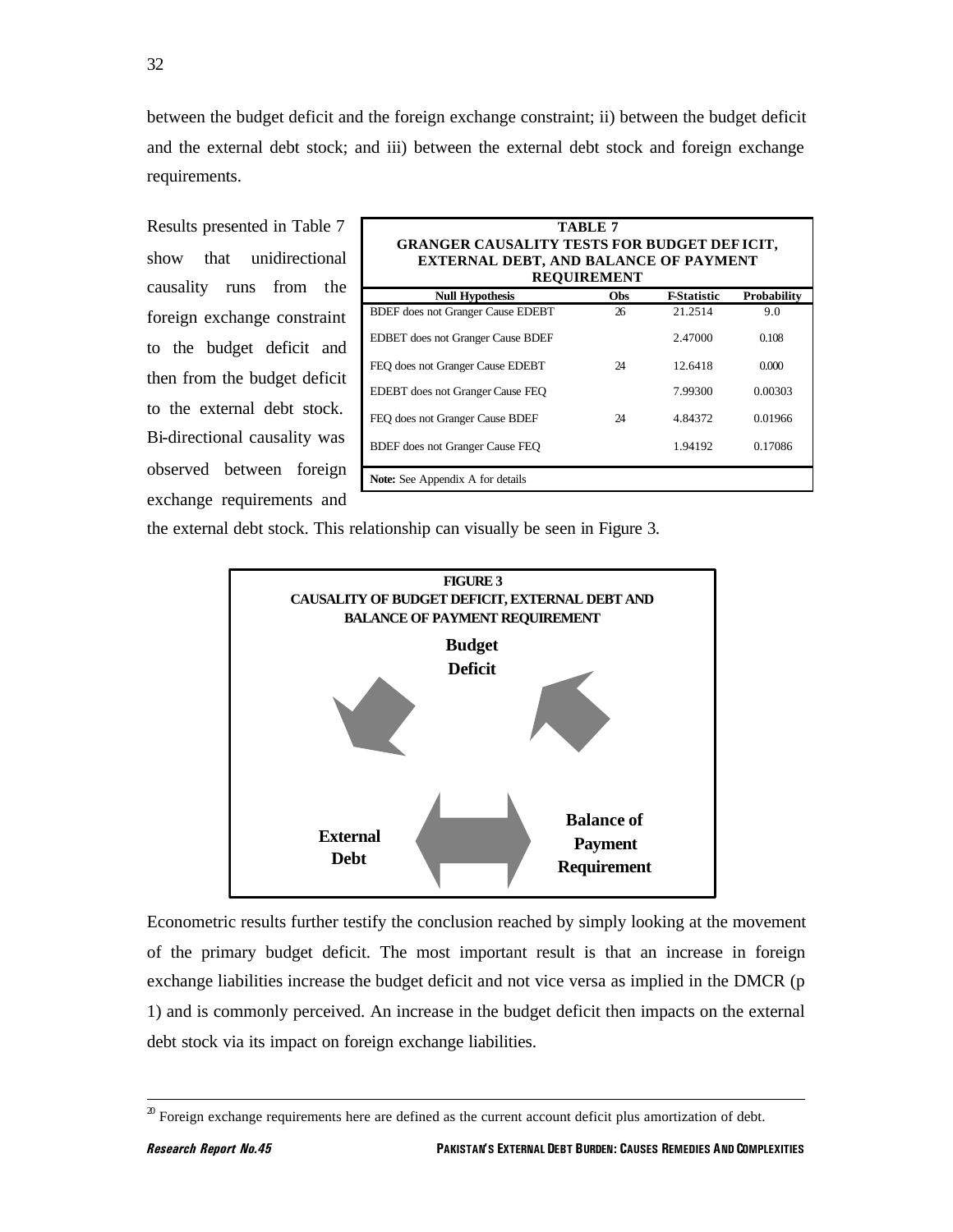Moreover, it is also to be noted that interest payments on domestic debt increased at a much faster rate than that of domestic debt. The DMCR itself acknowledges that the reason for this increase was mainly rooted in financial liberalisation initiated in the late 1980s. In this regard the DMCR (pg 18) states:

Financial sector liberalization initiated in 1989, with the assistance of the World Bank, led to full market based auction programme for government borrowing. However, this liberalization was premature and ill-timed because it assumed a quick reduction in the fiscal deficit to sustainable levels. Its impact on the contrary was to sharply raise the government interest bill.

We have already seen the damage that financial liberalisation at the time had done to the external account. Here we find that a similar damage was also meted out by the actual nature, timing and sequencing of financial liberalisation in the late 1980s and early 1990s. That these programmes were fully supported by the international financial institutions (IFIs) as suggested by the above quote suggests that the responsibility for policy failures has to be shared by Pakistan's donors also.

### *I.2.2. Foreign Aid and Investment Efficiency*

The other issue vis-a vis public finances and external borrowing is the role of public investment. External borrowing has traditionally had a large share in public investment through the project aid component in the Annual Development Programmes of the federal and provincial governments. It has been argued that low productivity of this investment is responsible for the increasing difficulty in the repayment on interest and principal of these loans.

The standard method for investigating investment efficiency is through the Incremental Capital Output Ratio (ICOR). Comparing the ICOR between the decades of the 1980s and 1990s shows a marked deterioration. The aggregate ICOR in the 1980s was 2.97 whereas in the 1990s it deteriorated to  $4.12<sup>21</sup>$  Such aggregate inefficiency in capital use, however, does not necessarily suggest that public investment, driven mainly by project aid, is solely to blame for it. It has been demonstrated empirically that public sector investment in Pakistan has a crowding-in impact on private investment through creating externalities eventually captured by the private sector (Haider, 2002 and IMF, 1993). Thus a separate ICOR for public investment will not adequately capture the externalities emanating from this form of

 $21$  Calculated on the basis of 5 year moving averages.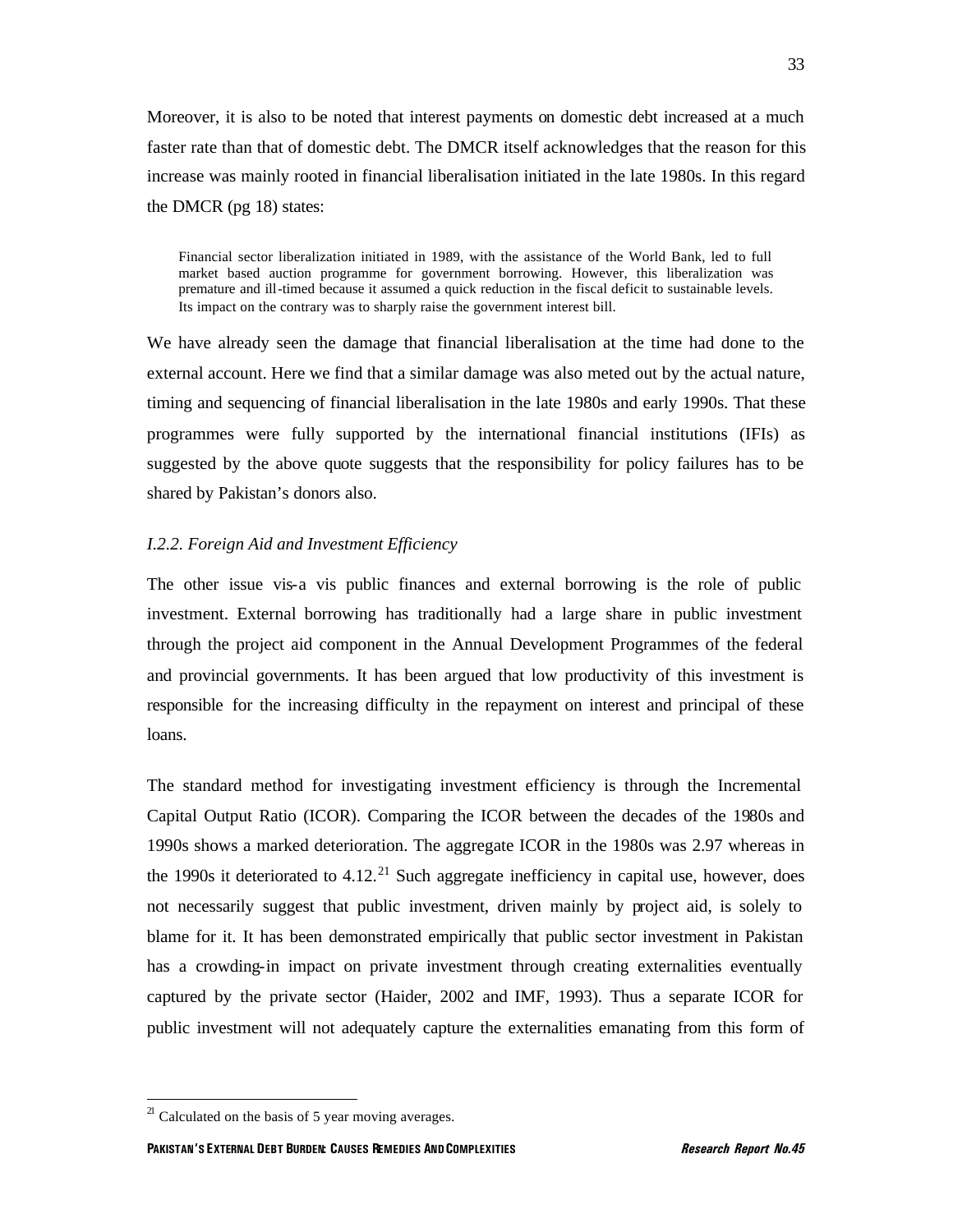investment. It is, therefore, quantitatively not possible to ascribe the blame of increasing inefficiencies on either public or private investment in isolation of the other.<sup>22</sup>

Perhaps more important than investment efficiency *per se* is the issue of whether investment carried out by borrowing resources in foreign exchange create commensurate returns in foreign exchange earnings. If this does not happen, then repayment of these loans create problems via the foreign exchange constraint. These are issues that stem from the two-gap and three-gap Harrod-Domar growth models.<sup>23</sup> External borrowing is justified to bridge the savings-investment gap that is typical of all developing countries. Thus foreign savings (in the form of project aid) is critical to develop domestic infrastructure. However, dams, roads or electrification are all by and large non-tradeables and thus do not directly create income streams in foreign exchange necessary to service external debt.

Ultimately debt servicing in foreign exchange requires the creation of a robust and dynamic tradeables sector. This implies that resources have to be channelled into exports and that the efficiency of resource use in tradeables has to be high enough to carry the burden of debt incurred in the investment for non-tradeables. Not only does this require removal of the antiexport bias stressed so much by the IFIs - but also a pro-active role of the state to channel these resources towards a dynamic export sector. This issue is elaborated upon in section III.

To recap: We saw that the declining primary budget deficit as well as Granger causality tests clearly demonstrate that it is the foreign exchange constraint that leads to an increase in the budget deficit. The increasing budget deficit, in turn, leads to higher borrowing for deficit financing purposes and thus to further debt accumulation. This result is in contrast to both government and IFI conceptualisation where fiscal deficit is seen as the 'mother of all evil.<sup>24</sup> Investment efficiency in the aggregate has declined in the 1990s which causes further strain on servicing debt incurred for investment purposes. However, sustainable servicing of the external debt requires the creation of a dynamic exports sector.

 $2<sup>2</sup>$  Qualitatively it is convenient to look at inefficiencies in government departments and projects to demonstrate declining investment efficiency. But whether this is more or less than the (in)efficiency of the private sector needs explicit determination. Such a determination will also have to account for the externalities that public investment creates for private investment.

 $2<sup>3</sup>$  See Chenery and Strout (1966) for a detailed exposition on the two gap and three gap Harrod-Domar models. Also see McDonald (1982), which alludes to the foreign exchange transformation problem that the gap models do not address.

 $24$  The most cogent argument in favour of this hypothesis is given in ADB (2002). However it remains a hypothesis in that document also and has not been tested.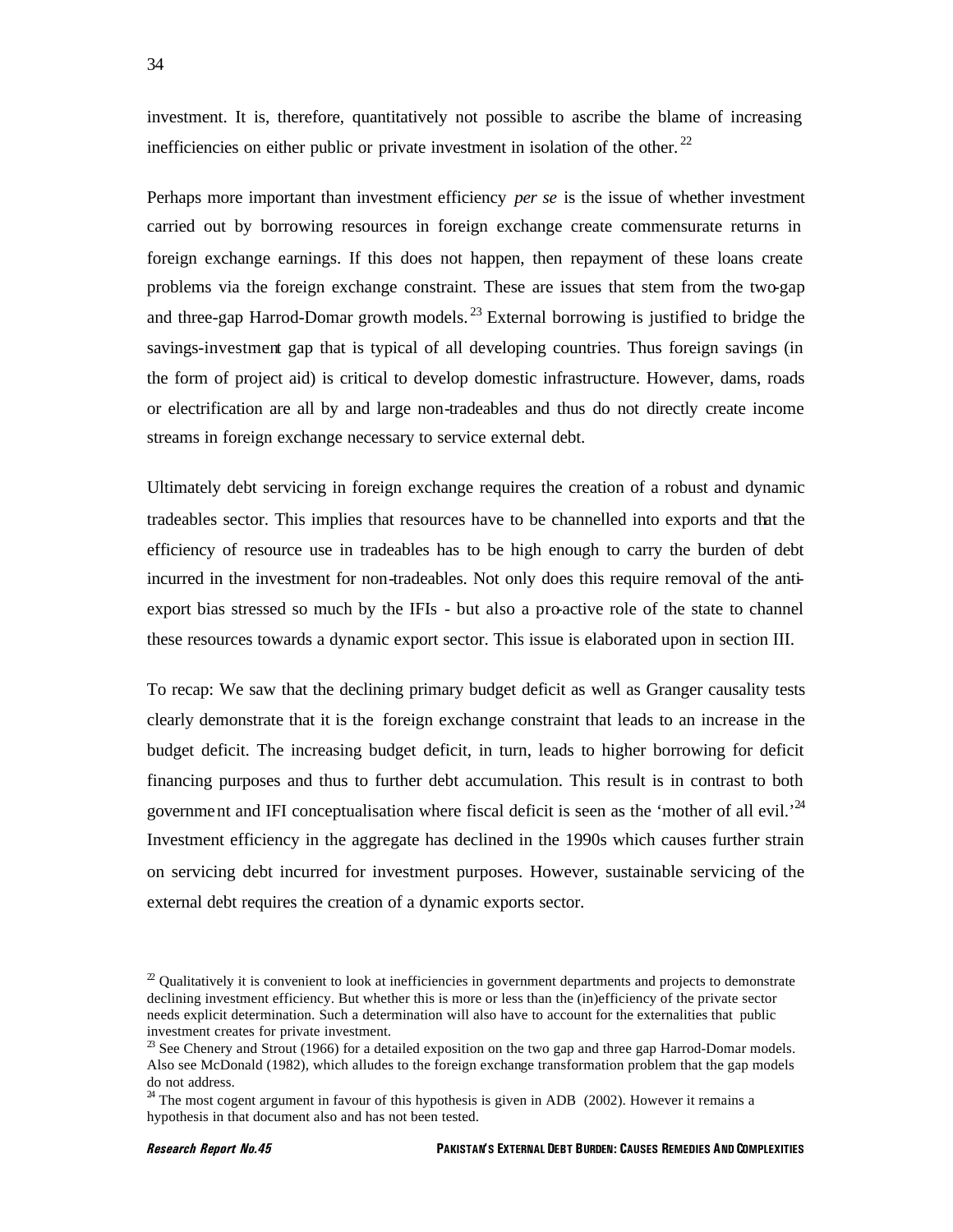### **II. THE PROPOSED DEBT MANAGEMENT STRATEGY: A CRITICAL APPRAISAL**

The DMCR very aptly states that "sound debt management, like good economic management in general, is more of an art rather than a science." Thus any strategy which seeks to reduce the debt burden in general and external debt reduction in particular, can only provide rough contours and general directions rather than a specifically modelled prognosis. This is essentially because governments do not preside over economies but political economies. Moreover, third world states operate in an international environment on which they have little control. September 11 has been the most stark and vivid reminder of this phenomenon.

The DMCR has proposed certain macroeconomic projections as well as specific external account projections for the medium and long run to reduce the country's debt burden. We examine both these strategies below.

### *II.1. Debt Management Strategy and Macroeconomic Projections*

The most striking feature of the medium term and to some extent the long run macroeconomic strategy proposed in the DMCR is that stabilization, rather than growth is the route taken for debt reduction. This is in spite of the fact that the report explicitly states that "reduction of debt to sustainable levels cannot be the only economic goal." (p28) In fact the report purports to tackle the debt problem thorough a twin pronged strategy of " a) a notable reduction in the debt burden and b) a significant increase in the growth rate over the medium term." (ibid)

| <b>TABLE 8</b><br><b>MACRO ECONOMIC PROJECTIONS IN THE MEDIUM AND LONG RUN</b> |       |         |         |           |           |  |
|--------------------------------------------------------------------------------|-------|---------|---------|-----------|-----------|--|
|                                                                                | 1980s | 1990-95 | 1995-99 | 2000-2004 | 2004-2010 |  |
| Real GDP Growth                                                                | 6.5   | 4.9     | 4.0     | 4.8       | 6.2       |  |
| Inflation                                                                      | 7.7   | 11.5    | 3.6     | 5.6       | 6.1       |  |
| Investment (% of GDP)                                                          | 18.7  | 19.5    | 15      | 15.9      | 19.7      |  |
| <b>ICOR</b>                                                                    | 2.8   | 3.7     | 4.0     | 3.1       | 2.9       |  |
| <b>Source: DMCR</b> , page 31.                                                 |       |         |         |           |           |  |

There are two important assumptions at work in these projections. First, the link between medium and long term growth is based on the assumption that stabilization goals achieved in the medium run will automatically lead to long term growth revival. This is in spite of the fact that growth revival in the long run is below Pakistan's long run trend growth rate. Second, growth in both the medium and long runs is not based on a significant increase in the investment-GDP ratio, but on improvements in capital efficiency, based on a rapid decline in the ICOR. Both these assumptions need careful scrutiny.

35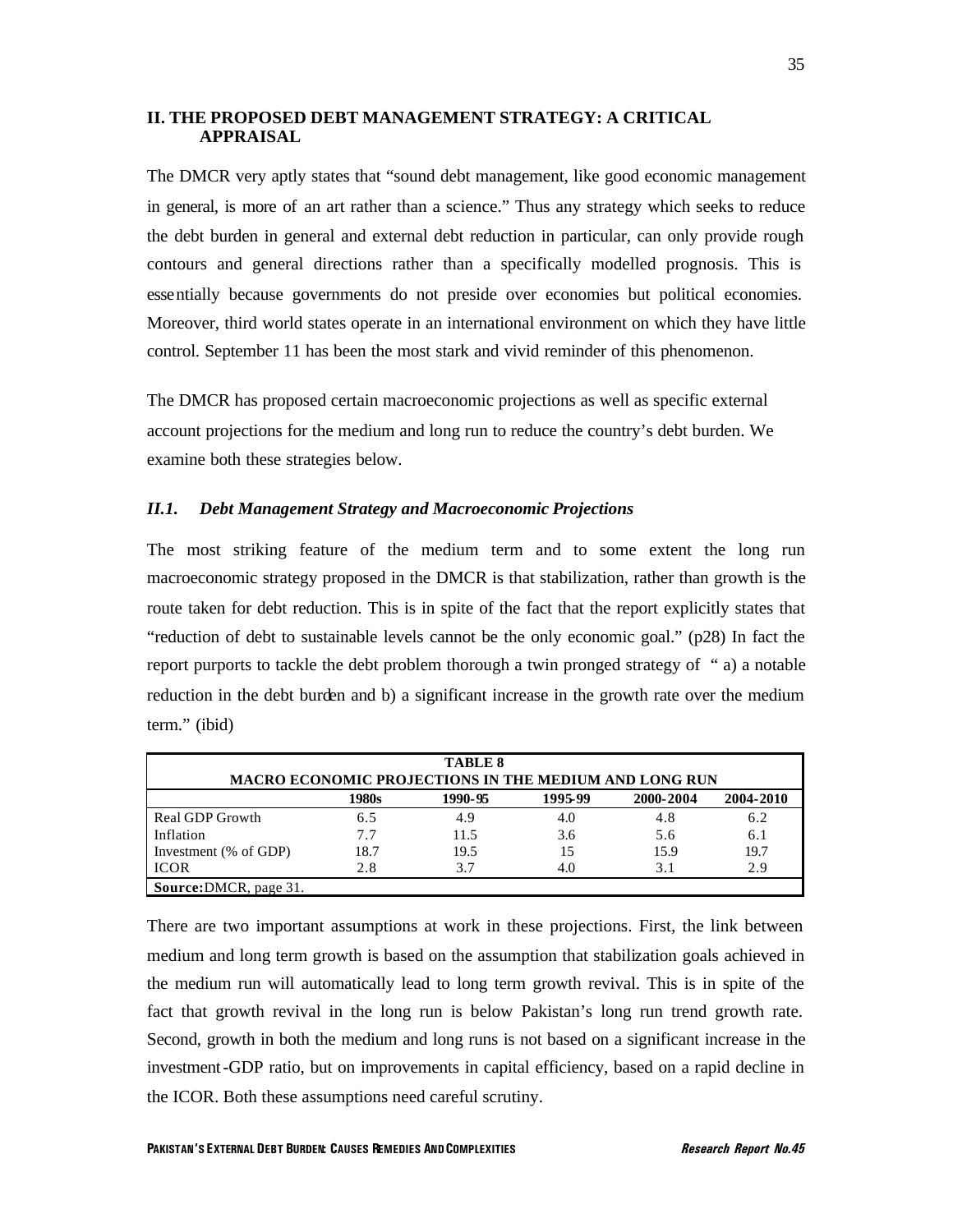That regardless of the rhetoric about a 'two-pronged' strategy, detailed projections on key stabilisation indicators in the DMCR further illustrate the continuation of stabilisation policies in the long-run.<sup>25</sup> The budget deficit is to be reduced from 6 per cent of GDP in 1999-2000 (at the time when the report was written) to 3 per cent in 2000-2004 and to 1.8 per cent of GDP in 2009-10. Total Government expenditure, on the other hand, is to be reduced from roughly 23 per cent of GDP prevalent presently to 20.8 per cent of GDP and development expenditure increased from an abysmally low level of 3 per cent of GDP presently to 3.5 per cent in 2003-2004, going up to only 4.5 per cent of GDP. In spite of the fact that the medium term deficit target seems impossible to be met, $^{26}$  the prognosis of the DMCR is clearly in the direction of walking a fiscal tightrope.

Pakistan has been under a heavy dose of stabilization, at least since 1997. This tendency has become more pronounced in the last three years (see Table 9). The results are there to see. Investment has collapsed – with the ICOR further increasing - and as a result, growth has taken a nosedive. Consequently, poverty and unemployment have both increased at a fast rate. The DMCRs medium term projections are thus already out of the ball park. But the more important point is that neither theory nor empirical evidence suggest any cogent economic reasoning that stabilization will *necessarily* lead to growth.

| TABLE 9                                                                   |         |           |                                                                                  |  |  |  |  |  |
|---------------------------------------------------------------------------|---------|-----------|----------------------------------------------------------------------------------|--|--|--|--|--|
| <b>GROWTH AND INVESTMENT INDICATORS IN RECENT YEARS (CONSTANT PRICES)</b> |         |           |                                                                                  |  |  |  |  |  |
|                                                                           | 1990-97 | 1997-2002 | 1999-2002                                                                        |  |  |  |  |  |
| GDP Growth (% per annum)                                                  | 4.4     | 2.9       | 3.8                                                                              |  |  |  |  |  |
| Total Investment/GDP                                                      | 16.8    | 14.2      | 13.5                                                                             |  |  |  |  |  |
| Public Investment/GDP                                                     | 8.4     | h         | 5.8                                                                              |  |  |  |  |  |
| <b>ICOR</b><br>3.7<br>4.9<br>5.0                                          |         |           |                                                                                  |  |  |  |  |  |
|                                                                           |         |           | <b>Source:</b> Computed from data given in GOP, Economic Survey, various issues. |  |  |  |  |  |

The other heroic assumption on which projections in the DMCR are ba sed is the reduction in ICOR from the prevailing level of 4.9 to 3.1 in 2003-04 and further to 2.9 in 2009-10. The reduction in the ICOR – in other words improvement in capital efficiency – is premised on improvements in productivity coming through governance reforms.<sup>27</sup>

 $25$  See Tables 13 to 15 in the DMCR (pp 38-41). These tables present different scenarios with 'strong fiscal adjustment' with 'high and moderate'social and development expenditure projections.

 $\frac{26}{10}$  In 2001-02, the fiscal deficit-GDP ratio was close to 7 per cent. It is highly unlikely that in the next two years this will be brought down to 3 per cent of GDP, particularly with a representative government in office. In any case, such a target can only be achieved at the cost of further strangulating growth and thereby accentuation of the already dismal unemployment and poverty situation.

 $27$  See page 30 in the DMCR for a definitive statement on this.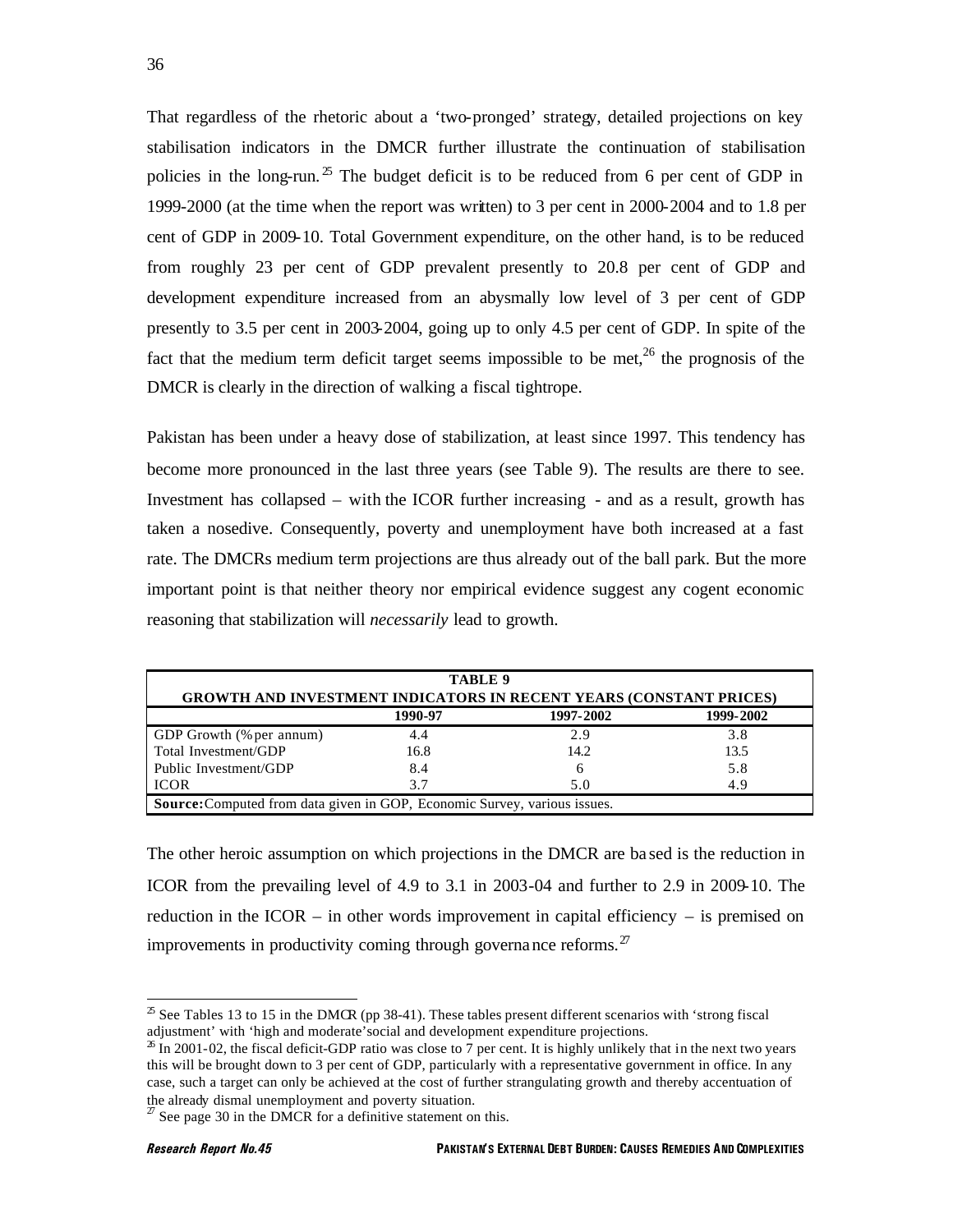The most widely used definition of governance is one which is premised on the rule of law and requires state -level decision making to be based on the criteria of accountability, transparency and equity. Another definition – more prevalent amongst state bureaucracies- is one of merely better fiscal and financial management, which may run contrary to popular rights and demands of diverse interest groups. While there may be different views on whether governance – based on the above criteria – has improved in Pakistan or not since the military coup, the fact of the matter is that it has not led to any perceptible improvement in investment efficiency as seen by the high ICOR presented in Table 9.

Improvements in governance in a liberalised econom y will also mean that public resources have to be spent on effective regulation and coordination of economic agents participating in the market. Moreover, provision of public goods, i.e. physical and social infrastructure, is abysmally low and are necessary prerequisites for sustainable economic development. As such, it is unlikely that government expenditure as a share of GDP will reduce.

In short, many of the governance issues are part and parcel of complex socio-economic and political economy issues that Pakistan is afflicted with.<sup>28</sup> To expect resolution of these complex issues leading to major productivity gains in the medium run of the next five to ten years is unrealistic. More importantly, improved governance will require the state to maintain its expenditure patterns or even enhance them. It is thus not compatible with strict stabilization criteria proposed in the report.

The obvious dilemma is squaring up debt reduction objectives with broader developmental objectives. Running high fiscal deficits, which create inter-temporal debt liabilities is precisely the outcome that needs to be avoided. If maintaining the level of government expenditure or in fact its enhancement is required then the ideal situation should be that the tax-GDP ratio is enhanced. The DMCR hopes that the revenue-GDP ratio will jump from its present low level of 16.8 per cent of GDP (and the tax-GDP ratio at 12.8 per cent of GDP) to 19 per cent of GDP in 2009-2010. Removing procedural hurdles and corruption in the CBR through sound management procedures are at best limited options.<sup>29</sup> The incentive to pay taxes will only be there if credibility is established with regard to the transparency of public

 $28$  See Sayeed (2002) for a detailed historical exposition on the nature of such complexities.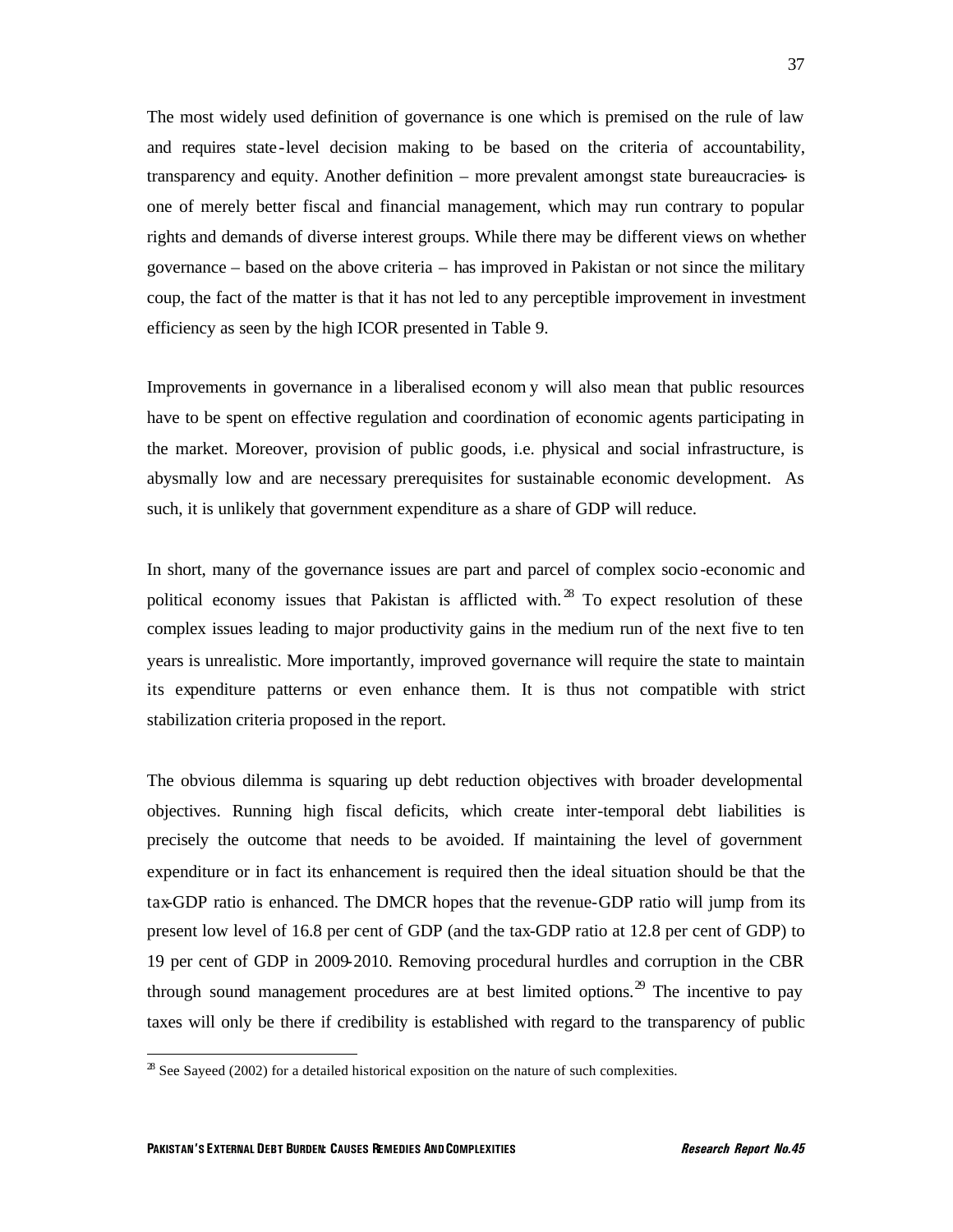38

expenditure, its use in the public interest and its equitable distribution across regions and income groups.

So far as transparency of public expenditure is concerned, perhaps the most flagrant case of lack of transparency is to be found in the military budget. Whereas the rest of public expenditure is available for pubic scrutiny accor ding to standard accounting procedures, the defence budget is a one-line item in the *Demands for Grants* document. Moreover, when there is an elected Parliament, this is one expenditure head which is not debated and duly approved. Considering that military expenditure is roughly 24 per cent of total federal government expenditure and roughly 38 per cent of total tax revenue, $30$  this is a notable governance failure according to the above mentioned criteria. It is also interesting to note that while the DMCR does mention reducing the level of the defence budget from 4.7 per cent of GDP presently to 3.9 percent by 2004 and down to 3 percent by 2010, it does not include transparency in the defence budget as part of its various exhortations on good governance.

### *II.2. Debt Management and the External Account*

The DMCR has also outlined an exit strategy from the external debt burden through improvements in the external account. Some of the salient targets to be achieved by mid-2004 given in the report are:

- ? Achievement of a non-interest current account surplus of \$ 3.8 billion by June 2004.
- ? Net Foreign Private Investment to \$ 2.5 Billion
- ? Privatisation proceeds of \$ 3 Billion
- ? Foreign Exchange reserves of \$ 3.8 billion
- ? No further IMF assistance beyond the current PRGF
- ? Qualified Assistance from the World Bank and ADB
- ? Reduction in the external debt burden to the sustainable level of 200 per cent of foreign exchange earnings by mid -2005.

Mainly, thanks to the government's foreign policy posture viz. the war on terrorism, a number of these targets have either been achieved or are well on the way to be achieved. The foreign exchange reserves target has been achieved, the PRGF agreement with the IMF is proceeding smoothly and the non-interest current account surplus earmarked is also on the

 $2<sup>9</sup>$  That in spite of many years of concerted efforts and scores of reports to revamp the CBR have only resulted in a continuously declining tax-GDP ratio should make policy makers pause for a moment and address the issues of the incentive for compliance by the tax payers.

 $30$  These ratios increase further if military pensions and servicing of military debt is taken into account. World Bank (2002) estimates that expenditure on defence related services goes up to as much as 29 per cent of federal government expenditure if these heads are incorporated.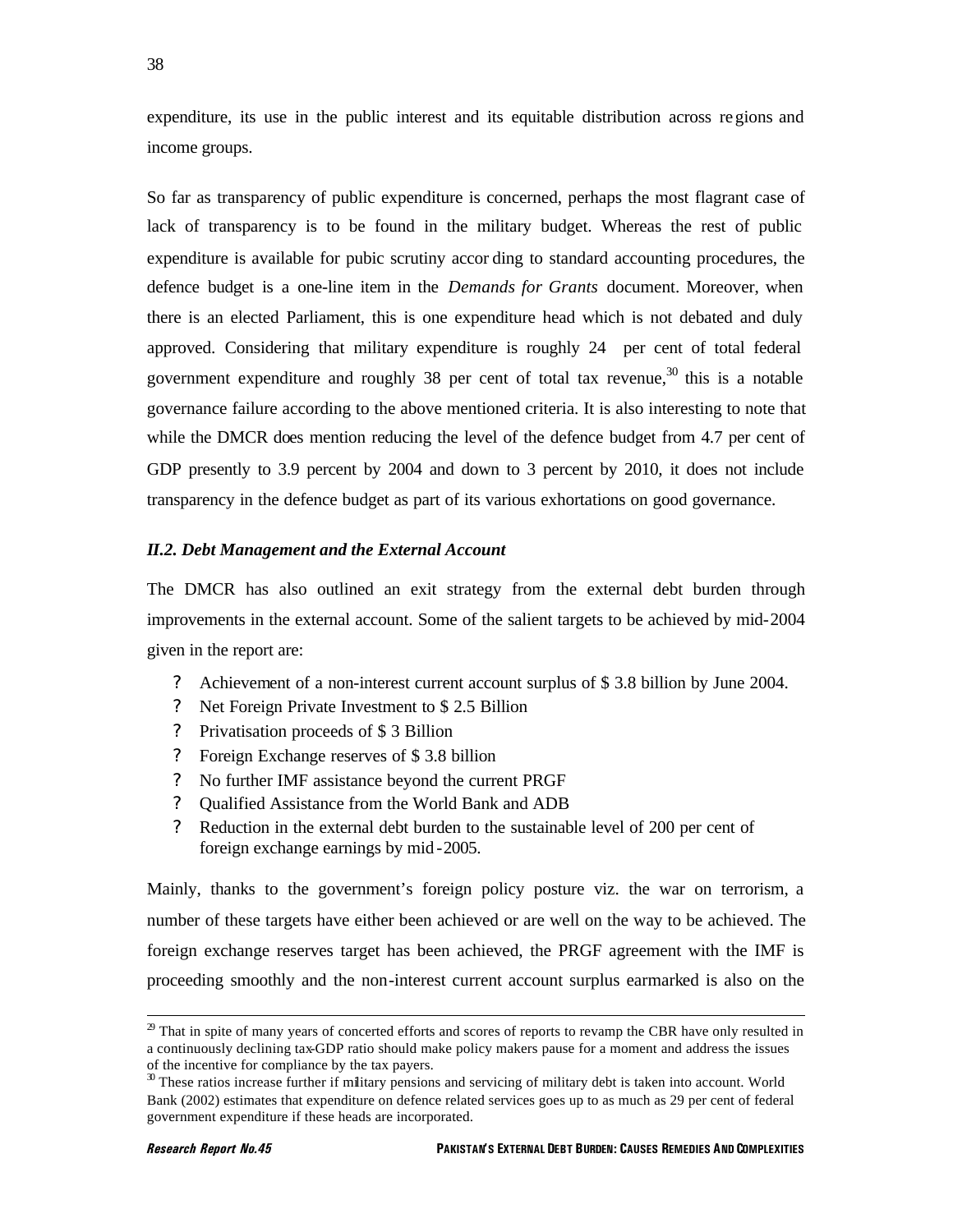way to be met.<sup>31</sup> The target on net-foreign direct investment looks difficult to be attained given that it has averaged less than \$ 500 million per annum.

The other two elements, expectation of privatisation receipts to the tune of \$ 3 billion by 2002 and achieving the debt sustainability criterion of reducing the ratio of the external debt stock to foreign exchange earnings of 200 per cent need comment. These are both issues which will not only impact on long term debt reduction  $-$  as the short term problem has been resolved courtesy September 11, but also have important implications on long term development prospects.

Privatization to date has yielded returns much less than those envisaged in the DMCR. Going by the privatisation of UBL recently – which yielded a mere \$ 200 million – the target of achieving \$ 3 billion has not been met. The probability of this target being achieved is also highly improbable.

There is, however, a larger issue at hand. The rationale of privatising state run enterprises, especially utilities, needs to be explicated. If the argument that they are bleeding the exchequer and, therefore, should be disposed off, is problematic. In their current state of losses and mismanagement, there will be few takers for these enterprises. If their losses are appropriated by the government and mismanagement curtailed, then is there any rationale in privatising them? Only an ideological commitment to privatisation, rather than sound economic reasoning, can be invoked for this argument.

The issue of privatising public utilities is much more complex. Since utilities produce and distribute public goods, their public goods character has to be maintained. This entails provision of the service to the entire population (to the extent possible) and crosssubsidization of the service to enable access according to the ability of different income groups to pay for the service. In essence, ownership does not matter so long as the state is able to regulate the public goods character of these entities. The competence, transparency and adherence to public interest of existing regulatory authorities in Pakistan leave a lot to be desired. In fact even in developed countries, incentive incompatibility and information asymmetries have meant that regulatory agencies that are far more competent and

 $31$  In 2001-02, the non-interest current account surplus posted was \$ 1280 million. With a large surge in remittances and reduced interest payments due to debt-restructuring, the target set in the DMCR appears realistic.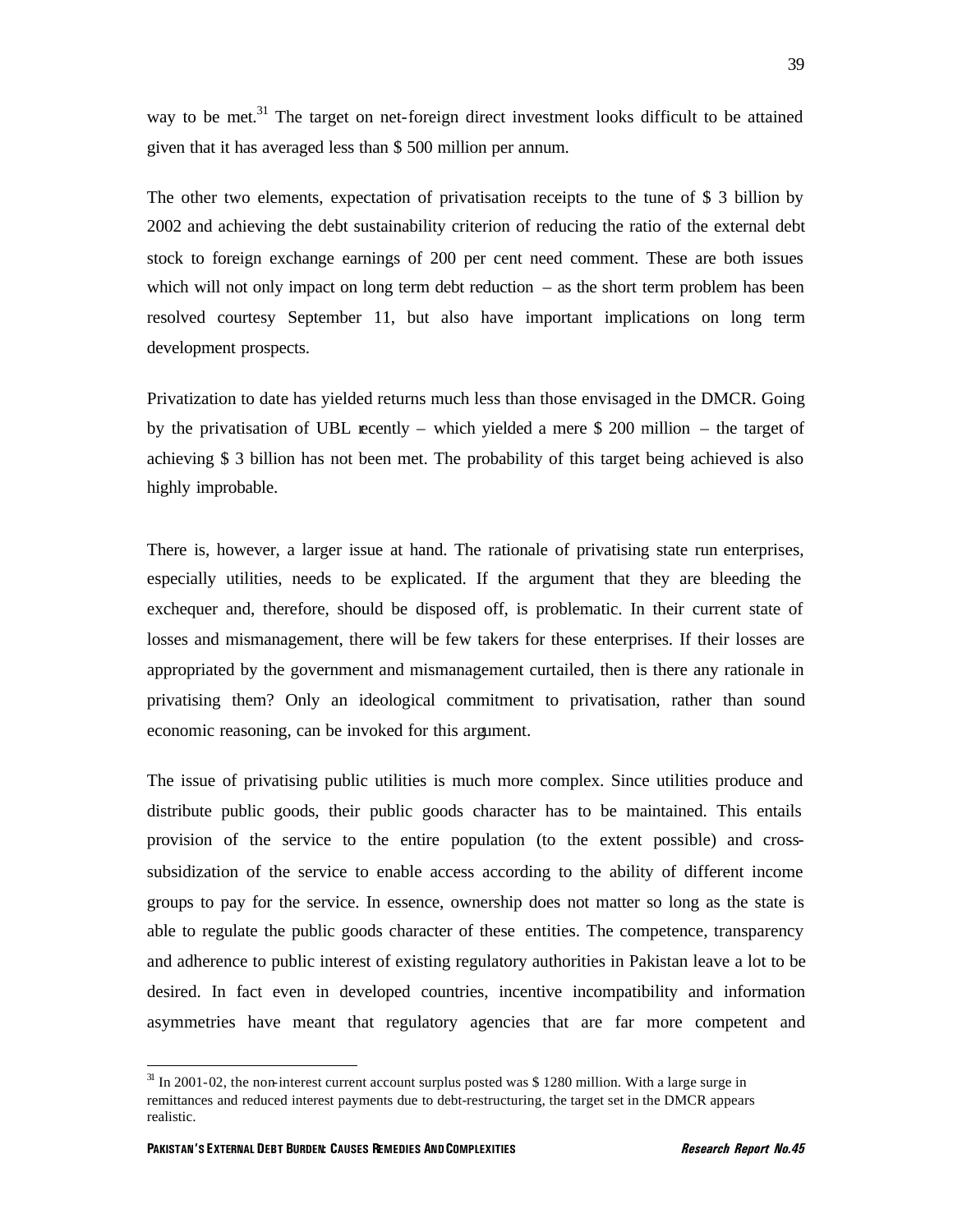accountable than those in Pakistan have not been able to adequately protect the public interest.<sup>32</sup>

Suffice to say that privatisation of state enterprises – and particularly of public utilities – requires de bate before this family silver is disposed off. Selling these entities without due regard to either public interest or under an incentive structure which allows the private purchaser to indulge in asset stripping is an in-ordinate price to be paid by common people for debt reduction. We say this with due regard to the fact that contingent liabilities that mismanaged and under-invested state enterprises create present and future liabilities for the tax payer also. Unless all other possible options for cutting their losses and improving the management of these enterprises are not exhausted, privatisation of these entities will not be in the public interest.

Yet another academic but important issue that requires attention is that of using arbitrary thresholds for debt sustainability. Targets set out in the DMCR with regard to external debt aim to reduce the external debt stock- foreign exchange earnings ratio to 200. This is considered to be the 'switching point' below which external debt is deemed to become 'sustainable.' The concept of sustainability ratios has been borrowed from indicators of debt sustainability employed by the World Bank in the case of the Highly Indebted Poor Countries  $(HIPC)$  initiative.<sup>33</sup> A number of empirical and analytical lacunae in this concept make such universal ratios wholly inappropriate to be used, either to judge the ability of a country's debt servicing capacity or indeed to unravel the causes which lead to debt servicing burdens that are unserviceable.

Debt sustainability thresholds are essentially based on an empirical regularity based on crosscountry regressions. Two influential studies conducted by Underwood (1990) and Cohen (1996) demonstrated that in a sample of seventy three low income countries, crossing certain threshold ratios has invariably resulted in them accumulating arrears on external debt servicing or they have sought rescheduling. Sensitivity analysis conducted on the same data sets, however, reveal that a 5 per cent lowering of critical values would add another ten

 $32$  The example of rail and water privatisation in Britain and of the electricity crisis in California recently are some examples in this regard.

 $33$  The HIPC sustainability criteria are applicable to countries which are low income, defined as those with per capita incomes less than \$695. The sustainability ratios used are debt-export ratio of 200 -250 per cent in NPV terms or 20-25 per cent of the ratio of debt servicing to export ratios. For domestic debt, the debt stock-revenue ratio is taken to be 280. See World Bank (1996) for further information.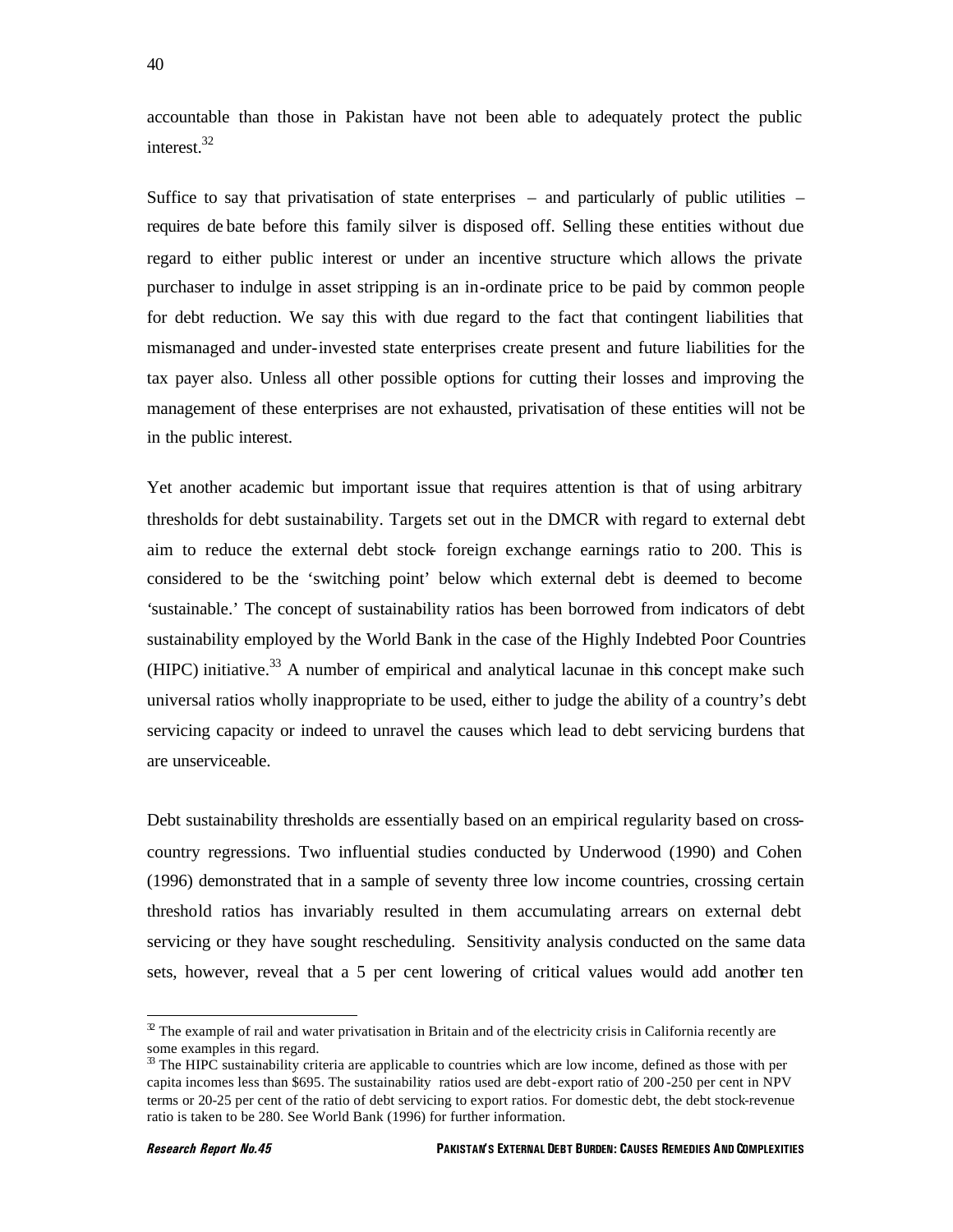countries to the group of 'severely indebted' category from the 'moderately indebted' category. Based on such observations, Hjertholm (2001) shows that there are countries with debt burdens over these limits, which have managed to avoid debt rescheduling and others below these thresholds that have run into arrears.

The more serious problem in using such indicators is their weak analytical base and their disregard for developmental goals of countries. Analytically, these threshold or switching values are incomplete indicators. For instance, by using only exports (or foreign exchange earnings) and not the trade deficit (or total inflows), they do not adequately take into account non-debt related foreign exchange outflows that occur. For instance, even if the debt stock export ratio is low but the trade deficit is high,  $34$  there will be a foreign exchange crisis in meeting debt obligations. In such a situation, a debt crisis is created where none existed, either if heavy borrowing is undertaken to meet the foreign exchange constraint created as a result of the high trade deficit or if imports are constrained. This also highlights the timeinvariant path of trade related as well as other balance of payments constraints that are usually beyond the control of developing countries (Hjertholm, 1999).

The above example also illustrates that these sustainability thresholds are based almost exclusively on creditor concerns.<sup>35</sup> To illustrate, by not taking into account the trade deficit, the assumption implicit in these indicators is that countries earn foreign exchange only to repay external debt. The World Bank and IMF define sustainability as a situation where a country "is expected to be able to meet its current and future external obligations in full, without recourse to relief or rescheduling of debts or the accumulation of arrears, and without unduly compromising economic growth." (IMF and World Bank, 1996). Hjertholm (1999, p 35) rightly states that "in practice, the overriding aim of using sustainability targets, as presently applied, is the restoration of debt service capacity." It is ironic that these indicators are termed 'sustainability' targets as they so explicitly undervalue growth and investment goals of developing countries as without expanding their productive and trade base, these countries will not be able to service debts in the long run. More paradoxical is the fact that such an explicit creditor concern makes way in the DMCR which is a country report of the

<sup>&</sup>lt;sup>34</sup> This can happen either if there is an adverse external or internal shock. The former will be due to falling export prices or an international recession. The latter can be caused by a drought or flood prompting food imports or an inordinate increase in the price of oil or other imports.

 $\frac{35}{5}$  See Oxfam (2001) for a further articulation of this position.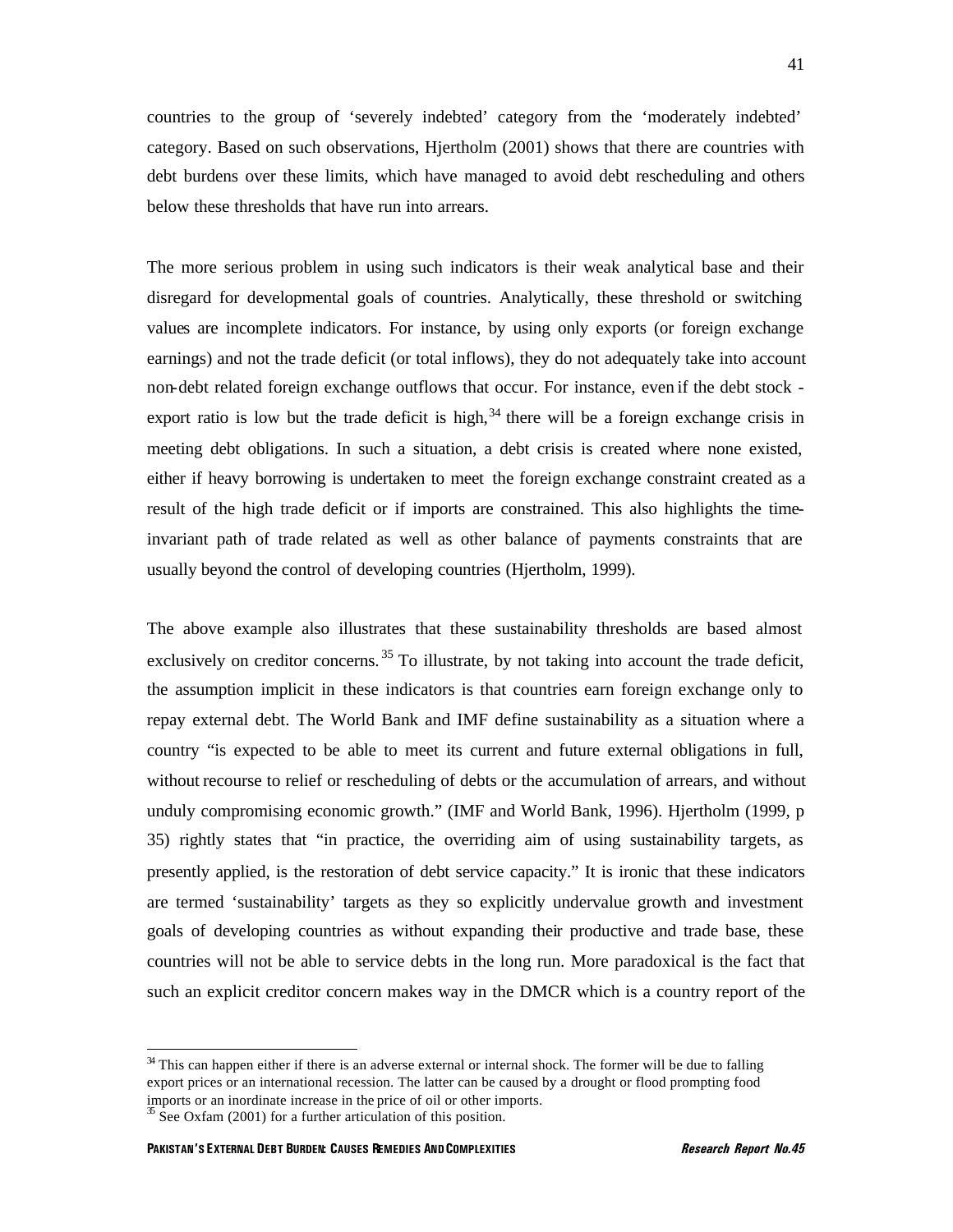Government of Pakistan and one which purports to work on a 'twin pronged' strategy of debt reduction without compromising on growth and developmental concerns.

### **III. CONCLUSIONS AND SUGGESTIONS: STRIKING A BALANCE BETWEEN DEBT SUSTAINABILITY AND DEVELOPMENTAL GOALS**

As mentioned in the Introduction, post September 11 events have helped a great deal in ameliorating Pakistan's chronic external debt entrapment. To recap, a significant reduction in the trade deficit (due mainly to import compression and not an upsurge in exports), more than doubling of foreign remittances, budgetary support from coalition partners in the war against terror and most significantly the Paris club debt restructuring, has enabled Pakistan to run a current account surplus for the first time in three decades. It has also resulted in an unprecedented accumulation of foreign exchange reserves, appreciation and subsequent stability in the exchange rate and elimination of the differential between the kerb and interbank exchange rates. These are all significant – perhaps unprecedented – developments on the external front.

While these are times when Pakistan's economic managers can breathe easy so far as the external account is concerned, it is also time that some serious thought goes into ensuring that such a crisis does not recur. It is therefore important to ensure that in an era of financial and trade openness the country embarks on a sustainable growth and developmental path. There is no better insurance against unanticipated external shocks. In this vein, three specific directions for future policy action are suggested below. These suggestions, should, however, be seen as broad directions, rather than specific and quantified proposals.

First, the tendency to borrow externally for financing the budget deficit has increased in the recent past. The proportion of external borrowing, net of interest payments in foreign exchange in financing the budget deficit hovered around 22 to 24 per cent between 1980 and 1997. Since 1997-98, this share has increased every year and in 2001-02 was as high as 69.75 per cent. <sup>36</sup> This is an ominous trend and will lead to increasing external debt accumulation in the future. The rationale for increasing reliance on external financing for budgetary purposes is perhaps that external borrowing is on c oncessional terms and therefore its interest payment obligations in the future will be lower compared to borrowing domestically. While this is true

 $36$  See Table B.3 in Annexe 2.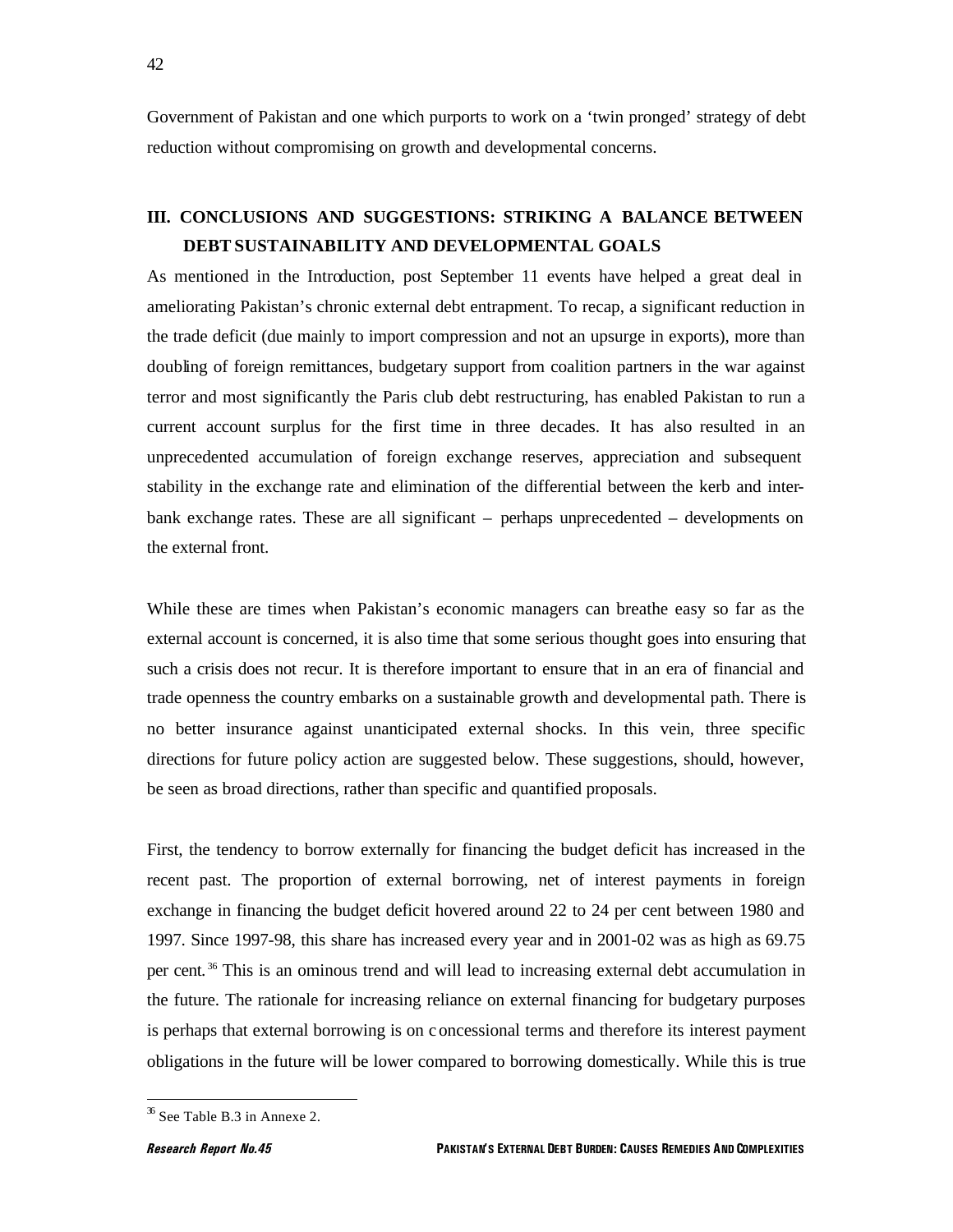presently as international interest rates are unusually low and in comparison domestic interest rates are unusually high. However, this large differential in domestic and international interest rates may not last long. Moreover, the fact that external debt has to be repaid in foreign exchange and is dependant on both exchange rate fluctuations and the country's ability to earn foreign exchange means that domestic balance is achieved at the cost of potential external imbalance in the future. Since, by definition, developing countries have fewer degrees of freedom vis-à-vis foreign exchange liabilities this is a risky policy option which can and should be avoided.

As argued earlier, since the domestic status quo is likely to be maintained in the short to medium run, it is unlikely that fiscal deficits can be reduced in the manner envisaged in the DMCR. In the absence of a substantial improvement in the revenue-GDP ratio and/or a significant reduction in non-development expenditure (defence and contingent liabilities of WAPDA and KESC), reduction of the fiscal deficit through slashing public investment is undesirable. Realism, therefore, demands that fiscal deficits are financed through low interest domestic borrowing. While reducing interest rates further on NSS instruments is a contentious issue as it impacts on incomes of the elderly belonging mainly to the middle class, in the larger interest of the economy this trade-off will have to be resorted to. The intention is to get out of the stabilization straight jacket without relying on the hope of improved governance and the more untenable assumption of the stabilization-growth linearity.

Second, the medium and long term issue is to revive growth and investment in the economy and to create a dynamic export base for the country so that the need for external debt is minimized. The benchmarks given in the DMCR for public and aggregate investment in the medium and long run (see Table  $8$ ).<sup>37</sup> as argued earlier, are in the stabilization realm. An investment boost much further than that envisaged by the military government and the IFIs will be required if growth revival in the economy has to take place.

High debt servicing requirements have a tendency to crowd-out private investment.<sup>38</sup> Whether Pakistan could have broken through this vicious circle prior to September 11 is a

 $37$  The DMCR projections are similar to those agrees with the IMF in the PRGF Programme and the Interim Poverty Reduction Strategy Paper (I-PRSP) prepared by GOP.

 $38$  Deshpande (1997) says that high levels of debt servicing can be conceptualised as a tax on investment. If an increasing share of production and exports is used for payments to external creditors, then this maybe known to the investors beforehand and thus dissuade them from investing large amounts.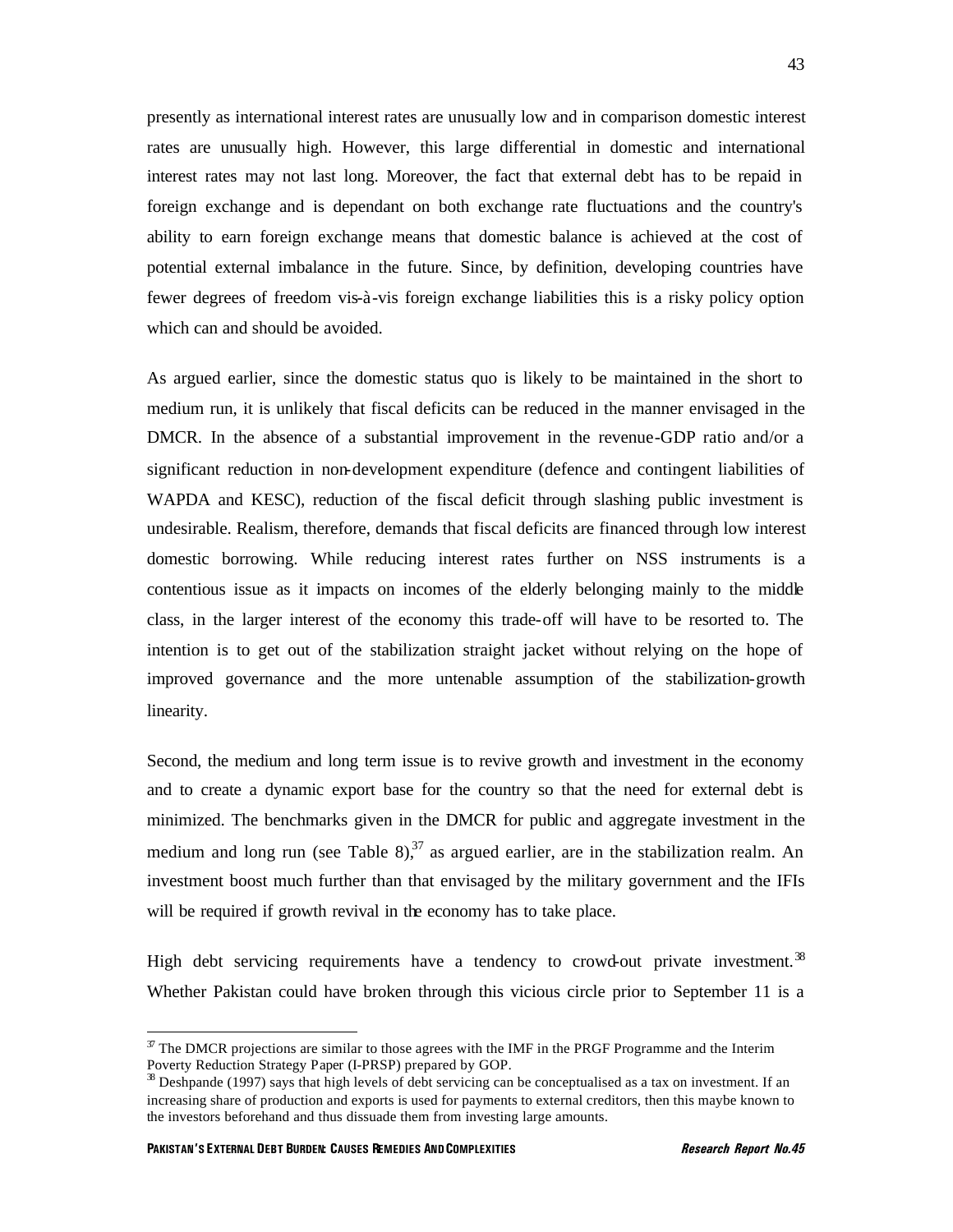moot point.<sup>39</sup> The historically low level of investment prevalent in the economy at present<sup>40</sup> can be broken by a substantial increase in public investment, both physical and social.

A high rate of public investment has the potential to create three forms of externalities for growth and investment. First, investment in both physical and social infrastructure will lower costs for private investment in the medium to long run. According to the World Bank (1998), Pakistan's physical infrastructure is "in an advanced state of decay." Second, high levels of public investment can also provide the requisite demand push in an economy,<sup>41</sup> which in turn will improve capacity utilisation in the short run and lead to higher levels of public investment in the medium to long run. Third, public investment has the more intangible impact of reviving 'animal spirits' – to borrow Keynes' phrase – amongst private investors.

The thorny issue for policy makers has been about financing a major boost in public investment. The window of opportunity that has been created since the writing of the DMCR has been the unprecedented level of foreign exchange reserves accumulation by Pakistan. A part of these reserves – after having determined some rational level to be kept for contingencies – can be used for creating the fiscal space for higher levels of public investment. Retirement of external debt which further reduces debt servicing liabilities beyond that already achieved through the Paris Club can be one way of creating this fiscal space. Similarly, State Bank lending to the government from these reserves for fiscal pumppriming can have a similar effect.

Part of the reserves can also be channelled to provide a boost for private investment through lowering interest rates. At present, real lending rates in Pakistan are much higher than the developing country average, notwithstanding significant reductions in the domestic discount and NSS rates in the recent past. In recessionary conditions, the argument for sustaining such high interest rates is that it provides a large spread for the banking sector which is necessary to clean the infected balance sheets of the Nationalised Commercial Banks (NCBs). If the

 $39$  In Sayeed (1999), we have argued that even during the debt trap public investment could have been enhanced through expenditure re -switching – essentially through reduction in defence and central government expenditure – towards public investment.

<sup>&</sup>lt;sup>40</sup> The level of investment-GDP ratio in 2000-01 was the lowest since 1966. Similarly the private investment-GDP ratio in the same year was the lowest since 1975. Authors' calculations based on data provided in various issues of the *Economic Survey*.

According to SPDC (2002), demand component in GDP growth has been close to zero in the recent past.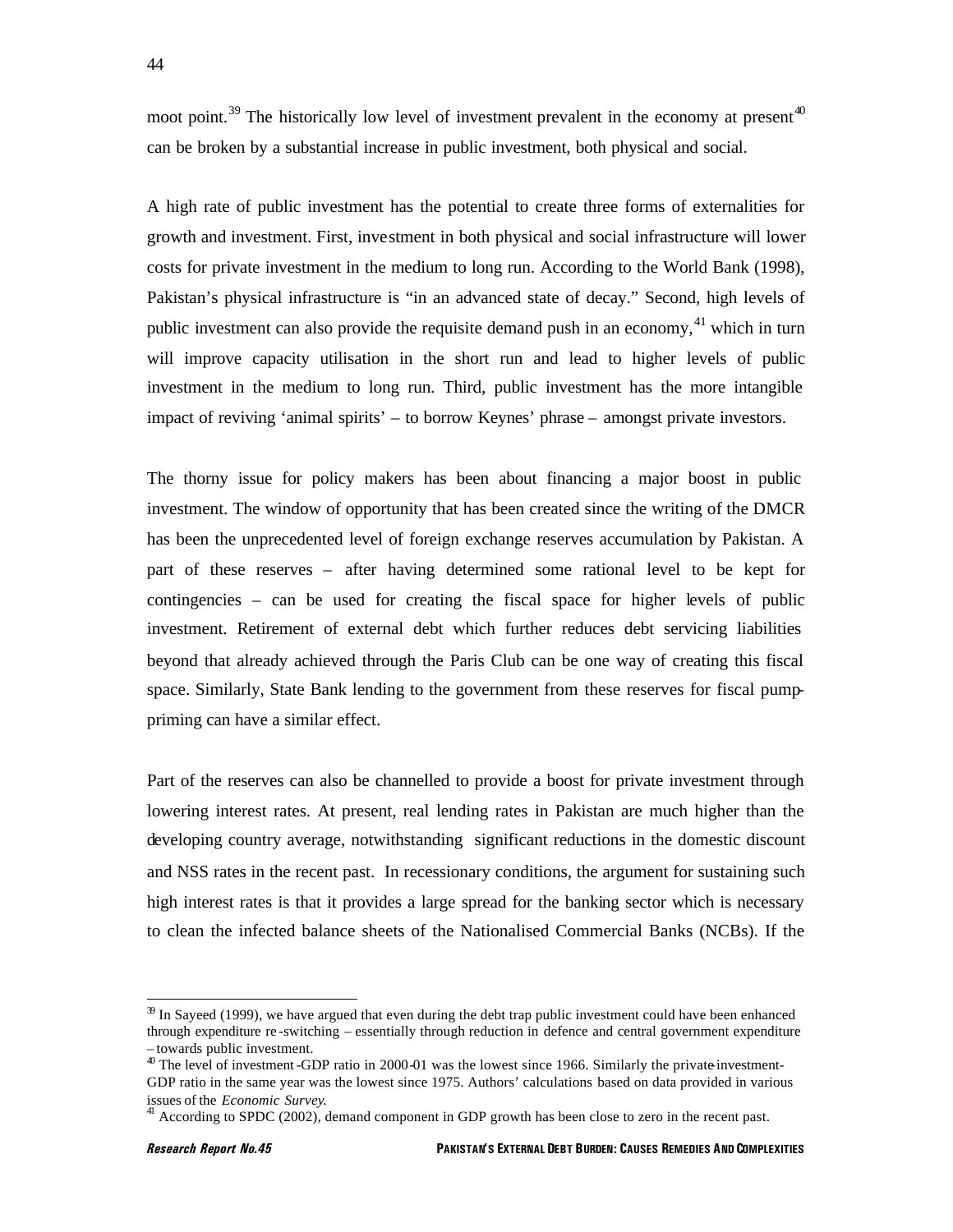reserves can be used to clean up these balance sheets, then interest rates can be slashed by a larger magnitude instead of the small trickles in which it is being done presently.

There is no apparent case of creating a further moral hazard through such a strategy. High real interest rates mean that the banks (and their defaulters) are being subsidised either by the new investors who borrow at these high rates or by the public at large which suffers the consequences of the lack of investment. Our proposed strategy, while still subsidising the banks, only converts the negative externality of this strategy into a positive one.

Third, honouring external debt obligations, particularly in ways which are not in conflict with broad developmental goals, will by definition, require the ability to earn foreign exchange which minimise future liabilities on the current account. Remittances from overseas Pakistanis as well as exports are the only two instruments which are non-liability creating foreign exchange earners. The former option is limited in terms of its further growth as exogenous factors rather than domestic policy determine its limits. Exports of goods and services is, therefore, the only instrument amenable for policy interventions through which growth can be sustained over a long period.

As we saw earlier, exports have fared unevenly over the last decade. In the aggregate, export growth in real terms has averaged 2 per cent per annum in the 1990-2002 period. There has also been little structural change in Pakistan's export profile over the last decade or so. The share of traditional exports – primary products, yarn and cloth still dominate the country's export profile.  $42$  While the garments and made-up apparel sector has grown over the years, its share in total exports has not increased significantly. This stagnation in the tradeables sector is in spite of the fact that market driven financial and economic liberalisation policies adopted during this period were all premised on export-led growth. Removal of foreign exchange controls, an export-friendly exchange rate policy,  $^{43}$  liberal tax incentives for exporters and suspension of relevant labour laws in export processing zones have not only failed to boost export growth, but have been unable to prevent the stagnation in the export sector witnessed over the last decade.

 $42$  According to SPDC (1999) the share of non-traditional exports has reduced in the 1990s compared to the previous decade.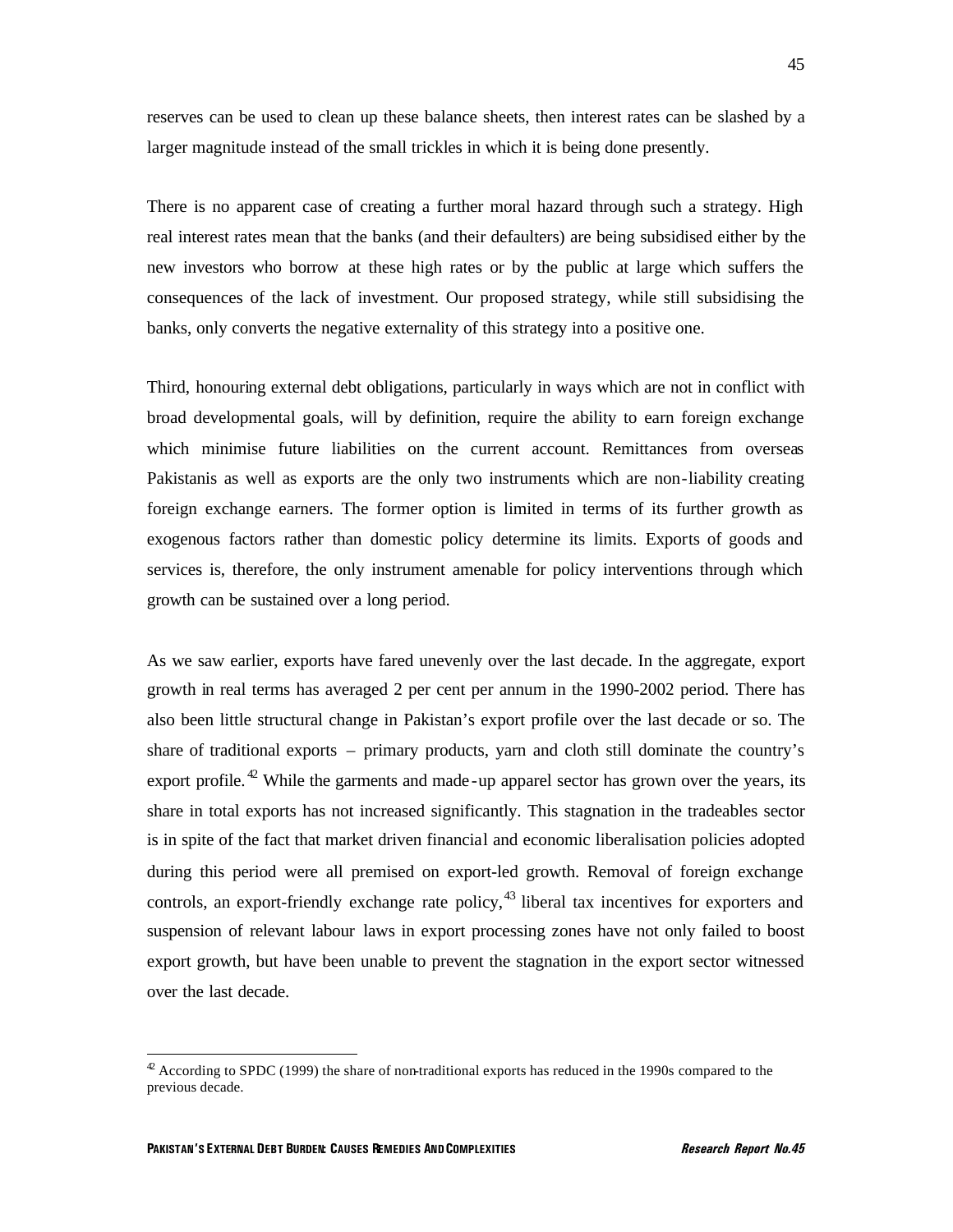So what went wrong? Arguably, the implicit neo-classical assumption that reduction or removal of the anti-export bias by 'getting prices right' is both necessary and sufficient for resource allocation towards enhancement of trade, has not worked in Pakistan. It can be argued that these incentives were not adequately administered and a number of other disincentives also worked in tandem. That maybe so. It still, however, goes to show that price incentives are not necessary and sufficient conditions for an export surge. Without a more pro-active role of the state in resource allocation, the creation of a dynamic exports sector is neither theoretically possible (see Krugman, 1986) nor has it been witnessed in those countries that have been able to significantly boost their exports in the recent past.

Two important forms of intervention have been prevalent in successful industrialisers and exporters. One is a strategic industrial policy and the other is through the attainment of collective efficiency through clusters of small and medium enterprises. Common to both is a conscious and sustained level of state support and infrastructure provision, which in many cases militates against the neo-liberal precept of 'getting prices right.'

The core concept of a strategic industrial policy is rooted in providing selective, time bound and contingent incentives to certain industrial sectors (or firms within those industries). By time bound, it is meant that preferential incentives should be for a specific time period and renewal of incentives beyond that time should be based on explicit criteria. Contingent subsidies or rents mean that preferential incentives should be based again on explicit criteria – such as capture of market share, growth in exports or improvements in productivity through technological adaptation – and if within the time frame these criteria are not met then such incentives should be withdrawn.<sup>44</sup> It should be apparent that this is not a suggestion of going back to the 'bad old past' of a red-tape dominated sanctioning regime, excessive protection and a wholly flawed regional investment incentives which in the past passed for 'industrial policy'. Their time bound and contingent nature as well as the fact that rather than being universally applicable to all sectors and industries, they are targeted towards sectors chosen on explicit criteria adds the prefix of 'strategic' to our proposal of adopting an industrial policy.

 $43$  As shown earlier, nominal devaluations did not translate into real devaluation, in part because of the flawed sequencing of financial and real sector liberalisation.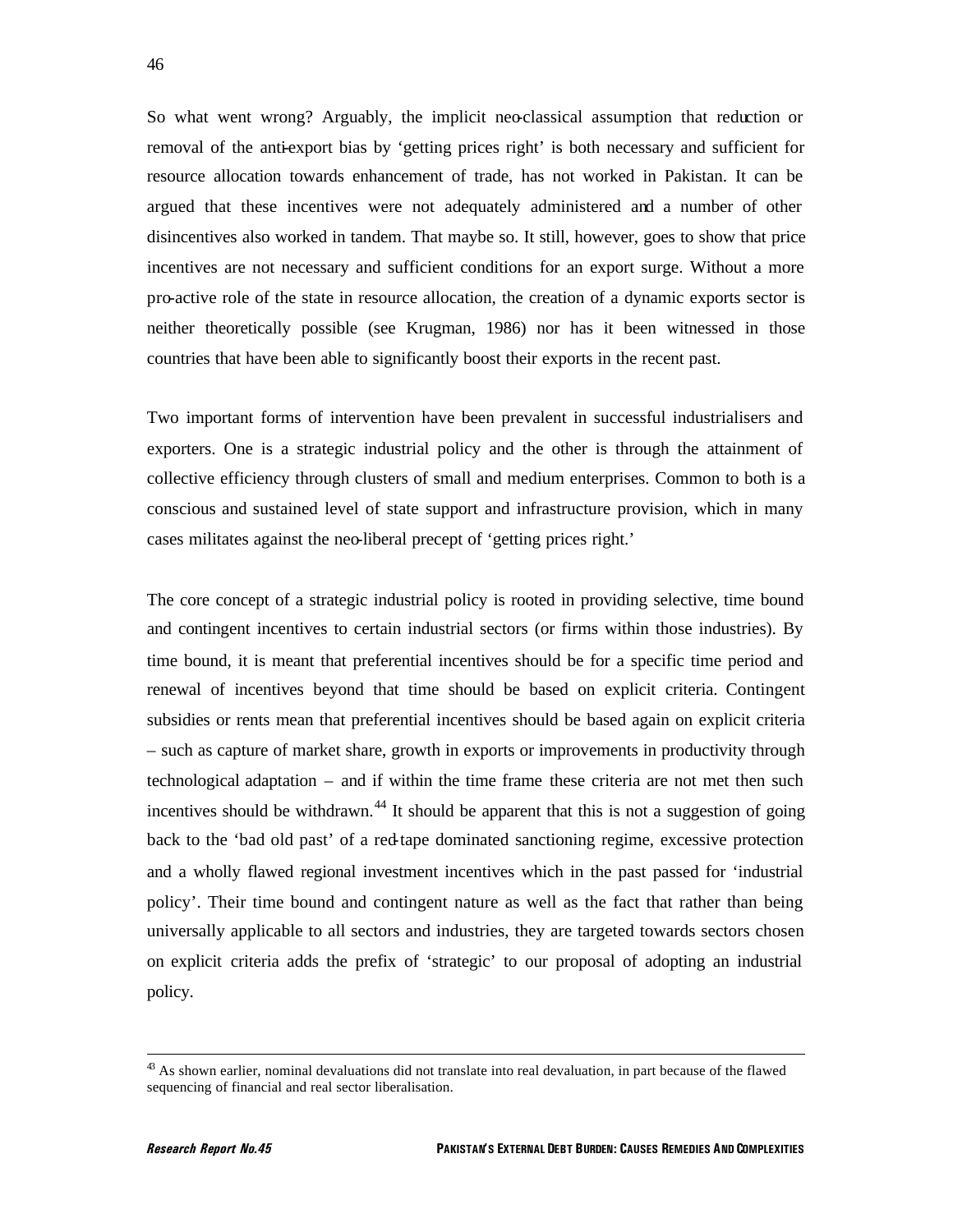The notion of 'collective efficiency' through small industry clusters where small amounts of financial and human capital come together with product and process specialisation has gained currency in the recent past (see Schmitz and Nadvi, 1999 for a comprehensive review). Many of such clusters already exist in Pakistan and the potential of fostering the development of new ones in a country of Pakistan's size is large . An important prerequisite for such clusters to develop and contribute substantively to productive employment growth in general and export growth in particular, however, is to create effective linkages of these clusters to trade networks and credible third party (usually the state) conflict resolution mechanisms within and across clusters. It goes without saying that a pro-active state is a necessary condition for such clusters of small and medium industries to develop over time.

In conclusion, the problem of external debt and debt servicing is closely linked with the adoption of a developmental outlook on policy making. In an increasingly globalised world, a weak internal economy makes the country all the more vulnerable to external shocks. The most important manifestation of such shocks is an inordinate increase in the external debt stock and the incapacity in serving the accumulated debt. The adoption of a developmental policy framework ultimately hinges on strategic statecraft by the bureaucracy, the military, the politicians and civil interest groups in society. These are however issues which require more focused and concerted research and analysis which is beyond the remit of this analysis.

<sup>&</sup>lt;sup>44</sup> This was the cornerstone of the strategic industrial policy pursued in high growth East Asian economies. See Khan (2000) and Chang and Cheema (2002).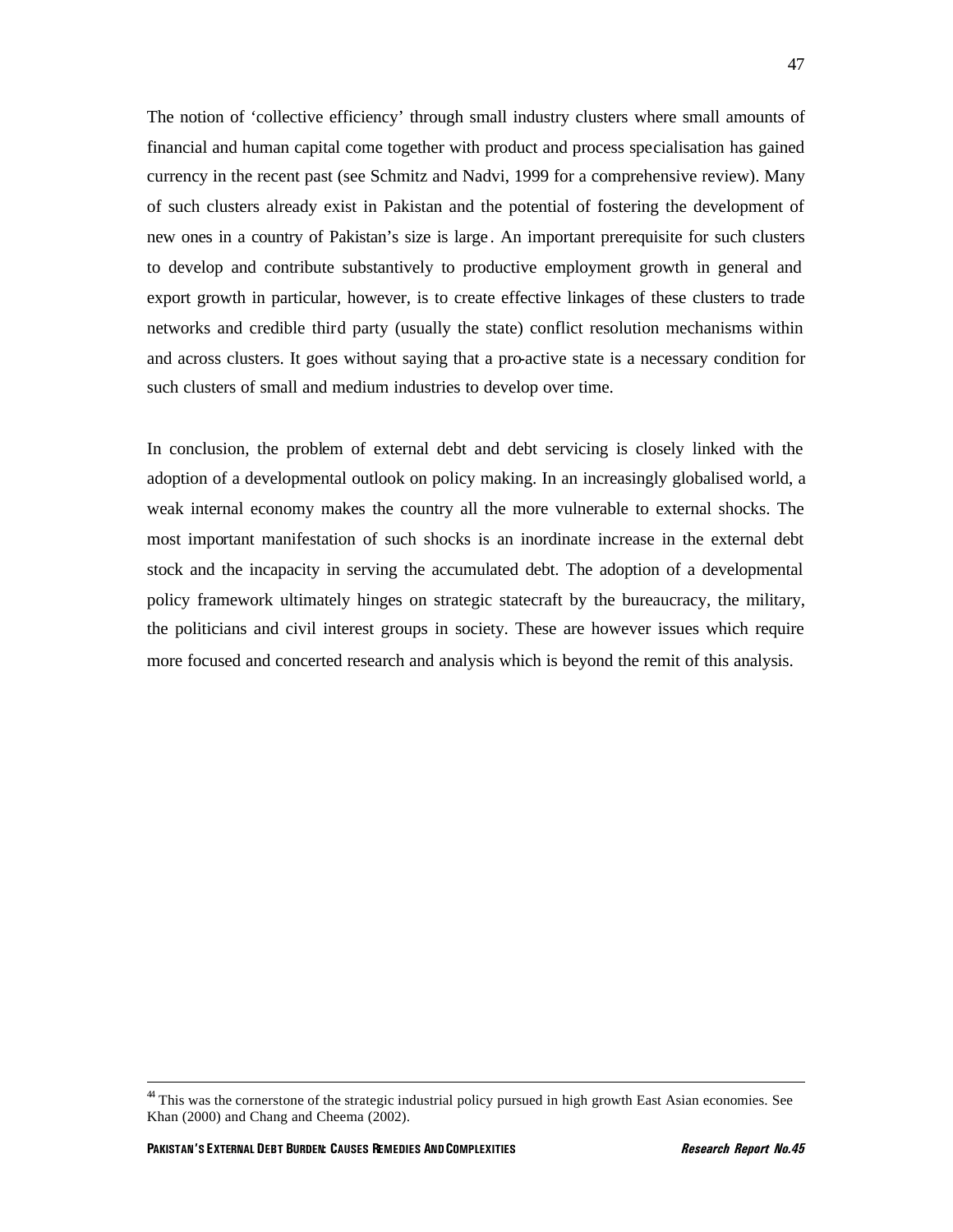### **APPENDIX-A BUDGET DEFICIT, EXTERNAL DEBT, AND BALANCE OF PAYMENT REQUIREMENT**

We wish to investigate whether the statistical relationship between the government budget deficit, external debt and balance of payment requirement in Pakistan are unidirectional, bidirectional or the above variables do not influence each other.

To identify the relationship between the time series, cointegration test and Granger- causality test are employed. Annual data on **BDEF** (budget deficit) and **Edebt** (External Debt) and are **FEQ** (balance of payment requirement) are taken for period 1973 to 2000.

Time series data are often found to be non-stationary, containing a unit root. (Gujarati, 1995, p.714). Vector Auto-regressive VAR estimates are efficient if variables included in the VAR model are either stationary or cointegrated (their linear combination is stationary). So, first we test for stationarity across the BDEF, EDEBT and FEQ, using Augmented Dickey- Fuller test (ADF). The output of E-Views ADF is presented in table A.1.

| <b>TABLE A.1</b><br><b>E-VIEWS OUTPUT OF UNIT ROOT TEST FOR</b><br>GOVERNMENT BUDGET DEFICIT, EXTERNAL DEBT, AND<br><b>BALANCE OF PAYMENT REQUIREMENT</b> |          |                            |                      |                           |                                                 |  |  |
|-----------------------------------------------------------------------------------------------------------------------------------------------------------|----------|----------------------------|----------------------|---------------------------|-------------------------------------------------|--|--|
| <b>Government Budget</b><br><b>Deficit</b>                                                                                                                |          |                            | <b>External Debt</b> |                           | <b>Balance of Payment</b><br><b>Requirement</b> |  |  |
| <b>ADF</b> Test Statistics                                                                                                                                | 2.145    | <b>ADF</b> Test Statistics | 2.223                | <b>ADF</b> Test Statistic | 0.133                                           |  |  |
| 1% Critical Value                                                                                                                                         | $-3.808$ | 1% Critical Value*         | $-2.565$             | 1% Critical Value         | $-3.734$                                        |  |  |
| 5% Critical Value                                                                                                                                         | $-2.979$ | 5% Critical Value          | $-1.954$             | 5% Critical Value         | $-2.990$                                        |  |  |
| 10% Critical Value                                                                                                                                        | $-2.629$ | 10% Critical Value         | $-1.622$             | 10% Critical Value        | $-2.634$                                        |  |  |

We can see that all three variables BDEF, EDEBT and FEQ are non stationary. In the next step, we have to check whether the two time-series are co integrated. if residuals from regressions:

BDEF<sub>t</sub> = 
$$
a_0 + a_1 \text{ FEQ}_t + \mu_t
$$
  
EDEBTt =  $a_0 + a_1 \text{ BDEFt} + \mu_t$  .... .... .... .... [E.1]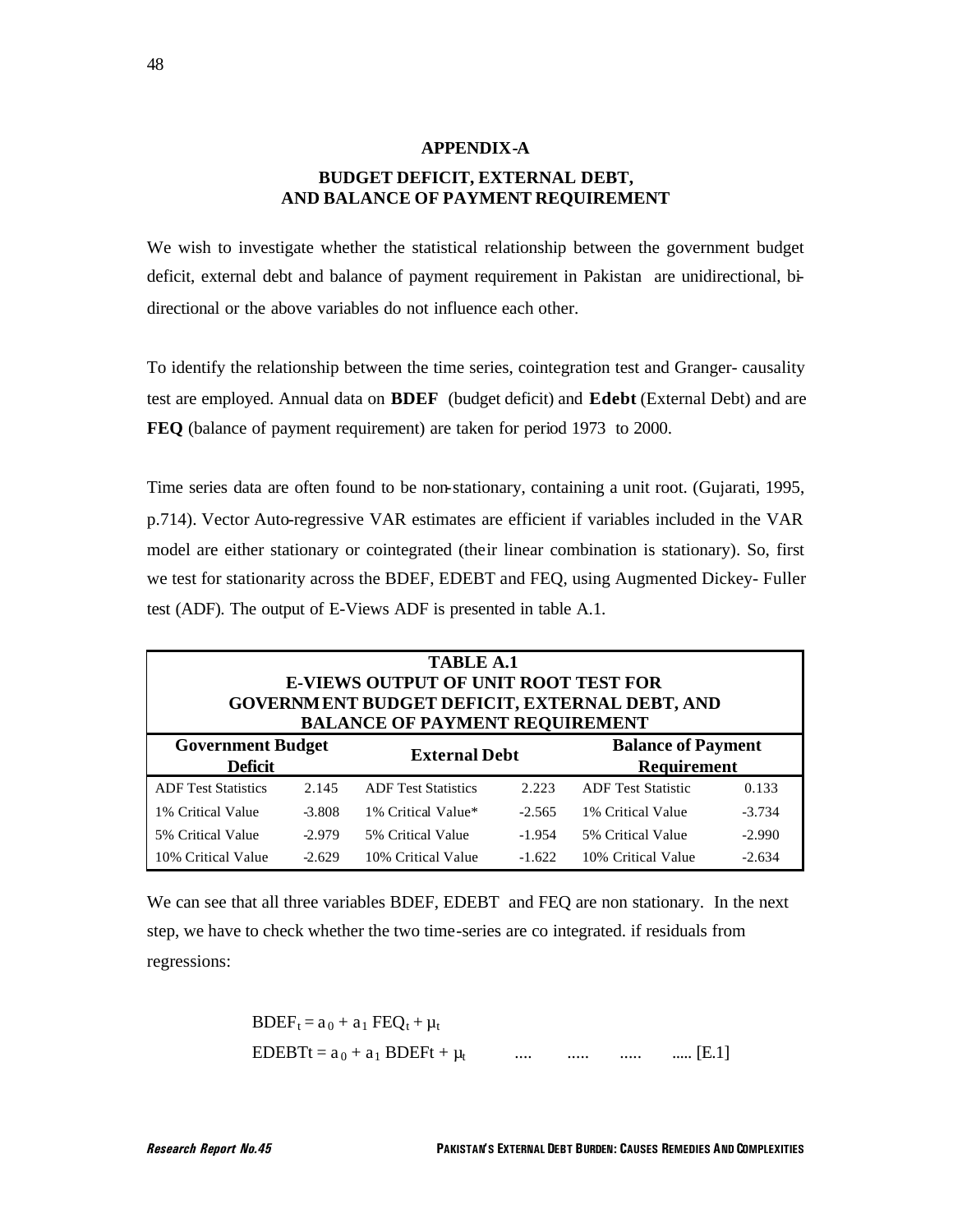are stationary. (Gujarati, 1995, pp. 726-727). E-views estimation output of regression (E.1) is presented in table A.2(a) and A.2(b) and ADF test for residuals,  $\mu$ , is presented in table A.3(a) and table A.3(b).

| Table $A.2(a)$ :<br><b>Dependent Variable: BDEF</b><br>Sample(adjusted): 1975 1999<br>Included observations: 25 after adjusting endpoints |             |                   |             |        |  |  |
|-------------------------------------------------------------------------------------------------------------------------------------------|-------------|-------------------|-------------|--------|--|--|
| <b>Variable</b>                                                                                                                           | Coefficient | <b>Std. Error</b> | t-Statistic | Prob.  |  |  |
| <b>FEO</b>                                                                                                                                | 0.768742    | 0.059783          | 12.85892    | 0.0000 |  |  |
| C                                                                                                                                         | 14892.18    | 5619.693          | 2.649999    | 0.0143 |  |  |
| R-squared                                                                                                                                 | 0.877888    |                   |             |        |  |  |

|             |             | Table $A.2(b)$ :<br>Dependent Variable: EDEBT\$*E<br>Sample: 1973 2000<br><b>Included observations: 28</b> |             |        |
|-------------|-------------|------------------------------------------------------------------------------------------------------------|-------------|--------|
| Variable    | Coefficient | <b>Std. Error</b>                                                                                          | t-Statistic | Prob.  |
| C           | -58436.92   | 27971.38                                                                                                   | $-2.089168$ | 0.0466 |
| <b>BDEF</b> | 8.664964    | 0.311474                                                                                                   | 27.81922    | 0.0000 |
| R-squared   | 0.967496    |                                                                                                            |             |        |

|                                                                        |          | Table $A.3(a)$     |          |
|------------------------------------------------------------------------|----------|--------------------|----------|
| <b>ADF</b> Test Statistic                                              | $-3.642$ | 1% Critical Value* | $-3.749$ |
|                                                                        |          | 5% Critical Value  | $-2.996$ |
|                                                                        |          | 10% Critical Value | $-2.638$ |
| *MacKinnon critical values for rejection of hypothesis of a unit root. |          |                    |          |

|                                                                        |           | Table $A.3(b)$     |           |
|------------------------------------------------------------------------|-----------|--------------------|-----------|
| <b>ADF</b> Test Statistic                                              | -2.802592 | 1% Critical Value* | $-3.707$  |
|                                                                        |           | 5% Critical Value  | $-2.979$  |
|                                                                        |           | 10% Critical Value | $-2.6290$ |
| *MacKinnon critical values for rejection of hypothesis of a unit root. |           |                    |           |

We can see that these residuals are stationary, so BDEF and FEQ are cointegrated, and also EDEBT and BDEF are cointegrated, therefore, we can conduct Granger- causality test in levels.

Our specification for Granger-causality test is as follows:

 $y_t = a_0 + a_1 y_{t-1} + a_2 y_{t-2} + \dots + a_1 y_{t-1} + a_1 x_{t-1} + a_2 x_{t-2} + \dots + a_1 x_{t-1}$  $x_t = a_0 + a_1 x_{t-1} + a_2 x_{t-2} + \dots + a_1 x_{t-1} + a_1 y_{t-1} + a_2 y_{t-2} + \dots + a_1 y_{t-1}$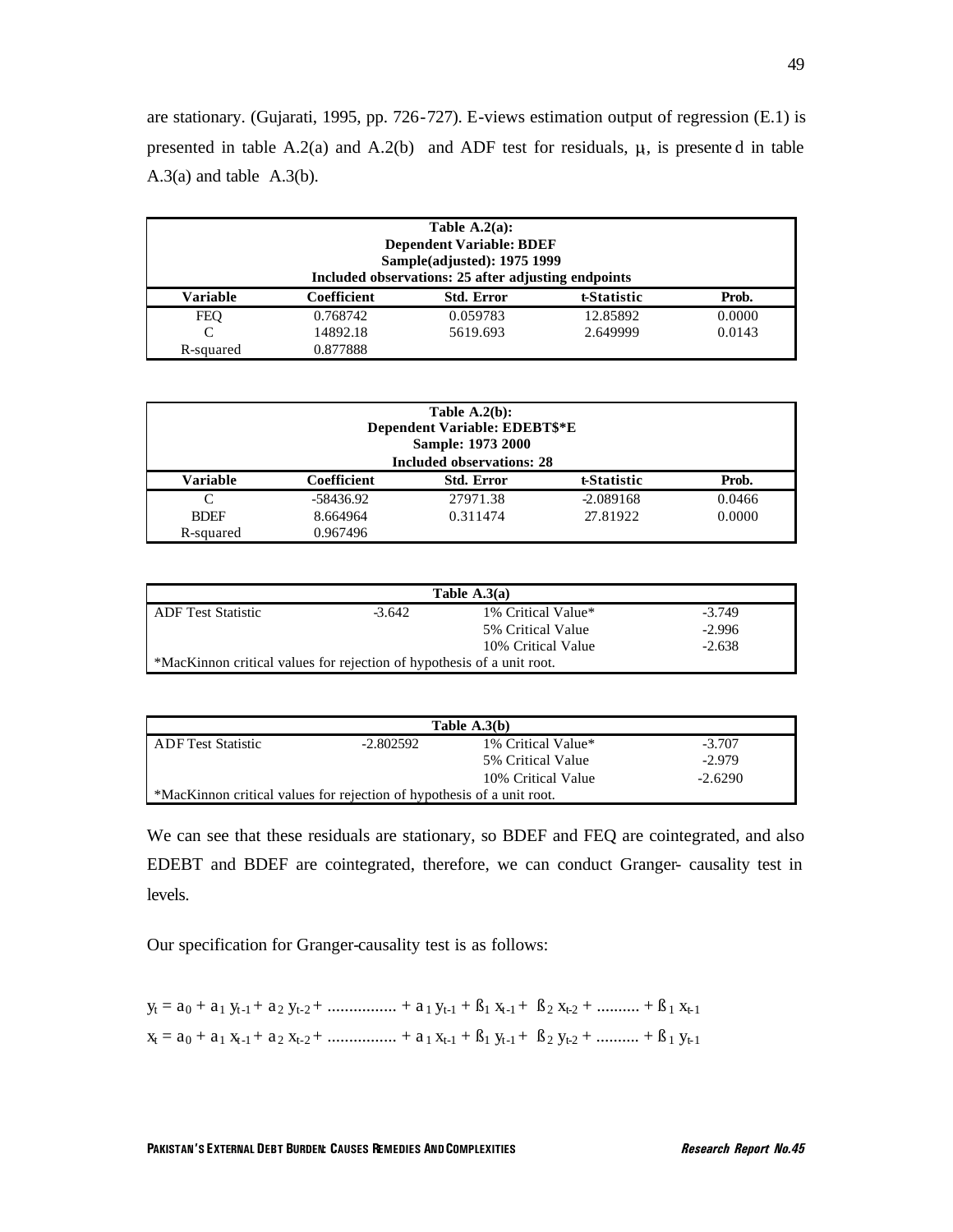The lag length is taken to be equal to 2 in our case. It is desirable to trace the longer lag period, maybe 5 or so, but in case of short time series it is impossible to do so. In case of short time series, however, a lag length that is longer than 2 will consume a lot of degrees of freedom and estimation becomes impossible (Gujarati, 1995, p.632). E-V iews runs Grangercausality test by automatically testing four hypotheses:

- 1. Y Granger- causes X;
- 2. X Granger- causes Y;
- 3. Causality goes in both directions;
- 4. X and Y are independent.

E-Views output is shown in table A.4. The Granger- causality test shows that unidirectional causality goes from BDEF to EDEBT and FEQ to BDEF. While bidirectional causality exist between EDEBT and FEQ. F-test is used to test the hypothesis that collectively the lagged coefficients are zero. We discovered that there is statistical dependence between movement in BDEF and EDEBT. In particularly, past movements of BDEF contribute to an explanation of movements in EDEBT. Similarly, there is statistical dependence between movement in FEQ and BDEF. While in case of EDEBT and FEQ, past movements of EDEBT contribute to an explanation of movements in FEQ and vice Versa.

| <b>TABLE A.4</b><br><b>GRANGER CAUSALITY TESTS FOR BUDGET DEFICIT,</b><br><b>EXTERNAL DEBT, AND BALANCE OF PAYMENT REQUIREMENT</b> |            |                    |                    |
|------------------------------------------------------------------------------------------------------------------------------------|------------|--------------------|--------------------|
| <b>Null Hypothesis</b>                                                                                                             | <b>Obs</b> | <b>F</b> Statistic | <b>Probability</b> |
| <b>BDEF</b> does not Granger Cause EDEBT                                                                                           | 26         | 21.2514            | 9.0                |
| <b>EDBET</b> does not Granger Cause BDEF                                                                                           |            | 2.47000            | 0.108              |
| FEO does not Granger Cause EDEBT                                                                                                   | 24         | 12.6418            | 0.000              |
| <b>EDEBT</b> does not Granger Cause FEO                                                                                            |            | 7.99300            | 0.00303            |
| FEO does not Granger Cause BDEF                                                                                                    | 24         | 4.84372            | 0.01966            |
| <b>BDEF</b> does not Granger Cause FEQ                                                                                             |            | 1.94192            | 0.17086            |
|                                                                                                                                    |            |                    |                    |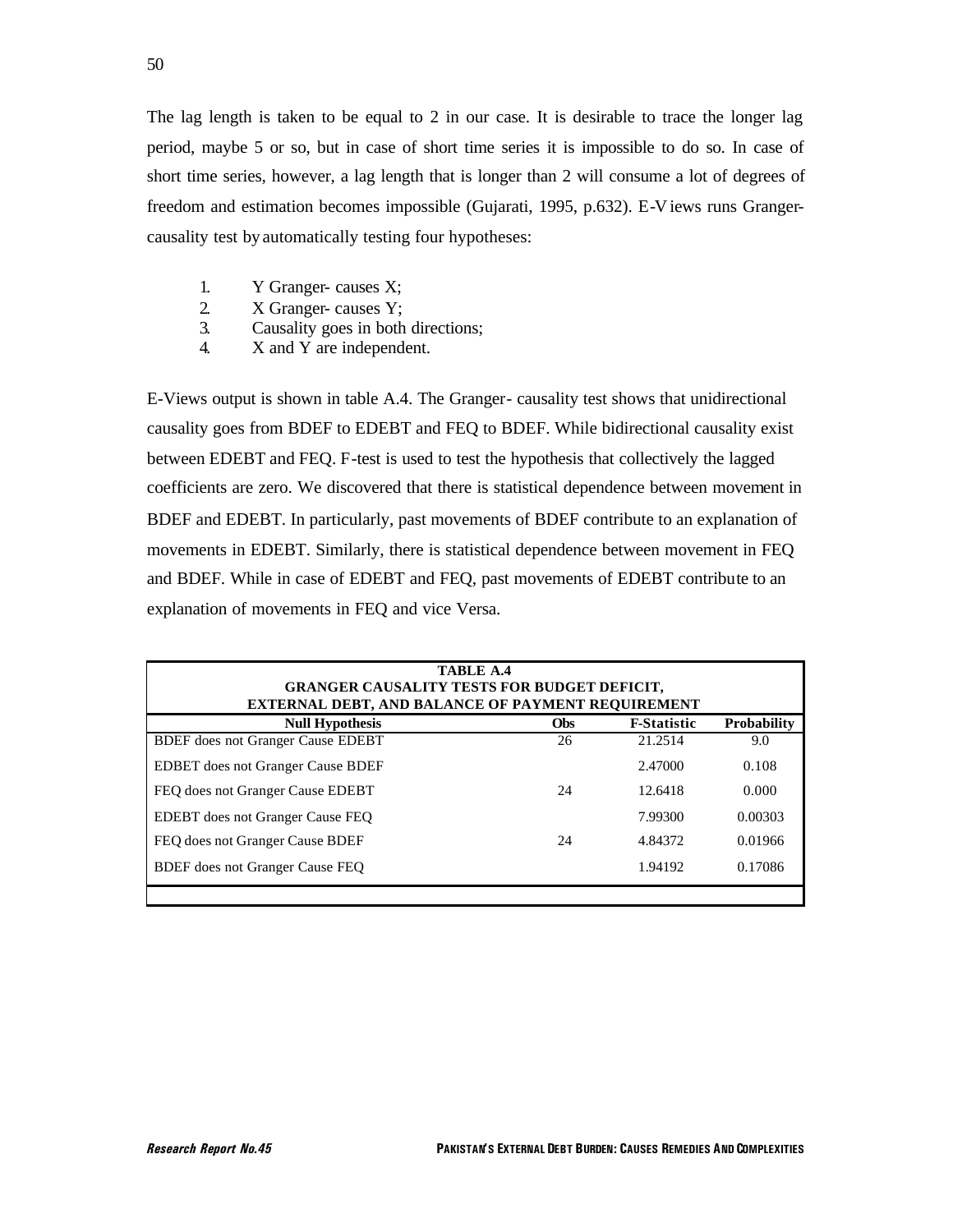| ≃          |
|------------|
|            |
| ü          |
| <br>1<br>١ |
| z          |
|            |
|            |
|            |
|            |

|                                           |                |                  |          |            | BALANCE OF PAYMENTS- SUMMARY TABLE (CURRENT PRICES) |      |      |                |              |            |                 |               |                |       |       |               |               |       |
|-------------------------------------------|----------------|------------------|----------|------------|-----------------------------------------------------|------|------|----------------|--------------|------------|-----------------|---------------|----------------|-------|-------|---------------|---------------|-------|
| livers                                    | FYRS           | PYN <sub>1</sub> | E        | <b>FYM</b> | Film                                                | Ě    | FV91 | P <sub>2</sub> | P.           | ē          | FY <sub>3</sub> | FYN           | FYS!           | FVm   | 1399  | 83/08         | FYEL.         | FYO:  |
| <b>Teach Balance</b>                      | 3,542          | 表さら              | 1,397    | 開          | ij                                                  | Į    | š    | 再刊             | Ş            | 医原         | Ş               | 青っ            | 原              | Į     | i     | 鸟             | 青竹            | 쿠     |
| Experts(100)                              | š              | 弄                | ξ        | 3          | 3                                                   | ij   | B    | š              | 5            | 3          | Ā               | $\frac{1}{2}$ | š              | š     | ŝ     | ä             | ŝ             | Ë     |
| Inquirrs (fids)                           | <b>A</b>       | $rac{30}{20}$    | 2,705    | 机相连        | ĥ                                                   | 長    | õ    | š              | ă            | ij         | 香红              | atina         | ã              | 201   | š     | ā             | 4282          | Ŝ     |
| Services (Net)                            | 듚              | 1,018            | Ş        | 3          | ŝ                                                   | ä    | F.   | ij             | Ę            | ŝ          | B               | å             | ş              | ă     | 喜ぶ    | 青冠            | 昆虫            | 医皮肤   |
| physical                                  | ş              | ğ                | ¥        |            | th                                                  |      |      | 5              | ş            | ē          | š               | š             |                | Ę     | ã     | Ę             | ą             | ž     |
| Other transportation                      | Ē              |                  | E        |            |                                                     |      |      |                |              | 걸          | Ē               | ц             |                |       | Ē     | Ŧ             | 국             |       |
| 7 inches                                  | 刃              |                  |          | g          | š                                                   | 5    | Ę    | Ę              | ş            | Ŗ          |                 | š             | ā              | Ę     | 휴     | Ę             | â             | Ĩ     |
| Toyotamway Incores                        | ă              | Ĩ                | š        |            | ŧ                                                   | É    | l    | Ř              | ţ            | š          | Ş               | 3,982         | 돌              | 言     | E SET | 2.01%         | $\frac{3}{2}$ |       |
| ilearn's popular                          | 荨              | ĵ                |          | Ę          | ą                                                   | Ï    | ų    | 똥              | Ë            | ž,         | 3               | 133           | š              | ê     | 美立    | H,            | 見             | Î,    |
| Profit and Dividen                        | Φ              |                  |          |            |                                                     |      | 5    | 종              | $\bar{\tau}$ | 큻          | Ş               | Ī,            | ş              | 言     | ş     | Ę             | ş             | Į     |
| Other goods, services & Jacons            | ž              | t                | Į        | Ħ          | Ŧ                                                   | H    | 튺    | H              | 흘            | 띂          | ų               | Ī             |                | E     |       |               | ę             | Ę     |
| Current Transfers (Net)                   | 3,086          | <b>MAG</b>       | š        | 美行派        | q                                                   | 亮    | 菱    | 勇              | Ã            | 差点         | 8               | š             | 5              | 医线    | 莲     | š             | 4,137         | Ŕ     |
| CHEFFOR TENNING NET FCA                   | ŝ              | <b>B</b>         | 쥨        | 青烏         | 1,448                                               | 長江   | ã    | $\frac{3}{2}$  | Ã            | Š          | ā               | Ë             | R <sub>2</sub> | 1,954 | 휫     | Ē             | ŝ             | ŝ     |
| 4) Private Trainfess -set                 | Ř              | 53.52            | ā        | ň          | 2,104                                               | ã    | ĥ    | Ē              | ä            | ñ          | ä               | Ē             | ĥ              | Đ     | ñ     | š             | š             | Ä     |
| () Workers' Renationers                   | 3,441          | 2,827            | 252      | ß          | 2.179                                               | E    | 134  | 3              | 3            | š          | š               | ŝ             | ţ              | š     | ŝ     | ž             | ā             | Ř     |
| ii) FCA (Revidents)                       |                |                  |          |            |                                                     |      | £    | 青江             | J,           |            | ž               | ž             | Ë              | ŝ     |       |               | 킄             | z,    |
| iii) Ouright Prechase                     |                |                  | e        |            |                                                     |      | ٠    |                |              |            |                 |               |                |       | द     | ä             | Ë             | Ē     |
| h) Official Transfers                     | š              |                  | ī        | Б          | 9                                                   | 픘    | 9    | ą              | 줒            | Ã          | Ξ               | B             | ŗ,             | â     | 奖     | ÿ             | 핇             | ŧ     |
| Current Arcount NET FCA                   | ä              |                  |          | l          | ã                                                   | ECT: | ŝ    | 青母             | š            | š          | 翡               | š             | 灵气             | 5     | ş     | Ē             | ă             | ŝ     |
| Primery Corrent Account Balance           | ij             | Ą                | 3        | Ę          | Ħ                                                   | ٩    |      |                | 5            | ₹          | Ŗ               | 5             | 3              |       | ğ     | R             | Ň,            | ŝ     |
| Current Account Batance (1-2+3)           | ã              | Ĕ                | 司        | Ξ          | ā                                                   | B    | 菁    |                | 55           | <b>SHT</b> | 3,163           | 男子            | ş              | 1,793 | Ĩ,    | $\frac{3}{2}$ | ŝ             | 王门    |
| Flasher Hot                               | ă              | Ë                | ā        | ŝ          | ä                                                   | ł    | ž    |                | E            | š          | 2,763           | ţ             | ş              | š     | ħ     | š             | ğ             | ţ     |
| Capital Accountines                       | 舞              | ä                | â        | 葛          | 芹                                                   | E    | ą    | g              | ă            | Ë          | Í               | 晃             | 1,459          | 풀     | 有限    | Ş             | ä             | 1,356 |
| a) Forriga Investment                     | 랖              | 듩                | Ξ        | ā          | ă                                                   | Ă    | E    | š              | э            | š          | 青片              | ł             | ĥ              | 킑     | Ę     |               | 우             |       |
| Ij Direct investment in Abruat (Net)      | $+44$          |                  |          |            | ₹                                                   | ę    | 77   |                |              |            |                 |               |                | 寿     | Ŧ     |               | 苻             | v     |
| ii) Direct investment in Fakinsan(Net)    | ÷              | Ŧ                |          | Ë          | Ĩ,                                                  |      | ž    | Ξ              |              | 쥰          | ų               | B             | ÿ              | š     | ę     | Ę             | 員             | š     |
| ni) Portfolio soveresse in Publicard'o'il | 芫              | 3                |          | ŝ          | ž                                                   |      | s    | R              | Ę            | 흨          | â               | 졸             | Ę              | 호     | 茎用    | ą,            | ž             |       |
|                                           | $\blacksquare$ | Ξ                | $\equiv$ | $\equiv$   | $\equiv$                                            | w    |      | ÷,             | а            | Ã          | <b>Links</b>    | 頂             | g              | E     |       | F             | Î             |       |

ş

51

PAKISTAN'S EXTERNAL DEBT BURDER: CAUSES REMEDIES AND COMPLEXITIES

Research Report No.45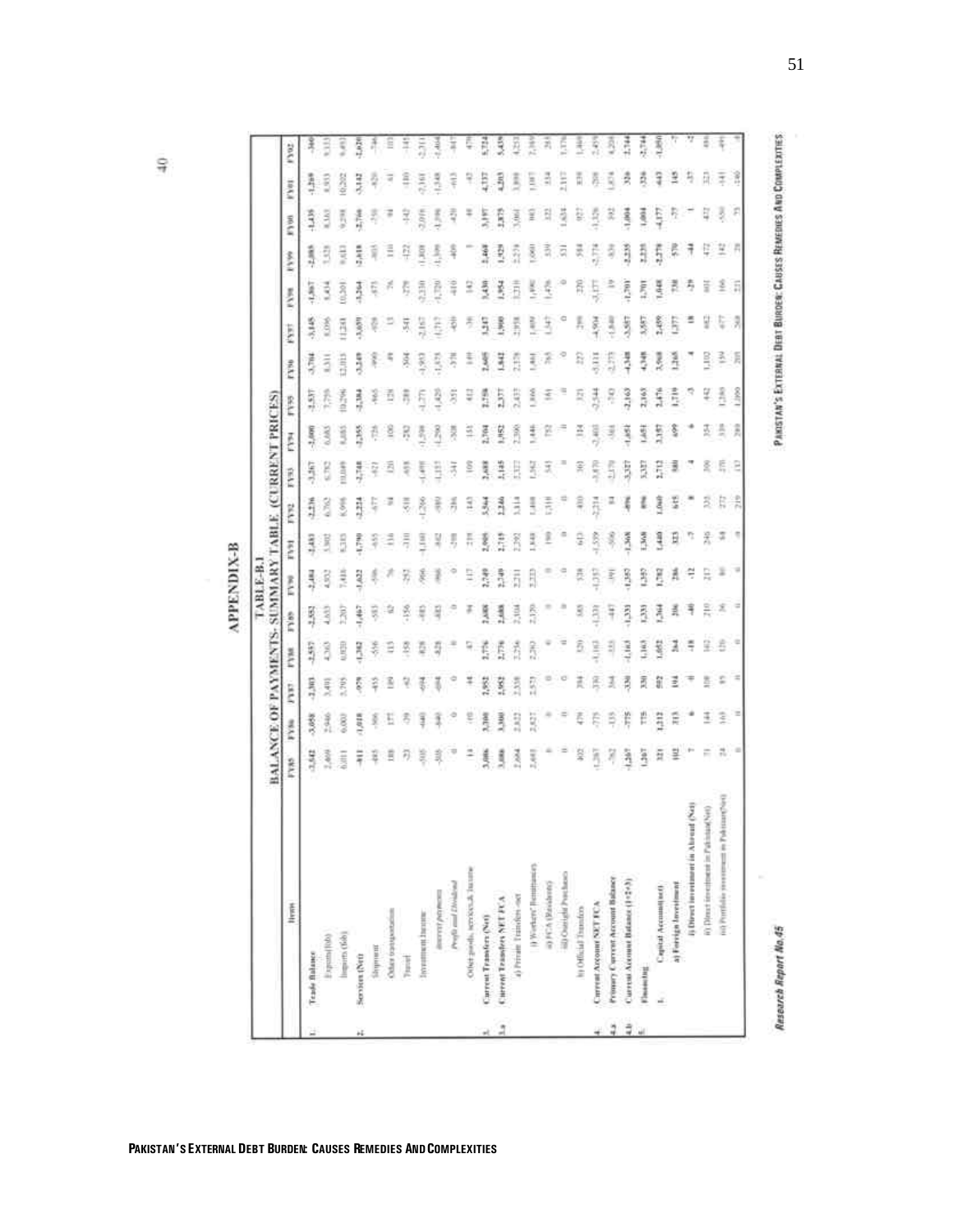|     |                                            | BALANCE OF PAYMENTS- SUMMARY TABLE (CURRENT PRICES) |            |      |               |                          |        |               |                      |      |               |       |                |         |     |          |          |      |         |
|-----|--------------------------------------------|-----------------------------------------------------|------------|------|---------------|--------------------------|--------|---------------|----------------------|------|---------------|-------|----------------|---------|-----|----------|----------|------|---------|
|     | <b>Firms</b>                               | PYNS                                                | <b>FYM</b> | ikka | FYRE          | <b>GAST</b>              | p y no | 16.5.6        | FVV1                 | FY93 | E             | Feld  | <b>PASS</b>    | FYNT.   | FYH | FYH      | š        | FVRI | Fyet    |
|     | lij Foreign host term laam credit (Net)    | 员                                                   | B,         | ā    | š             | 弄豆                       | 1,97%  | ã             | š                    | ŝ    | ă             | 垦     | ē              |         | š   |          | <b>A</b> | 谱    | Ņ       |
|     | (r Divisoruments                           | 찾                                                   | Ą          | 潇    | â             | 壽                        | ą      |               | Ë                    | ij   | 苔目            | 2.938 |                | dite.   | Ï   | Š        | GK)      | š    | Ë       |
|     | Project AA                                 |                                                     |            |      |               |                          |        | ë             | 콧                    | Ē    | E             | ğ     | X              | 3       | 3   | ţ        | ∄        | R    | y       |
|     | Food Aid                                   | Ŧ                                                   | Ξ          | 正    | t, kht        | F, SEZ                   | ê      |               | Å                    |      | ř,            |       | B              | 青       | Ð   | ã        | Ξ        |      |         |
|     | Non Ford                                   |                                                     |            |      |               |                          |        | S             | 妄                    |      |               |       |                | ₽       | ğ   | ã        | Ð        | ē    | ş       |
|     | Others (percent have credite)              | 쵯                                                   | す          | 石石   | 조             | 3                        | 크      | Ē             |                      |      |               |       | ž              | Ğ       | )ć  | £        | k        | ž    | Ξ       |
|     | III Annexualità                            | 楶                                                   | 3          |      | 茨             | 津                        | ä      | ï             | ä                    | Ę    | ğ             | ÿ     | <b>Exit!</b>   | il 12   | ĥ   | ŝ        | ã        | š    | ğ       |
|     | Effected                                   | ē.                                                  | â          | ň    | Ξ             | E                        | ä      | E             | Z                    | š    | R,            | š     | ă              | Ä       | ê   | ŝ        | š        | š    | Ī       |
|     | Others (private humicaples)                | ž                                                   | Ξ          | Ŧ    | $\approx$     | Ŧ                        | g      | Ξ             | E                    | ž    | Η             |       | E <sub>1</sub> | ĕ       | U,  | ğ        | õ,       | ã    | 즸       |
|     | c) Official Authinson (Commercial and EDB) | Ξ,                                                  | 곩          |      | 長             | 海                        | 3      | ₹             |                      | Ī    | ī.            |       | 3              | B       |     | ķ        | Ŗ        |      | ę       |
|     | <b>ФРСА (Хин-койнко)</b>                   |                                                     | 뫂          |      | 芸             | $\overline{\phantom{a}}$ | č      | Ą             | ñ                    | Ë    | 읅             |       | Ξ              | ē,      |     | ã        | 힟        |      | Ę       |
|     | r) Others.                                 | ē                                                   | 77         | g    | Ŧ             | 4                        | Θ      | 3             | ş                    | Ę    | ē             |       | ž              | ă       | 电扫  | š        | ř        |      | ٢       |
| E.  | Changes in Reserves (distributi)           | š                                                   | 葛          | 弄    | ž             | Ę                        | Ę      |               | ij                   | ã    | 4,5%          | ā     | ē              | 昆       | ă   | ij       | Ē        | š    | 1,766   |
|     | Anieth                                     | 湾                                                   | ã          | 곩    | 寻             | $\frac{2}{3}$            | ij     | Ξ             | ல்                   | 렆    | Ę             | Ŗ     | š              | š,      | Ħ   | 弄        | k        | 5,00 | \$      |
|     | 53869                                      |                                                     | IJ         | Ξ    |               | Ħ                        |        |               |                      | 7    |               |       |                |         |     |          |          |      |         |
|     | Frees (State Hank of Pakistan)             | Ę                                                   | 図          | 兵    | ā             | Γ,                       | ä      |               | Ę                    | ă    | Ë             | Ì     | Đ              | g       | 2   |          | ŝ        | Ř    | a<br>Ti |
|     | Forty (Communial Banks)                    | ā                                                   | 굉          | ÷    | ÷             |                          |        | ş             |                      | iut  | Ŧ             | n     | ă              |         |     | ¥        |          | ş    | ž       |
|     | Listolakes                                 | ÷                                                   | ă          | 弄    | Ă             |                          | B      | 횼             | Ë                    | p.   | E             |       |                | š       | Ξ   |          |          |      | y.      |
|     | Use of Fand Credit                         | Ŧ                                                   | ã          | 秀    | $\frac{8}{2}$ |                          | 自      | ŝ             | B                    | p    | 3H            | 5     | 耳              | g       | Ξ   |          | 晑        |      | 昙       |
|     | Performancement                            | 듶                                                   | 믔          | g    | Ξ             | Ē                        |        | 9             | É                    | R    | Ξ             | Ř     | E              | ġ       | ×   |          |          | ä    | ₹       |
|     | <b>Report</b> ment                         | ă                                                   | ã          | š    | H             | 킾                        | Ë      | ξ             | ğ                    | Ĕ    | 温             | Ě     |                | Ě       | 翕   | Ĕ        | Ã        | 乕    | ž       |
| in. | Erosos & Ontisions                         | Э                                                   | Ð          | ے    | 汚             | ŧ                        | ₹      | 芋             | 芳                    | 昇    | ïΡ            | 荐     | Ŧ              | 享       | 닺   | Ĩ        | 芸        | ã    | ğ       |
| ir. | Exceptional financing                      | ÷                                                   | ÷          | ٠    | ٠             | L≊                       | ÷      | $\Rightarrow$ | $\ddot{\phantom{a}}$ | ×    | $\Rightarrow$ | ≉     | $\overline{a}$ | $\cdot$ | Š   | <b>R</b> | 曩        | 漫    | 135     |

PAKSTAN'S EXTERNAL DERT BURGEIC CAUSES REMEDIES AND COMPLEXITIES

**Research Report No.45** 

 $\vec{r}$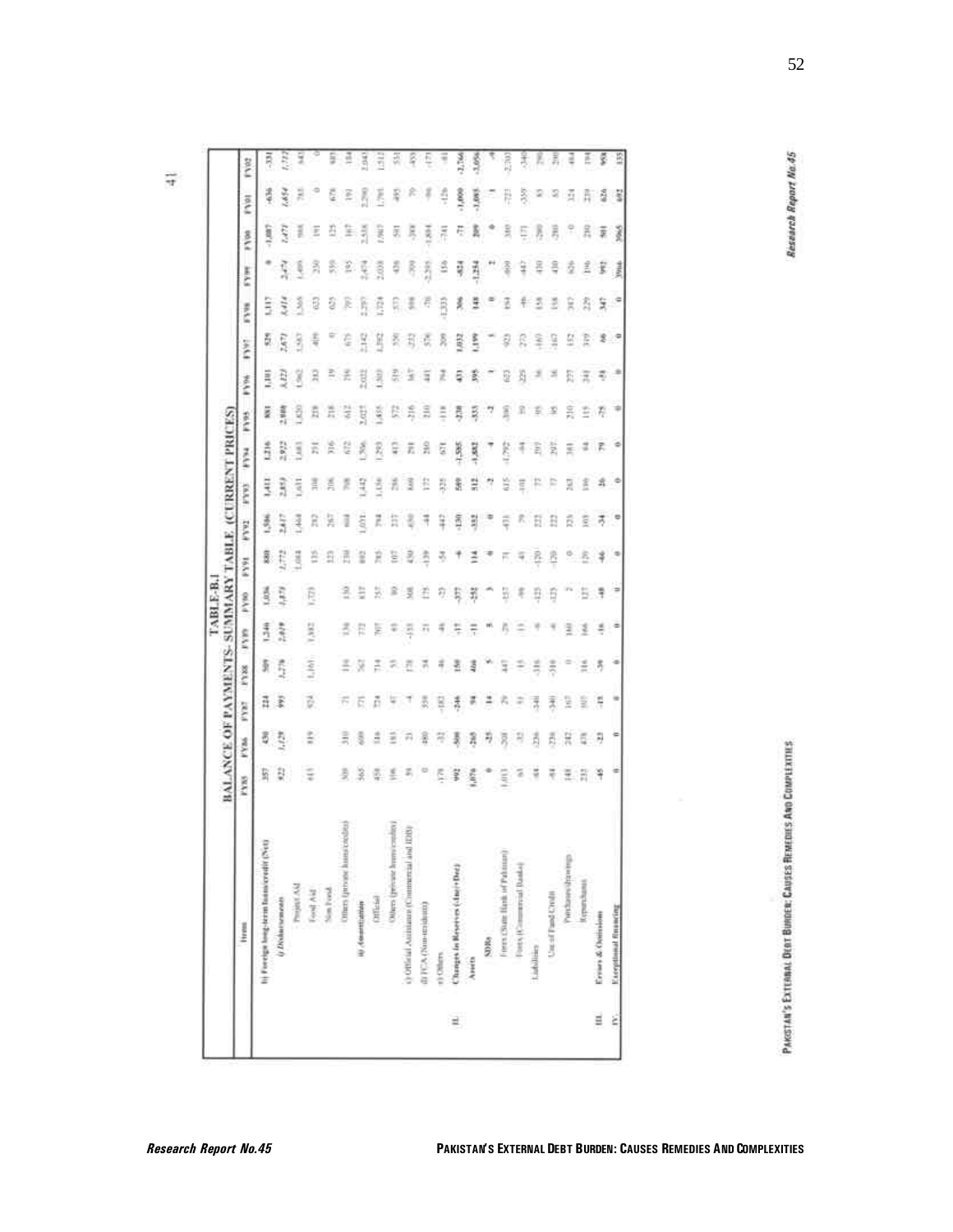ģ.

| <b>Renus</b>  |                                            | RYM.          | FYM.         | FYRT  | FYRR   | Ř              | ž     | <b>EXIST</b> | E             | FVV1        | Ē            | p     | FYM.        | FYNT.         | Frys         | ren           | in pa      | EARL     |
|---------------|--------------------------------------------|---------------|--------------|-------|--------|----------------|-------|--------------|---------------|-------------|--------------|-------|-------------|---------------|--------------|---------------|------------|----------|
|               | Trials Balance                             | \$3613        | 4,714        | 3,441 | 男习     | 男              | ij    | 耳马           | 勇             | Ŝ,          | 高            |       | 4.069       |               |              |               |            |          |
|               |                                            |               |              |       |        |                |       |              |               |             |              | ij    |             | Ř             | $-1.979$     | 2,189         | ą          | $-1.2m9$ |
|               | Expires (dd)                               | ŝ             | 3            | ŧ     | ŝ      | Į              | 尭     | H            | 425           | š           | ť            | ê     | 9,132       | 6713          | ž            | ij            | 크          | 葛边       |
|               | (mayorita childs)                          | š             | š            | š     | igal   | $\frac{1}{2}$  | ë     | 10,945       | <b>HISPRI</b> | <b>RAST</b> | <b>HURTS</b> | 3     | 86.0        | 12,1995       | <b>Richt</b> | 10,010        | š          | ă        |
|               | Services (Net)                             | EZRA          | ŝ            | Į     | SA62   | 2,632          | ă     | 3,251        | 美行            | 基本          | 1.714        | ij    | 鼻弓          | 5,937         | 星            | 1,777         | <b>SEE</b> | 3,142    |
|               | insulate                                   | ê             | Ę            | ij    | š      | ş              | g     | õ            | ā             | ç           | ă            | Ę     | ŝ           | ξ             | ş            | ş             | 8          | Ę        |
|               | Other transportation                       | ž,            | E            | 둤     | 궆      | $\frac{d}{dt}$ | ä     | š            | Ξ             | ä           |              | Ì     |             |               | ×            | Ě             | ë          | Ξ        |
|               | Fravell.                                   | 芹             | B            | R     | ŝ      | ă              | g     | f            | 경             | ē           | Ę            | 尋     | 3           | 끜             | 壽            | Ę             | ž          | ą        |
|               | <b>Services</b> licens                     | ą             | ş            | ŝ     | ŝ      | Ř              | Ĥ     | 灵宝           | 弄             | Ē           | ŝ            | Ę     | 盖顶          | E             | 長谷           | ĥ             | <b>SOR</b> | H        |
|               | interest poyment                           | ŝ             | g            | ED.   | 41,199 | 莉              | Ę     | ĕ            | <b>GST</b>    | <b>ROOM</b> | 1,489        | 4,598 | Ř           | š             | ŝ            | ž             | š          | š        |
|               | Profil and Dividian                        | $\Rightarrow$ |              | o     |        | ۰              |       | Ę            | Ã             | 青川          | Ą            | Ę     | H           | 4             | ă            | 芹             | ł          | ī        |
|               | Other groots sereined & Decesie            | п             | ŧ            | ٣     | τ      | š              | 3     | ŗ,           | ē             | ŝ           | č            | š     | 3           |               | š            |               | Ξ          | Ŧ        |
|               | Corrent Tramfire (NcO)                     | 4,890         | 昊            | 4,410 | š      | 蒜              | 5,620 | 愛            | ž             | 3,180       | Ē            | 星     | East        | 長             | 5,036        | 2,580         | ŝ          | B        |
| $\frac{1}{2}$ | Carrent Tranders NET FCA                   | Ş             | 통            | ŝ     | g      | 3,724          | 1,620 | Į            | 2,742         | 1,548       | â            | Š     | 135.1       | 長             | Ş            | 2,017         | 2,978      | SOL      |
|               | a) Pologic Transfers -per                  | Ř             | 39           | ŝ     | 3      | 2.914          | 罰     | ŝ            | ă             | 53%         | ŝ            | E     | š           | ŝ             | Š            | B             | Ē          | 5        |
|               | 0 Workers' Reintmeners                     | š             | š            | 3     | Ê      | 2,937          | 2.927 | 2.324        | ñ             | š,          | ł            | 599   | 3           | $\frac{3}{2}$ | 目            | <b>Miller</b> | ŝ          | ä        |
|               | ii) FCA (Resultato)                        |               | ٥            |       |        | ۰              |       | 弄            | ŝ             | 3           | I            |       | ũ           | ã             | 3            | 3             | 贡          | š        |
|               | mo Overopis Percharan                      |               | ρ            | ۰     | ٠      | ۰              | a     |              |               |             |              |       |             |               |              | 쥜             | Ę          | R        |
|               | to Official Transfers                      | ä             | Ē            | B     | F      | š              |       |              | ž             |             | 3            | R     | 弄           | ×             | 끆            | ä             | ž          | š        |
|               | Carrent Account NET FCA                    | Š             | <b>Right</b> | ij    | iight. | i              | E     | ğ            | 2.703         | 同形          | e litera     | š     | 43.613      | Ę             | 青马           | š             | š          | 菁        |
| ą             | Primary Current Account Ratures            | ă             | ş            | 군     | ŧ      | Ę              | ē     | 丟            | Ē             | Ē           | Ę            | é     | š           | 1,000         | z            | Ę             | ş          | ı        |
| 4             | C'orrent Arrount Balance (1+2+3)           | 2,000         | i            | Ę     | 4      | 美国             | B     | 1311         | 1,4714        | 導きの         | 6,966        | 5433  | Ę           | 3,827         | B            | ā             | 弖          | 尋        |
|               | Financing                                  | 2,000         | š            | ī     | 884    | 茸              | E     | E            | š             | 1,542       | 36           | ŝ     | 5           | 1.M27         | ŝ            | Ę             | ŝ          | ğ        |
|               | 1. Capital Assumption                      | 氛             | 1368         | ä     | i es   | š              | 1,146 | 粪            | 弄             | Altr:       | 3,534        | 1,798 | B           | 2,646         | E            | z.xii         | å          | 긯        |
|               | a) Foreign Investment                      | ¥             | ş            | ã     | R      | ă              | ă     | š            | ä             | ä           | 블            | 黃     | <b>Sec.</b> | ä             | Ħ            | 讲             | š          | Ħ        |
|               | 6) Direct investment in Abroad (Net)       | Ξ             |              | ٠     | 芬      | ₹              |       |              |               |             |              | Ŧ     |             |               | Ŗ            | ŧ             |            | Ę        |
|               | ii) Direct investment in Nakiriak/NeO      | 9             | f.           | 3     | B      | $\overline{p}$ | Э     |              |               |             | î            | š     | 岗           | ڃ             | ä            | ī,            | ц          | 훳        |
|               | iii) Portfilio inverzierin in Pakistan-Net | 益             | Ä            | ă     | ë      | 宝              | ź     | 3            | 22            | ō           | ž            | Ī     | 킬           | Ē             | č            | ł             | з          | Ξ        |
|               |                                            | ÷,            | 崇            | $=$   | ÷      | Φ              | ψ     | ŧ            | ä             | 2           | ä            | ă     | 쾶           | ă             | ă            | Ť,            | z          | š        |

53

Research Report No.45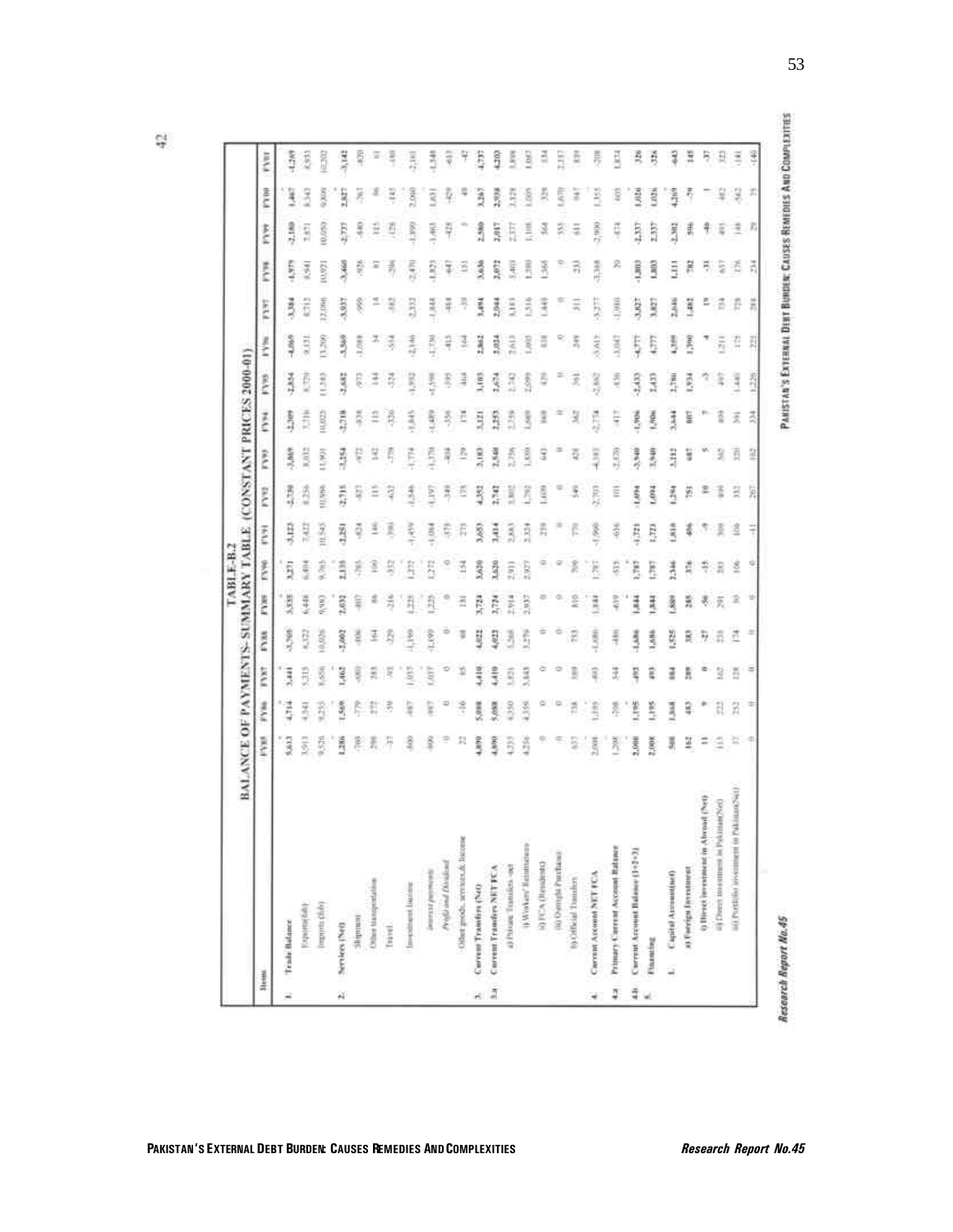æ

|                                          | BALANCE OF PAYMENTS- SUMMARY TABLE (CURRENT PRICES) |               |          |          |          |       |      |               |                 |      |       |      |                |       |                     |                |            |             |
|------------------------------------------|-----------------------------------------------------|---------------|----------|----------|----------|-------|------|---------------|-----------------|------|-------|------|----------------|-------|---------------------|----------------|------------|-------------|
| liveres                                  | PYRS <sup>1</sup>                                   | FYN           | Ę        | ryse     | Fyles    | Ě     | FV91 | rest          | FY <sub>3</sub> | Ě    | EVE   | FYN6 | FYST           | FVm   | 1399                | 8700           | Fyet       | FYOU.       |
|                                          | 3,52                                                | 菱弓            | 居方       | 開        | ij       | 易     | š    | 弄型            | 简介              | 医马尔  | ŋ     | 荒っ   | 豊房             | Į     | ŧ                   | 喜              | 毒性         | ž           |
|                                          | Š                                                   | 美             | š        | 3        | З        | 4,932 | B    | š             | 5               | 3    | Ř     | ä    | š              | 3     | Ē                   | 3              | ŝ          | ã           |
| linguits (Sob)                           | 這                                                   | 6,003         | Ē        | 电压制      | ĥ        | 蔓     | 5    | š             | <b>FRIDAY</b>   | š    | 美红    | ŧ    | ã              | ā     | š                   | Ã              | ă          | ξ           |
| Services (Net)                           | 둒                                                   | 1,018         | Ę        | 5        | ą        | 343   | F.   | ij            | ł               | 2353 | B     | å    | Ş              | Ą     | 言言                  | å              | 昆虫         | š           |
| mandate;                                 | ë                                                   | į             | Ę        | 募        | ū        |       |      | ų             |                 | ē    | 芽     | š    |                | Ę     | Ñ                   | Ę              | 락          |             |
| Other transportation                     | B                                                   | E             | 죔        |          |          |       |      | Ξ             |                 |      |       | ц    |                | ñ     |                     | Ŧ              | Ξ          |             |
| Thursday.                                | 罚                                                   | 8             | ą        | ŝ        | 36       | 묽     | 픊    |               |                 | Ř    | 75    | š    | ă              | Ę     | 휴                   | 몿              | ê          | I           |
| <b>Sycretrower Sycretric</b>             | ģ                                                   | 3             | ₹        | ē        | ş        | ğ     | Ē    | $\frac{1}{2}$ | ş               | ŝ    | ā     | š    | ă              | 第四    | ECROPE <sub>1</sub> | 2,918          | ă          | ă           |
| ilearn's payment                         | 荨                                                   | ĩ             | ĭ        | 즼        | 母        | ł     | 목    | 푸             | Ë               | ð    | 3     | 3    | š              | ê     | 喜                   | H <sub>1</sub> | 昆虫         | $rac{1}{2}$ |
| Profit and Dividing                      | Ψ                                                   | ÷             |          |          |          |       | 5    | 종             | ₹               | 중    | Ş     | Ę    | $\overline{z}$ | 육     | 죽                   | 芍              | ş          | Į           |
| Other goods, services & Jacone           | ž                                                   | ţ             | ă        | 득        | ä        |       | ħ    | Ħ             | š               | 띂    | ų     | ī    |                | Ξ     |                     |                | ę          |             |
| Current Transfers (Net)                  | 3,986                                               | <b>MGA</b>    | 1,952    | Ř        | 厦        | 亮     | 혽    | ž             | 亮               | 差点   | 1     | ž    | ä              | 莲生    | i                   | 52             | Ę          | Ě           |
| Current Transfers NET FCA                | ţ                                                   | 3             | 횘        | Ğ        | ₹        | 意识    | ã    | ă             | 芸               | š    | ä     | Ë    | B.             | Š     | 影                   | Ē              | Ę          | ŝ           |
| 4) Private Transfers race                | Ř                                                   | 2,822         | 1,558    | ă        | 2,104    | ā     | ñ    | ŧ             | B               | ñ    | ä     | ã    | ħ              | ā     | ā                   | $\frac{1}{2}$  | š          | ë           |
| () Worker/ Remittances                   | <b>SAN</b>                                          | 2,827         | 55       | ß        | 2.179    | EIL   | 3    | 3             | q               | ţ    | š     | š    | ŧ              | š     | ŝ                   | ¥              | ē          | ã           |
| ii) HTA (Masshrott)                      |                                                     | ٠             | p        |          |          |       | l    | 青江            | R               |      |       | Ř    | š              | ž     | ň                   | B              | 员          | z,          |
| iii) Ouright Prachaso                    |                                                     | $\Rightarrow$ | o        | Ξ        |          |       |      |               |                 |      |       |      |                |       | ā                   | ä              | <b>ESP</b> | Ξ           |
| h) Odlicial Transfers                    | ş                                                   | ē             | ž        | ŝ        | 9        |       | 9    | ą             | Ã               | Ė,   |       | B    | ŗ,             | â     | 戻                   | 호              | 픏          | ł           |
| Current Arcount NET/ECA                  | ä                                                   | ξ             | ĝ        | GHE      | ä        | B     | ŝ    | ň             | Ę               | ŝ    | 青岛    | š    | 灵气             | 5     | ŧ                   | ē              |            | Ř           |
| <b>Primery Current Account Balance</b>   | ą                                                   | Ę             | 3        | ij       | Ŧ        | 록     | 8    |               | ã               | ₹    | ă     | 5    | 3              |       | ğ                   | R              | ğ          | ŝ           |
| Current Account Batance (1-2+3)          | ã                                                   | ř             | 再用       | Liki     | ā        | g     | 薄    |               | 5               | \$   | 3,163 | 男子   | ij             | 1,791 | 罰                   | 喜              | ŝ          | 1.744       |
| Electrochild                             | ă                                                   | Ë             | 霞        | ŝ        | ä        | 髯     | š    |               | Ę               | Ŝ    | Ã     | š    | ş              | š     | ā                   | š              | ğ          | 青           |
| Capital Accountines                      | 舞                                                   | 512           | ã        | 葛        | 月        | ă     | ą    | Ę             | ă               | Ë    | ã     | ł    | 贵              | š     | Ę                   | ş              | ş          | 4,386       |
| 4) Forriga Investment                    |                                                     | 琵             | Ξ        | ă        | 灵        | Ă     | Ð    | š             | j               | š    | ŝ     | ł    | 5              |       | Ę                   | Ŗ              | 2          |             |
| lj Direct investment in Alavaut (Na)     | 분."                                                 |               | ∓        | Ĕ        | ₹        | ņ     | 77   |               |                 |      |       |      |                | Ą     | Ŧ                   |                | 芍          |             |
| ii) Direct investment in Palmian(Net)    | ÷                                                   | Ξ             | 3        | g        | 흞        | H     | ž    | Ξ             | 옾               | 플    | ų     | Ę    | 9              | š     | ę                   | Ę              | 量          | š           |
| in) Portfolio yourcess in Publishers'(e) | 品                                                   | ž             |          | ŝ        | ž        | I     | Ξ    | ħ             | Ę               | 흨    | š     | 졸    | Ę              | 옾     | ä                   | ş              | ł          | Ę           |
|                                          | - 10                                                | $\equiv$      | $\equiv$ | $\equiv$ | $\equiv$ | ×     | ٦    | Ř             | 8               | Ã    | Lines | 湏    | R              | 洱     | A                   | F              | Î          |             |

ş

PAKISTAN'S EXTERNAL DEBT BURDER: CAUSES REMEDIES AND COMPLEXITIES

Research Report No.45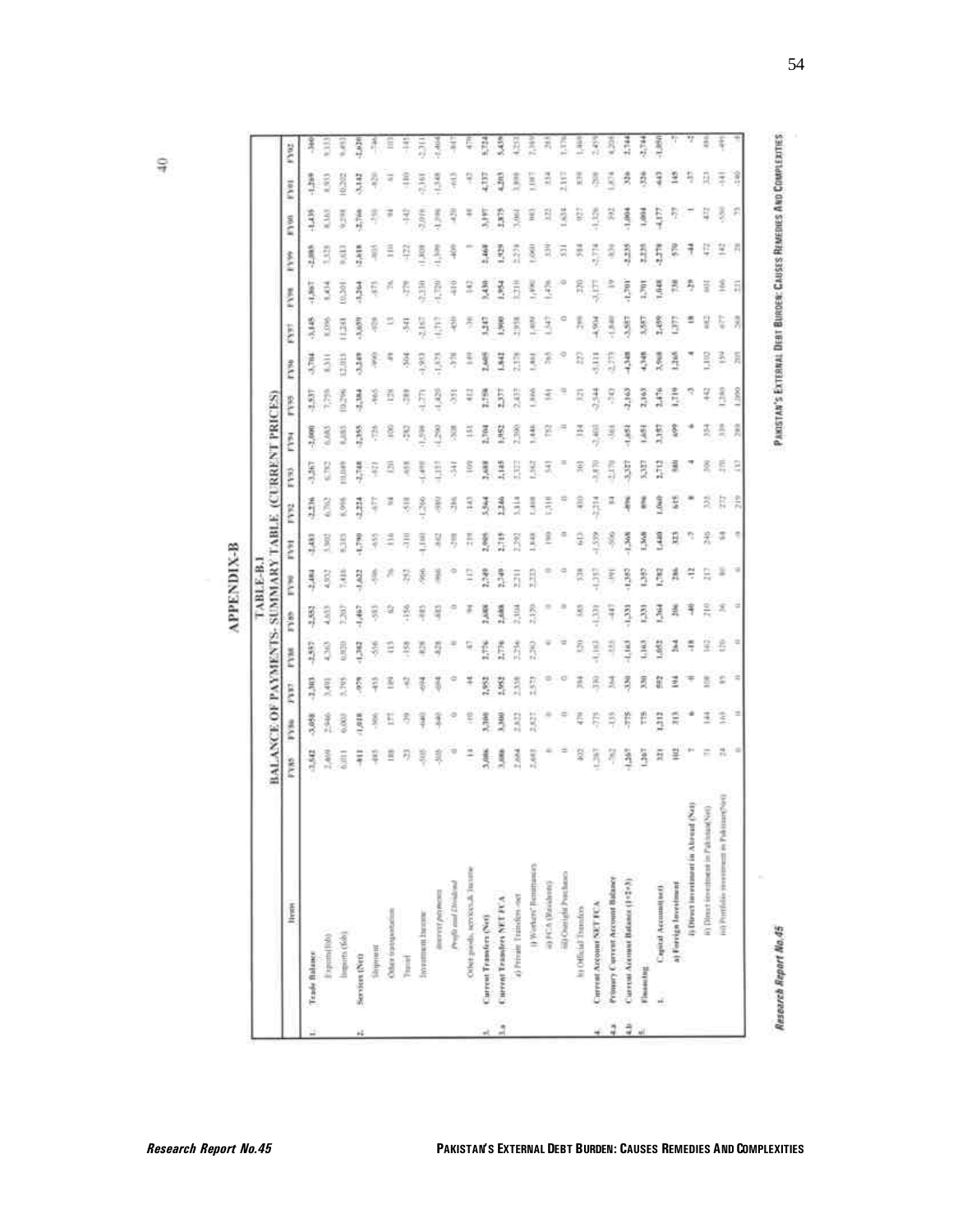|        | BALANCE OF PAYMENTS- SUMMARY TABLE              |     |            |               |                |          |                 |                |             |       |         |               |        |                |      |            |       |             |
|--------|-------------------------------------------------|-----|------------|---------------|----------------|----------|-----------------|----------------|-------------|-------|---------|---------------|--------|----------------|------|------------|-------|-------------|
| little |                                                 | FYH | FY86       | FYN?          | <b>FY3R</b>    | Ē        | FY <sub>5</sub> | <b>FOR</b>     | <b>Lost</b> | EGA   | First a | <b>FYW</b>    | p y su | FYPT           | Even | FYW        | FY00  | <b>FVOL</b> |
|        | h) Forcer Jong-term Incontratile (Net)          | 3   | 蘆          | g             | 弄              | 墓        | š               | cat"           | 長           | 1,671 | 1,464   | š             | Ě      | 蛮              | 目    |            | E.    | 寻           |
|        | <b>G.Dishorscausers</b>                         | š   | <b>ART</b> | <b>BBP/</b>   | 1,549          | 荒江       | 薏               | ã              | š           | Ŝ     |         | B             | ŝ      | ŝ              | š    | 1974       | š     | š           |
|        | Propert Atd                                     |     |            |               |                |          |                 | ŝ              | g           | š     | 莴       | š             | Ĕ      | ē              | ï    | š          | ą     | ĕ           |
|        | Fixed Aid                                       | 芸   | 32         | 1380          | 1,602          | 2,662    | ň               |                | 式           | ý     |         | F.            | 뮻      | 3              |      | ž,         | E     |             |
|        | Now final                                       |     |            |               |                |          |                 |                |             | Ë     | з       |               |        |                |      |            | ō     | 5           |
|        | Others spenase humorized in                     | š   | Ę          | 2             | 물              |          | Ë               |                |             | ă     |         | ŝ             | 2      | š              | ă    | 讲          |       | Ξ           |
|        | (i) Americation                                 | š   | ŝ          | ā             | Ä              | Ę        | ã               | š              | 爵           | Ř     | ł       | 言語            | Ē      | 瓮              | 蒜    | 3357       | į     | 爵           |
|        | Official                                        | Ř   |            | ğ             | ä              |          | 돛               |                | ā           | ã     | ğ       | ğ             | ş      | R              | ğ    | Ē          | ã     | ŝ           |
|        | Others (provide loans a redite)                 | 조   | Ξ          |               |                |          | 죠               |                |             |       |         | 3             |        | 옻              | g    | 喜          | š     |             |
|        | 43 Official Assistance (Commercial and 1019)    | ų   |            |               | $\frac{1}{11}$ |          |                 | 5              | ñ           | 장     | Ē       | F,            | š      | 3              |      |            | ä     | 第产          |
|        | di FCA (Nan retidenti)                          |     | ž          |               |                |          | â               |                |             | Å     | 怠       | ភី            | ž      | 졒              |      | ã          | 驻     | ę           |
|        | 43 Others (manuly outstanding exports bills ex) | ş   |            | 房             |                |          |                 |                | 쿸           | Ě     | Ē       | B             |        | A              | Ę    |            | 菊     |             |
| Ë      | Charges in Reserves (-IncreDec)                 | ŝ   | Ę          | 荨             |                | ă        | Ş               |                | 岛           | Ξ     | 3.330   | ã             | Ξ      | 1,110          | ā    | Î          | R     | 3           |
|        | Avven                                           | š   | Į          | Ξ             | 苔              |          | ä               | Ξ              | ą           |       | 翡翠      | ã             | Б      | 1.TWO          | Ë    | ā          | 큮     | 1,085       |
|        | SDRa                                            |     |            | ñ             |                |          |                 |                |             |       |         | 7             |        | 5              |      |            |       |             |
|        | Form (State Bask of Pakingo)                    | 55  |            |               |                |          | R               |                | Ř           |       | 38      | ş             | ë      | ĝ              |      | 葦          | 돚     | 직용          |
|        | Force (Commercial Naska)                        |     |            |               |                |          |                 |                |             |       |         |               | R      | 丟              |      | ł          |       | ŝ           |
|        | Liabilities                                     | ă   | 3          | \$            | B              |          | ž               | Ξ              | £           |       |         | в             |        | ŝ              |      | 寻          | 弄     | S)          |
|        | Use of Fand Credit                              |     | X          |               | 导              |          | š               | 툪              | 57          | Ŧ     |         | B             |        | š              | 9    |            | Ģ     | 10          |
|        | Penhamidiawings                                 | ā   |            |               |                | Þ,       |                 |                | ž           |       |         | ň             | Ξ      | ž              | ŝ    | 弓          |       | ă           |
|        | <b>Reportance</b>                               | 도   | th         | Б             | 5              |          | ä               | Ξ              | έ           | ă     | s       | δ             | 옾      | 웊              | 둧    | ğ          | Ă     | h           |
| iii.   | Errers & Ontsylves                              | R   | 3          | ą             | ą              | Ŗ        |                 | ч              | 7           | z     | Ξ       | 구             |        | я              | 奕    | <b>FRA</b> | 412   | á           |
|        | IV. Exceptional finishing                       | ٠   | ۰          | $\frac{1}{2}$ | ×              | $\equiv$ | $\equiv$        | $\blacksquare$ | $\equiv$    | ٠     |         | $\Rightarrow$ |        | $\mathfrak{S}$ | ۳    |            | abid. | ŝ           |

PANISTAN'S EXTERNAL DEBT BURGER: CAUSES REMEDIES AND COMPLEXITIES

Research Report No.45

55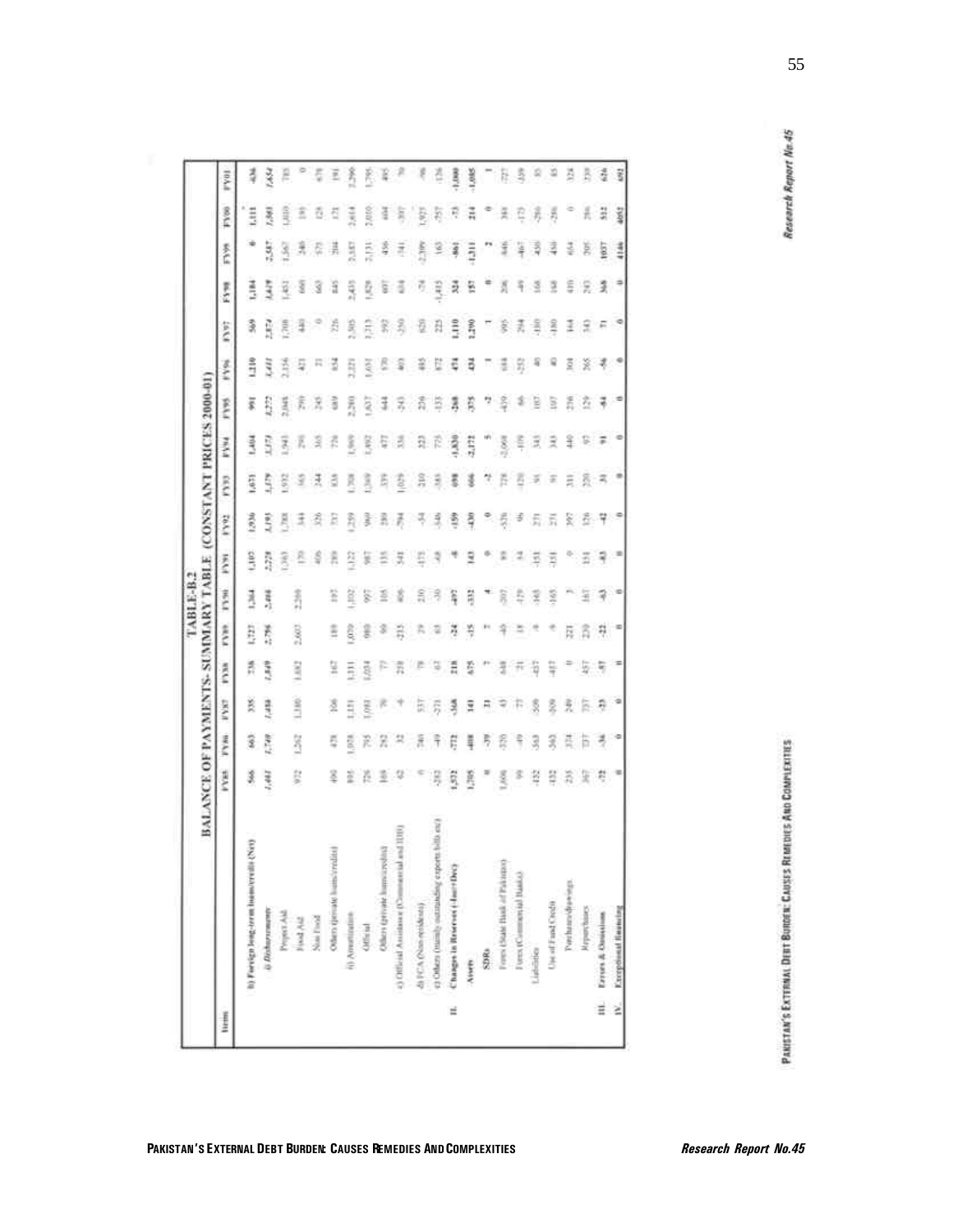### **REFERENCES**

- Addleton, J. (1992). *Undermining the Centre: Gulf Migration and Pakistan* , Oxford University Press, Karachi.
- Asian Development Bank (2001). *Global Development Finance*, Manila.
- Asian Development Bank (ADB) (2002). "Escaping the Debt Trap: An Assessment of Pakistan's External Debt Sustainability," *Working Paper No.1,* Pakistan Resident Mission, Islamabad.
- Chang, H-J and A. Cheema (2002). "Conditions for Successful Technology Policy in Developing Countries: :Learning Rents, State Structures and Institutions," *Economics of Innovation and New Technology*, Vol 11, 4-5.
- Chang, H-J. (1994). *The Political Economy of Industrial Policy*, St. Martin's Press, New York.
- Chenery, H. and A.M. Strout (1966). 'Foreign Assistance and Economic Development, *American Economic Review*, Vol 56, No.4.
- GOP (2001). *A Debt Burden Reduction and Management Strategy*, Finance Division, Islamabad.
- GOP. *Economic Survey*, various issues, Finance Division, Islamabad.
- Hjertholm, P. (1999). "Analytical History of Heavily Indebted Poor Country (HIPC) Debt Sustainability Initiatives," *Paper presented at the Joint World Bank/Nordic Working Seminar on the Review of the HIPC Initiative,* Oslo.
- Hjertholm, P. (2000). *Foreign Aid and Development: Lessons and Directions for the Future*, Routledge, London.
- Hyder, K. (2002). "Crowding –Out Hypothesis in a Vector Error Correction Framework," Paper Presented at the 17<sup>th</sup> Annual Conference of the Pakistan Society of Development Economists, January, Islamabad.
- IMF and World Bank (1996). "Debt Sustainability Analysis for the Heavily Indebted Poor Countries," Technical Report, Washington, D.C.
- International Monetary Fund (IMF) (1993). "Determinants of Private Investment in Pakistan," Working Paper, Washington.
- Khan, M. (2000). "Rent-Seeking as Process," in M.H. Khan and K.S. Jomo (eds). *Rents, Rent-Seeking and Economic Development: Theory and Evidence in Asia,* Cambridge University Press, Cambridge.
- Krugman, P. (ed) 1986. *Strategic Trade Policy and the New International Economics*, Cambridge MIT Press.
- McDonald (1982). "Debt Capacity and Developing Country Borrowing: A Survey of the Literature," *IMF Staff Working Papers*, Vol 29, No.4.